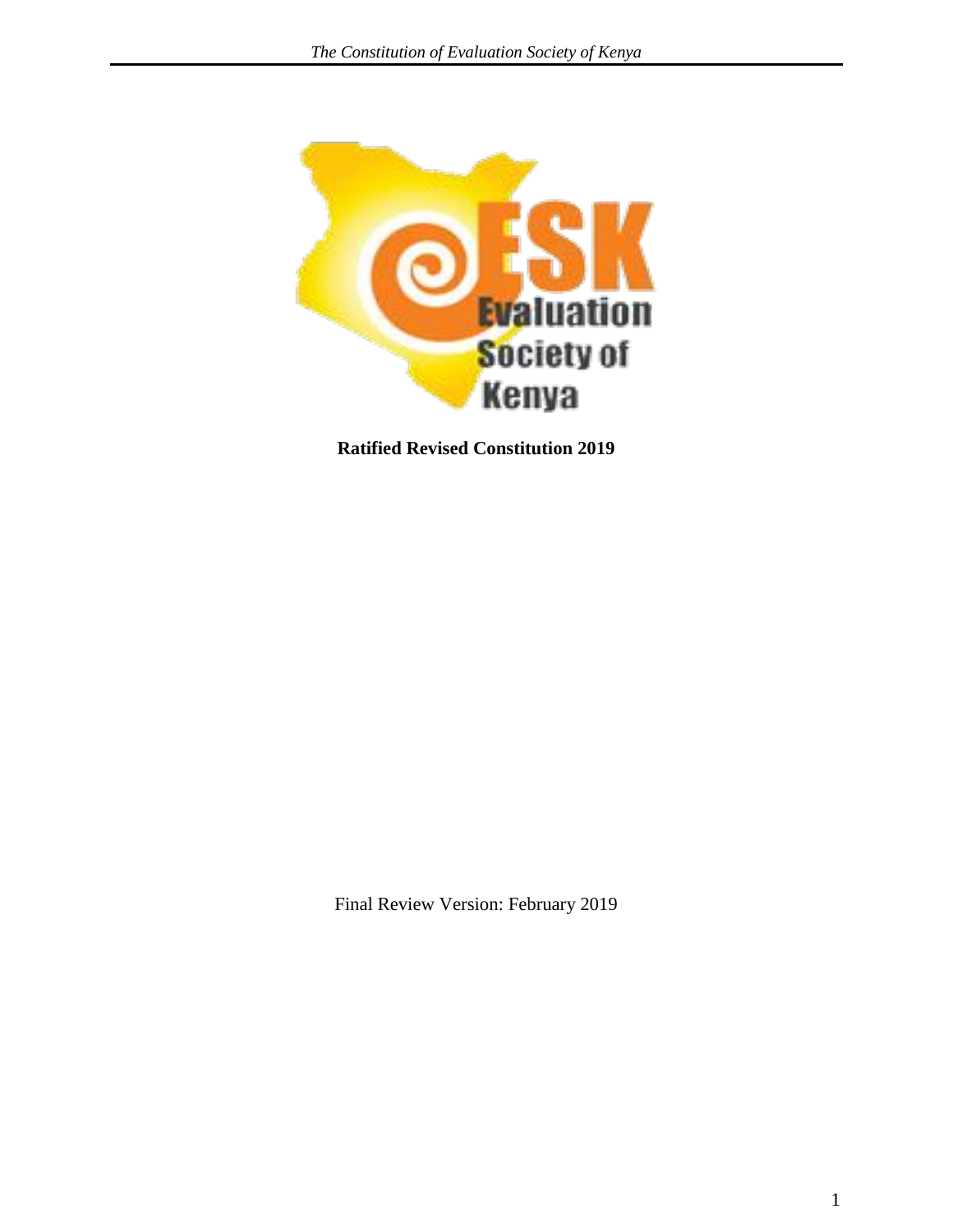### **THE CONSTITUTION OF EVALUATION SOCIETY OF KENYA**

### **ARRANGEMENT OF ARTICLES**

### **PREAMBLE**

### **BACKGROUND**

#### **GENERAL PROVISIONS**

#### **CHAPTER ONE**

# **NAME, ESTABLISHMENT, LOCATION, MANDATE AND OBJECTIVES OF THE SOCIETY**

ARTICLE 1: Name and Establishment

ARTICLE 2: Location

ARTICLE 3: Mandate

ARTICLE 4: Vision

ARTICLE 5: Mission

ARTICLE 6: Objectives

#### **CHAPTER TWO**

#### **MEMBERSHIP, OBLIGATIONS AND RIGHTS**

ARTICLE 7: Membership

ARTICLE 8: Membership Categories

ARTICLE 9: Subscription Fees

ARTICLE 10: Admission of Members

ARTICLE 11: Register of Members

ARTICLE 12: Obligations and responsibilities

ARTICLE 13: Members in Good Standing

ARTICLE 14: Rights of Members

ARTICLE 15: Notification by Members

ARTICLE 16: Resignation

ARTICLE 17: Cessation of Membership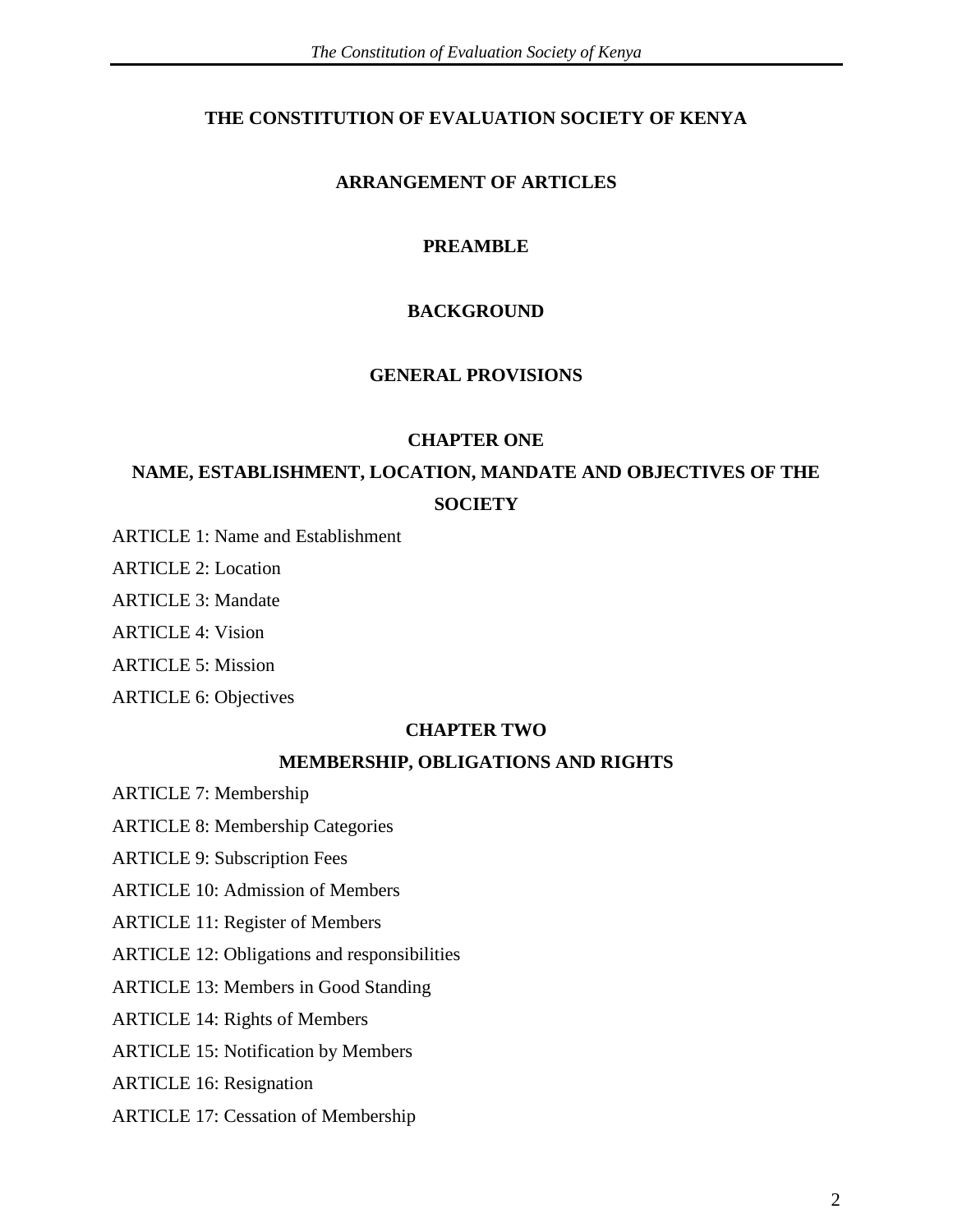ARTICLE 18: Disciplining of Members of the society or the Board ARTICLE 19: Right of Appeal

#### **CHAPTER THREE**

#### **GOVERNANCE**

ARTICLE 20: Values and Principles of Governance ARTICLE 21: Leadership and Integrity

#### **CHAPTER FOUR**

#### **OFFICE BEARERS**

ARTICLE 22: Powers

#### **PART I THE BOARD, DUTIES AND POWERS**

- ARTICLE 23: The Board
- ARTICLE 24: The Officers of the Board
- ARTICLE 25: The Chairperson
- ARTICLE 26: Vice-Chairperson
- ARTICLE 27: The Secretary
- ARTICLE 28: Assistant Secretary
- ARTICLE 29: The Treasurer
- ARTICLE 30: Young and Emerging Evaluators Representative
- ARTICLE 31: Government Representative
- ATICLE 32: Non State Actor Representative
- ARTICLE 33: Past Chairperson/Ex-Official
- ARTICLE 34: Removal of Board Members
- ARTICLE 35: Vacancies
- ARTICLE 36: Duties of the Board
- ARTICLE 37: Duties of the Regional/County Coordinator

#### **PART II THE SECRETARIAT, COMPOSITION, APPOINTMENT, POWERS**

ARTICLE 38: The Secretariat ARTICLE 39: Staff of the Secretariat

ARTICLE 40: Delegated Powers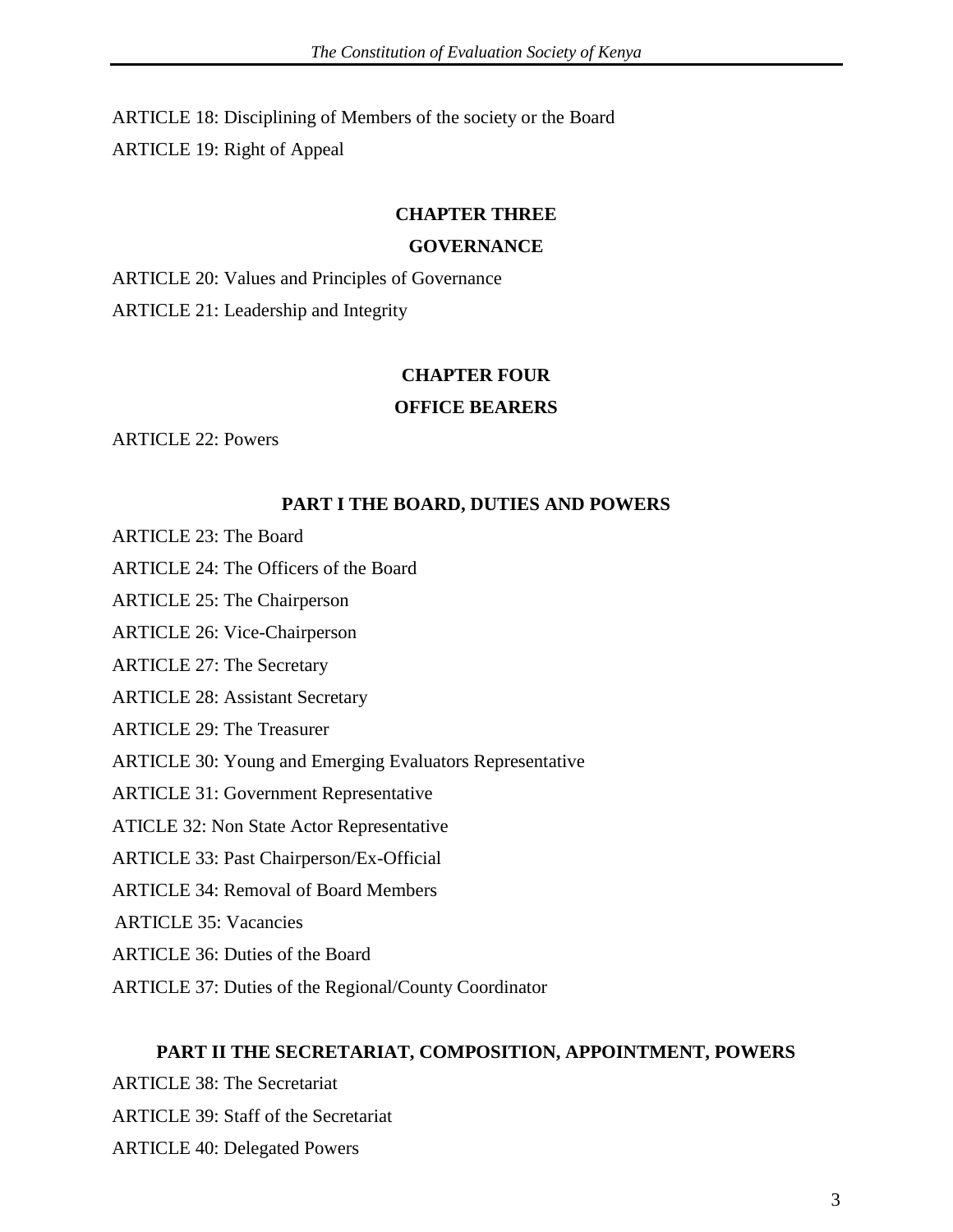ARTICLE 41: Validation of Acts of Board Members and Secretariat

#### **PART III THE ADVISORY COUNCIL**

ARTICLE 42: Composition ARTICLE 43: Functions ARTICLE 44: Remuneration ARTICLE 45: Meetings

#### **PART IV DISCIPLINARY COMMITTEE**

ARTICLE 46: Composition

ARTICLE 47: Functions.

#### **CHAPTER FIVE**

#### **GENERAL CONDUCT OF SOCIETY'S BUSINESS**

- ARTICLE 48: Conduct of the Board
- ARTICLE 49: Board Resolutions

ARTICLE 50: Committees

- ARTICLE 51: Exercise of Delegated of Powers by a Committee
- ARTICLE 52: Removal of Board members
- ARTICLE 53: Remuneration and allowances for Board Members
- ARTICLE 54: Board Members' Expenses

ARTICLE 55: Liability

#### ARTICLE 56: Rights of Inspection

- ARTICLE 57: Confidential Information
- ARTICLE 58: Board Meetings
- ARTICLE 59: Notice of Meeting
- ARTICLE 60: Presiding officer at meetings of the Board
- ARTICLE 61: Quorum of the Board
- ARTICLE 62: Voting and Decisions of Society
- ARTICLE 63: Calling of General Members' Meetings
- ARTICLE 64: Persons Entitled to Notice of General Meetings
- ARTICLE 65: Service of Notices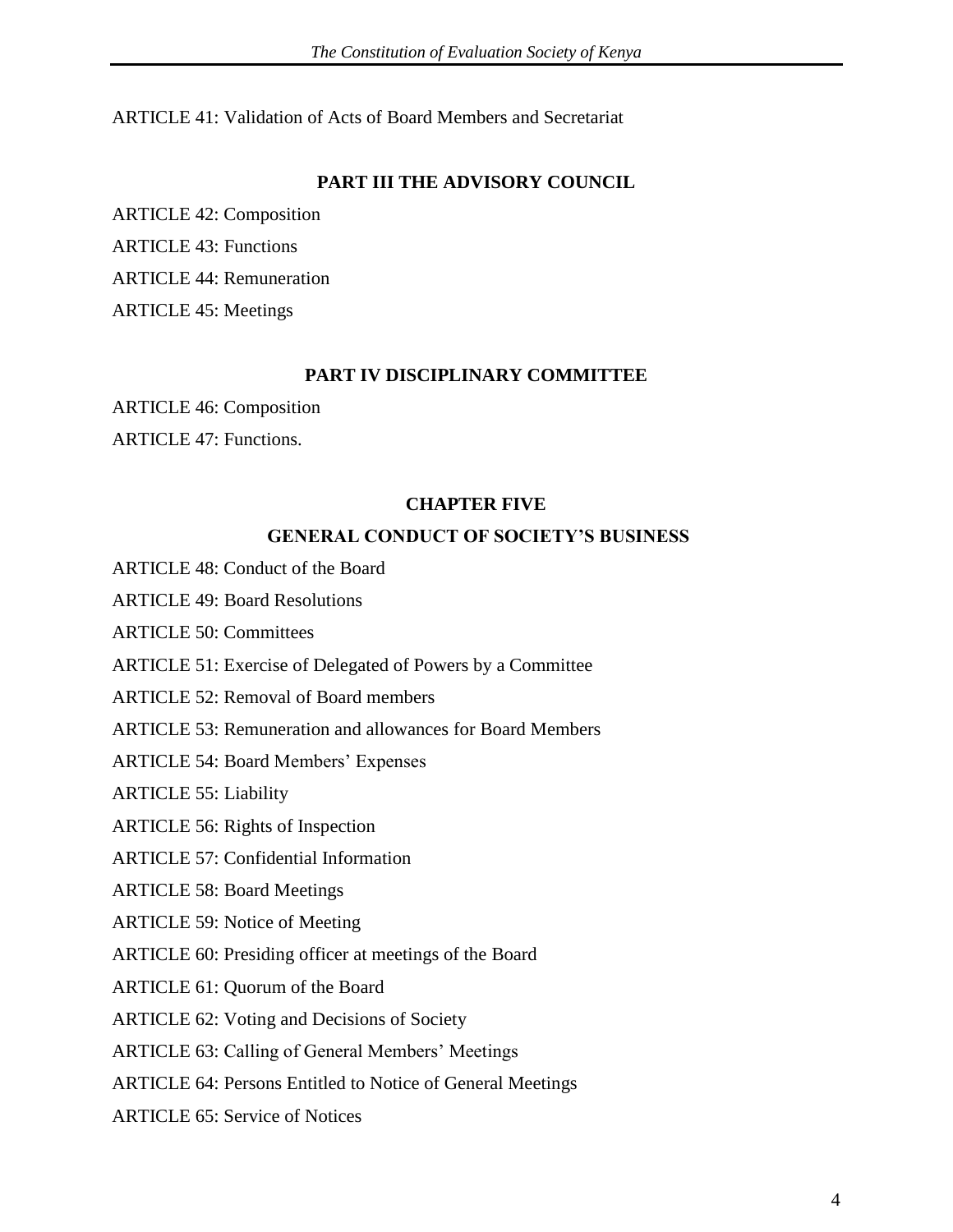- ARTICLE 66: Accidental Omission to Give Notice
- ARTICLE 67: Postponement of General Meeting
- ARTICLE 68: Biannual Conference
- ARTICLE 69: Voting Rights
- ARTICLE 70: Voter Disqualification
- ARTICLE 71: Objections to Right to Vote
- ARTICLE 72: Matters on Which a Poll May Be Demanded
- ARTICLE 73: When a Poll is effectively demanded
- ARTICLE 74: When and how Polls shall be taken
- ARTICLE 75: Chair's Casting Vote
- ARTICLE 76: Resolutions Proposed By Members
- ARTICLE 77: Minutes to Be Kept

#### **CHAPTER SIX**

#### **TERMS OF REFERENCE**

#### **PART I: INDEPENDENT ELECTORAL COMMITTEE**

ARTICLE 78: Appointment of Committee Members ARTICLE 79: Duties of the Electoral Committee

#### **PART II: NOMINATIONS AND ELECTIONS**

- ARTICLE 80: Eligibility for Nomination for Election
- ARTICLE 81: Nomination of Board Members
- ARTICLE 82: Election of Board Members
- ARTICLE 83: Election Conduct
- ARTICLE 84: Voting
- ARTICLE 85: Vote Counting
- ARTICLE 86: Objection to a Poll

#### ARTICLE 87: Appeal to the Advisory Council

- ARTICLE 88: Election offences
- ARTICLE 89: Commitment Letter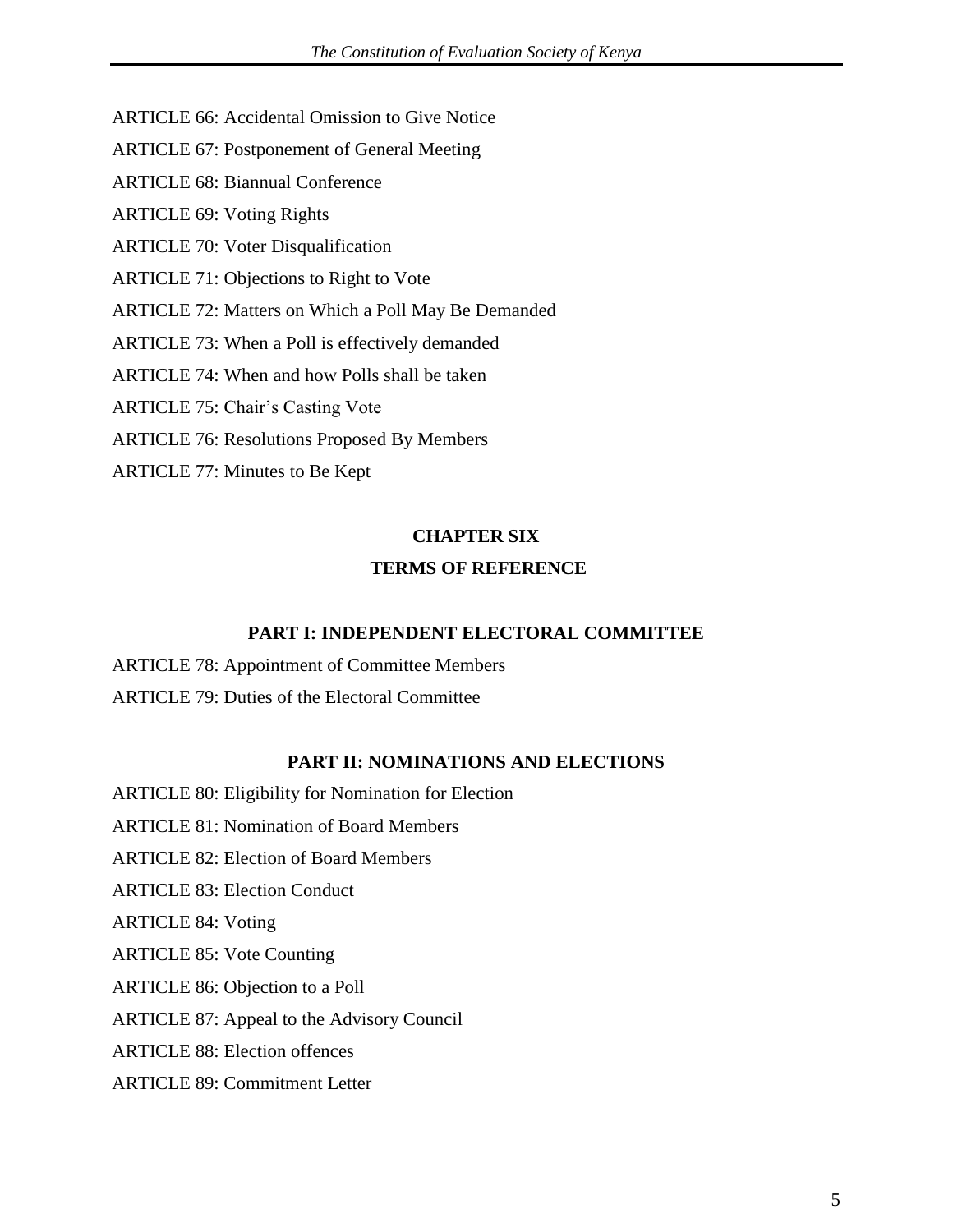#### **CHAPTER SEVEN**

#### **COMMUNICATION**

ARTICLE 90: Administration of ESK Media Platforms

ARTICLE 91: Use and Management of ESK Platforms

ARTICLE 92: ESK Social Media Accounts Administrator

ARTICLE 93: Society Information protection

ARTICLE 94: Membership Numbers/Cards

#### **CHAPTER EIGHT**

#### **FUNDS**

ARTICLE 95: Sources of Funds

#### **CHAPTER NINE**

#### **AUDITOR**

ARTICLE 96: Appointment of an Auditor ARTICLE 97: Remuneration ARTICLE 98: Audit Report

# **CHAPTER TEN CORPORATE SEAL**

ARTICLE 99: Seal

# **CHAPTER ELEVEN BY-LAWS**

ARTICLE 100: By-Laws

# **CHAPTER TWELVE AMENDMENTS TO THE CONSTITUTION**

ARTICLE 101: Amendments ARTICLE 102: Notice ARTICLE 103: Implementation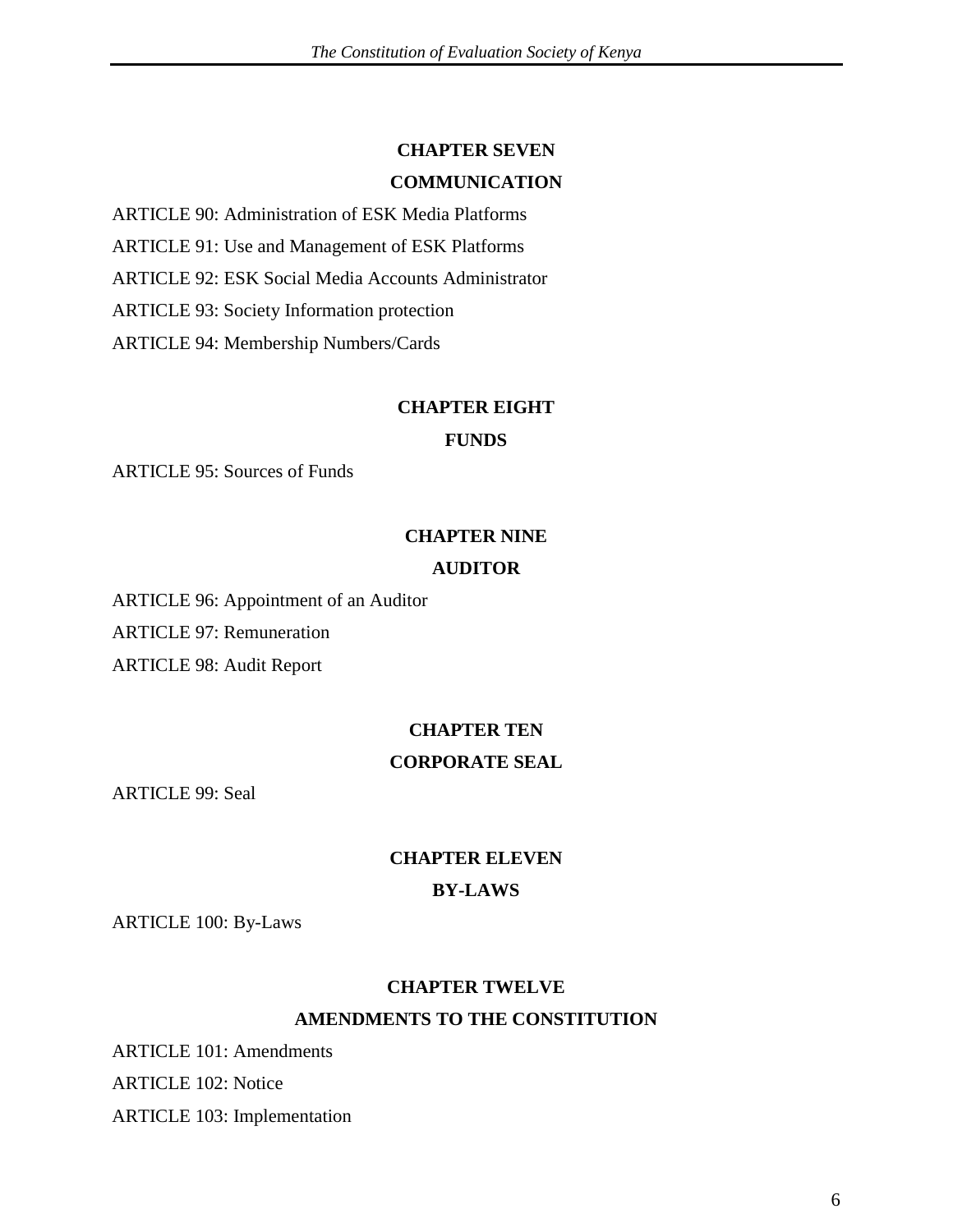# **CHAPTER THIRTEEN**

# **TRANSITIONAL AND CONSEQUENTIAL PROVISIONS**

ARTICLE 104: Consequential Legislation

ARTICLE 105: Transitional of Provisions

# **SCHEDULE 1**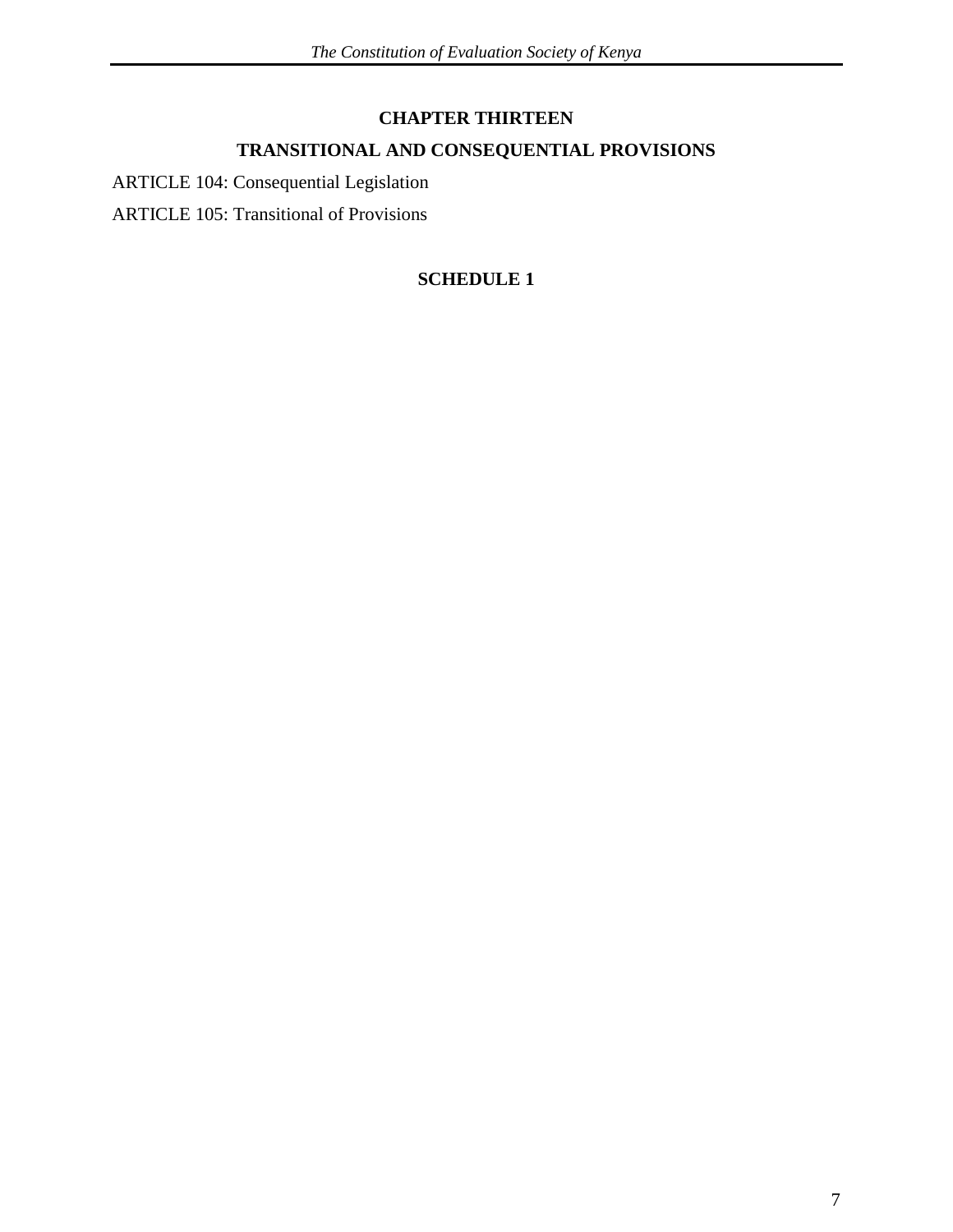# **PREAMBLE**

We, the Members of the Evaluation Society of Kenya ACKNOWLEDGE the supremacy of the Almighty God of all creation: HONOUR those who sacrificially pioneered the Society, those who are COMMITTED to nurturing and protecting the professional well-being of the Monitoring and Evaluation Practice in Kenya at individual and institutional levels. This Constitution is the supreme law of the Society and binds all members at individual and corporate levels.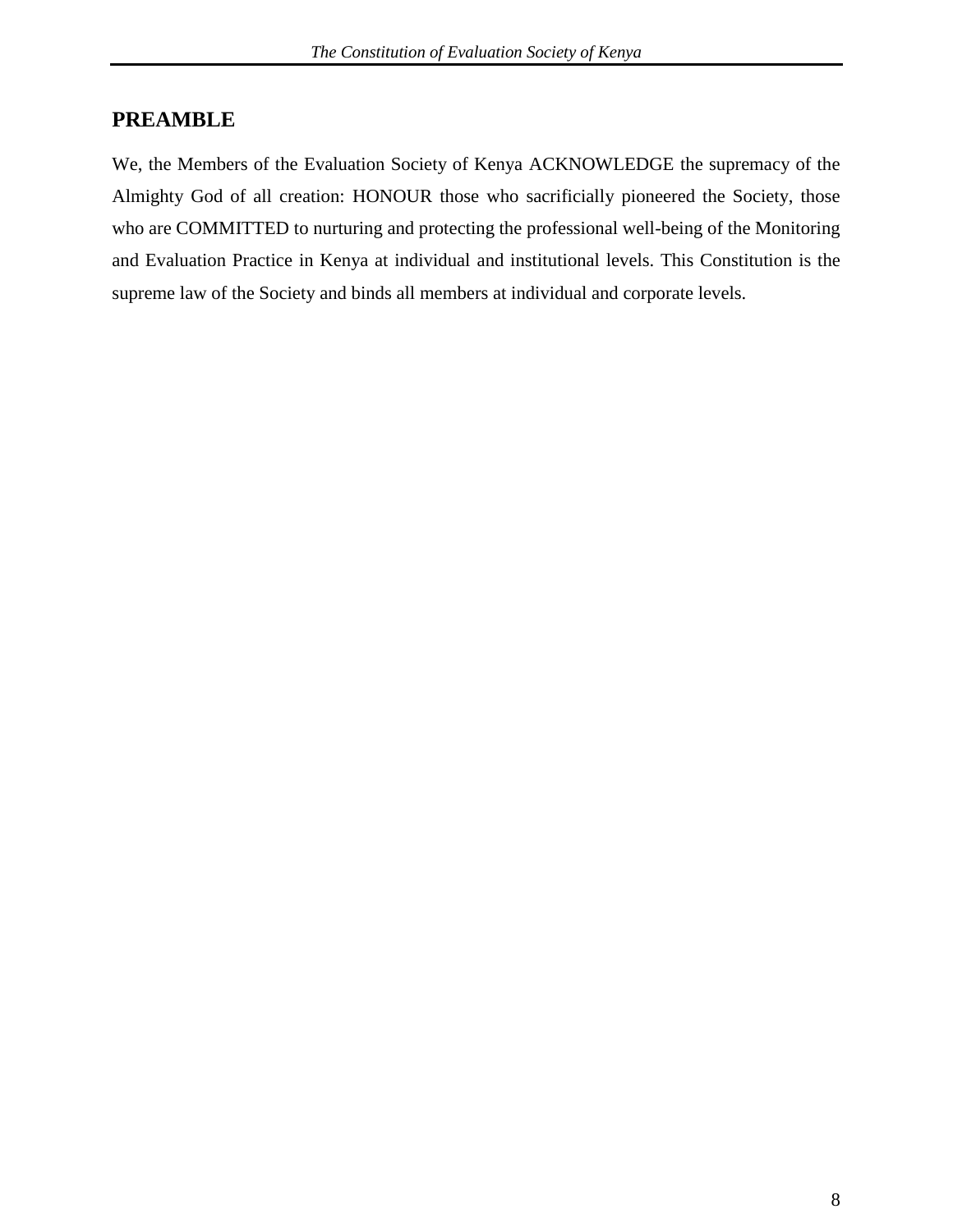# **Background**

Following members Meeting dated April  $21<sup>st</sup>$  2018, it was resolved the constitution would be revised by a volunteer Constitution review task team in consultation with wider membership. This was also a follow-up action of the 2015 elections after which gaps in the constitution and related issues of dealing with gross professional misconduct were identified. Specifically, the revision shall also address the Society's other existing gaps and challenges to adapt to the changing operational environment and its sustainability as well as the national, regional and global contexts.

The objectives of the review are to:

- 1. Address emerging professional, institutional and stakeholder dynamics
- 2. Professionalize the Society i.e. by setting, adherence and enforcement through disciplinary mechanisms, codes of conduct and ethics by members and the Board.
- 3. In view of its current operations of volunteerism, factor in the Society's sustainability (including the gradual establishment of a secretariat).
- 4. Streamline and add key clauses on the Governance framework. Particularly, to insulate the Society from unwarranted aggression, potential conflicts and issues that could threaten its public, Board, members' images and existence.

| #               | <b>Names</b>     | Role        |
|-----------------|------------------|-------------|
| $\mathbf{1}$    | Leonard Yosi     | Coordinator |
| $\overline{2}$  | Wanjiku Kariuki  | Rapporteur  |
| $\overline{3}$  | Wycliffe Ondieki | Member      |
| $\overline{4}$  | Jennifer Mutua   | Member      |
| $5\overline{)}$ | Julius Nyangaga  | Member      |
| 6               | Beth Muriuki     | Member      |
| $\overline{7}$  | Paul Saitoti     | Member      |
| 8               | Benjamin Masila  | Member      |

The composition of the Constitutional Review Team is as follows: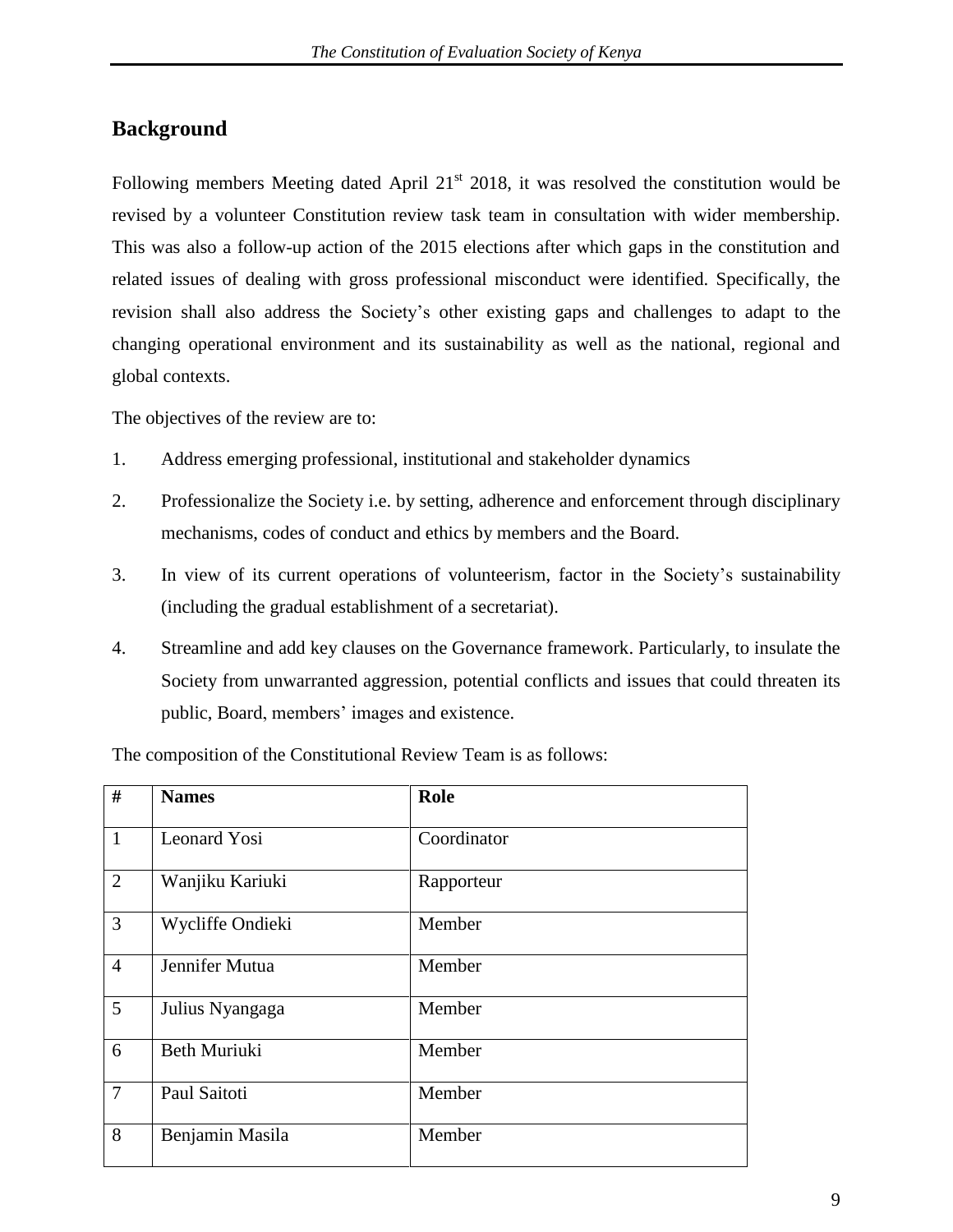| Dominic Nyambane            | Member                 |
|-----------------------------|------------------------|
| Esther M. Mutuku (Advocate) | <b>Expert Reviewer</b> |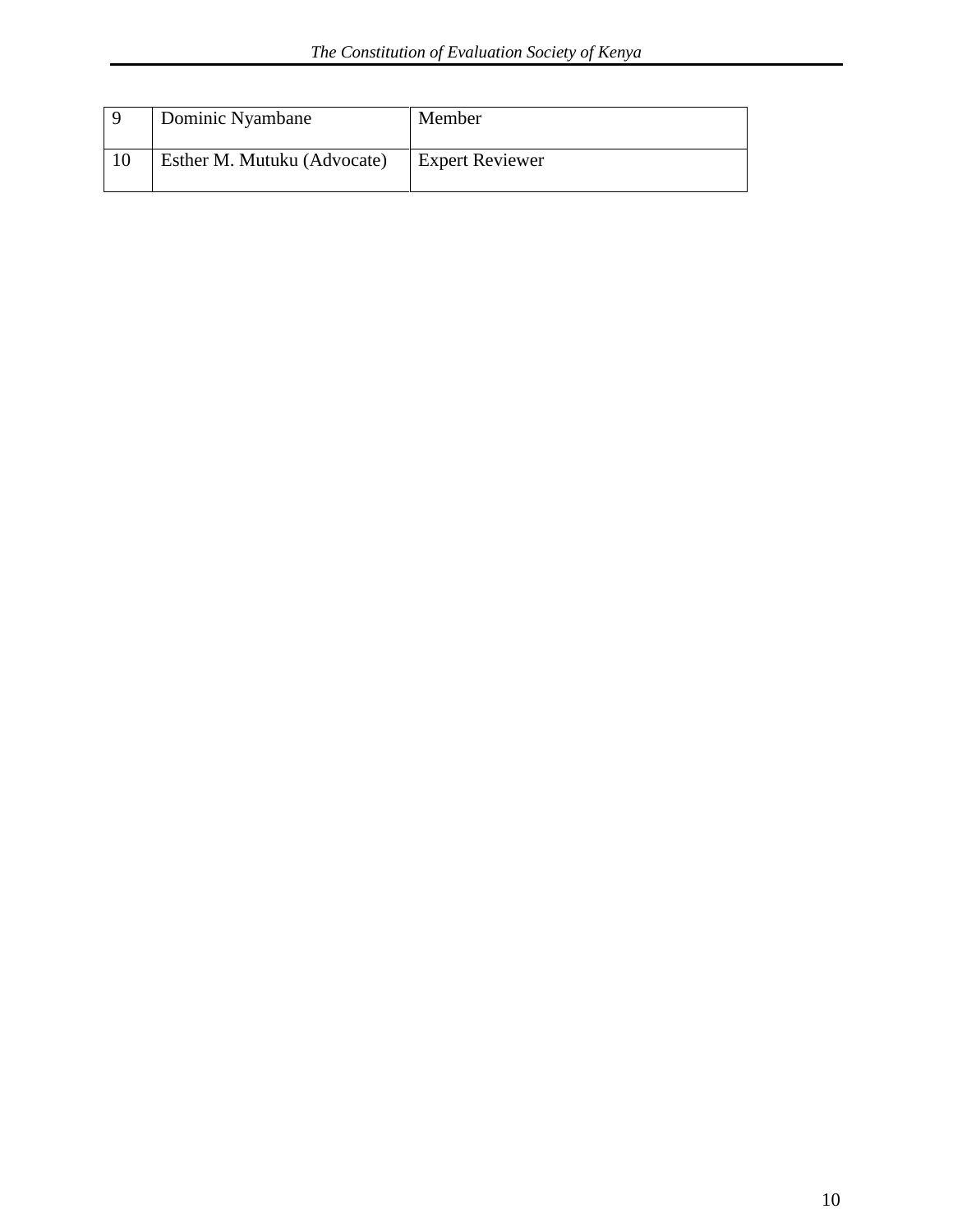# **GENERAL PROVISIONS**

In this Constitution, unless the context requires otherwise -

| "Advisory Council" refers to | The Advisory Council of ESK established under this<br>constitution.                                           |  |  |
|------------------------------|---------------------------------------------------------------------------------------------------------------|--|--|
| "AFREA"                      | African Evaluation Association.                                                                               |  |  |
| "Annual General Meeting"     | The Annual General Meeting of the Society called and                                                          |  |  |
|                              | constituted or any adjournment thereof.                                                                       |  |  |
| <b>ASAP</b>                  | As Soon as Possible.                                                                                          |  |  |
| "Board" refers to            | The Board of the ESK established under this constitution                                                      |  |  |
| "CIMES"                      | County Integrated Monitoring & Evaluation System.                                                             |  |  |
| "Committee"                  | Refers to a workgroup to conduct and fulfil a precise                                                         |  |  |
|                              | technical, operation, research or development work for the                                                    |  |  |
|                              | advancement of the Society's objectives.                                                                      |  |  |
| "Elections"                  | Selection of a person as an officer of the Society in<br>accordance with the provisions of this constitution. |  |  |
| "General Meeting" refers to  | The Annual General Meeting or an Extraordinary /Special                                                       |  |  |
|                              | General Meeting of the Society, as the case may be.                                                           |  |  |
| "Honorary Members"           | Any person that the Society appoints as an honorary member                                                    |  |  |
|                              |                                                                                                               |  |  |
|                              | for their great contribution and/or support to the evaluation                                                 |  |  |
|                              | profession such as politicians or distinguished professionals                                                 |  |  |
|                              | whom the Society thinks fit so to honour.                                                                     |  |  |
| <b>MED</b>                   | Monitoring and Evaluation Department                                                                          |  |  |
| "Members" mean               | Subscribers to the organisation who have paid their annual                                                    |  |  |
|                              | fees and are entitled to fully participate in the affairs of the                                              |  |  |
|                              | Society.                                                                                                      |  |  |
| "Misconduct"                 | Misbehaviour or unlawful acts of a member against fellow                                                      |  |  |
|                              | members, the Society or its officials.                                                                        |  |  |
| "NIMES"                      | National Integrated Monitoring & Evaluation System.                                                           |  |  |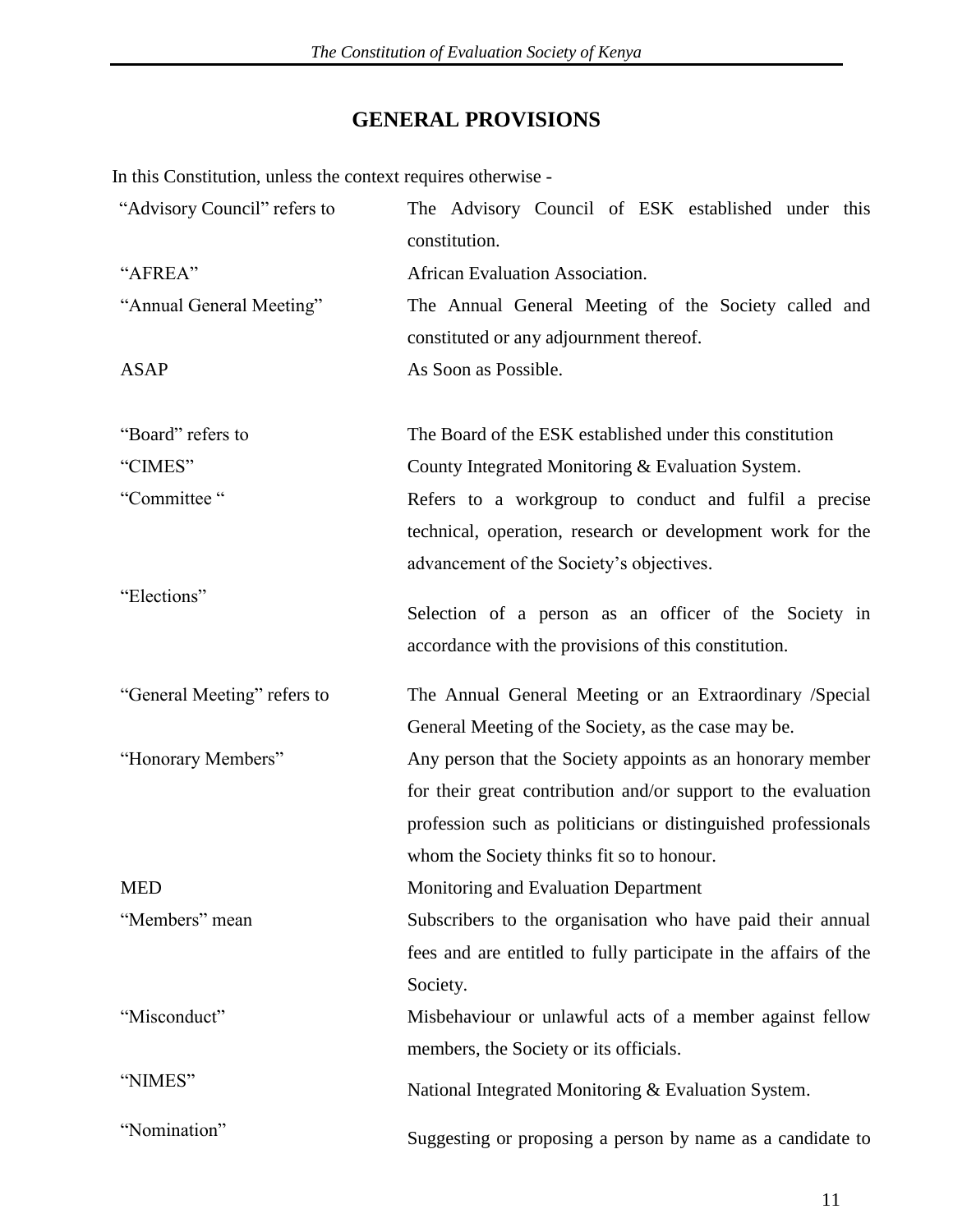|                                  | be elected for an office of the Society.                                                                                                                                                              |
|----------------------------------|-------------------------------------------------------------------------------------------------------------------------------------------------------------------------------------------------------|
| "Person"                         | Includes a body corporate, a Society or association of persons<br>as the case may be.                                                                                                                 |
| "Secretary"                      | The Secretary of the Society for the time being or any<br>authorised person acting in his/her place including a person<br>authorised by the Board to carry out any of the duties of the<br>secretary. |
| "Sign"                           | Includes the reproduction of a signature, printing with a-<br>rubber stamp or other kind of stamp, or any other mechanical<br>means.                                                                  |
| "The Constitution"               | The Constitution of the Society as amended from time to<br>time.                                                                                                                                      |
| "The Office"                     | The registered office for the time being of the Society.                                                                                                                                              |
| "Offence"                        | A breach by a member of the provisions of this constitution<br>or by-laws on proper conduct.                                                                                                          |
| "The Society" refers to          | The Evaluation Society of Kenya (ESK).                                                                                                                                                                |
| "The Society in General Meeting" | The Society members acting by an ordinary resolution passed<br>at the General Meeting.                                                                                                                |
| "Writing"                        | Includes printing, typewriting, lithography or any other<br>mechanical process or partly one and partly the other process.                                                                            |
| "YEE"                            | Youth & Emerging Evaluators.                                                                                                                                                                          |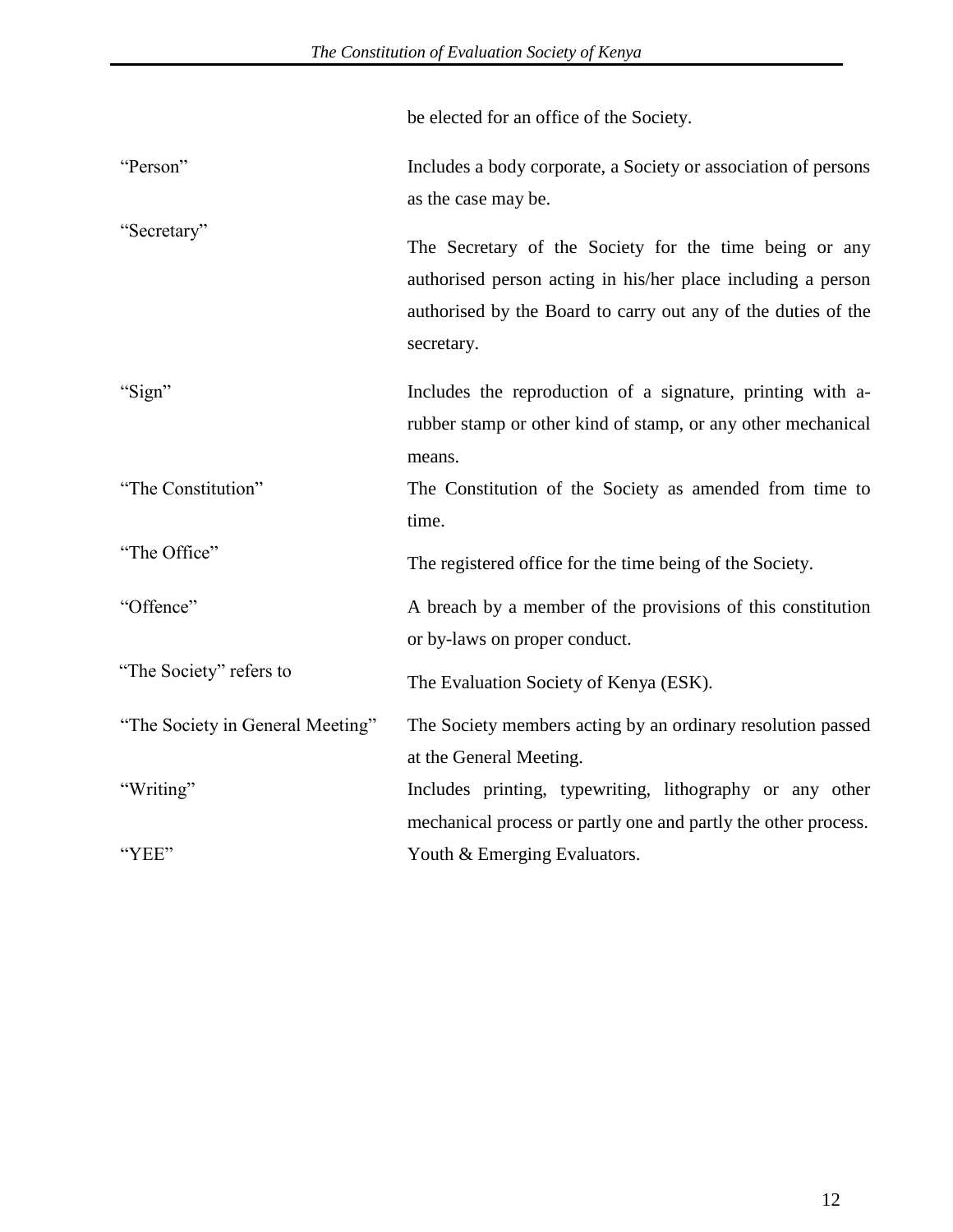# **CHAPTER ONE**

# **NAME, ESTABLISHMENT, LOCATION, MANDATE AND OBJECTIVES OF THE SOCIETY**

### **ARTICLE 1: Name and Establishment**

- (1) The name of the Society shall be ‗The Evaluation Society of Kenya'.
- (2) The Society shall continue in existence by virtue of this constitution as a body corporate by the name of the Evaluation Society of Kenya with perpetual succession and a common seal.

# **ARTICLE 2: Location**

The Headquarters of the Society shall be located in Nairobi with Regional/County Chapters offices as may be determined by the Board and ratified by the Society.

# **ARTICLE 3: Mandate**

- (1) The core mandate of ESK is to promote evidence-based development locally and globally through high quality, equitable and gender sensitive Monitoring, Evaluation and Research.
- (2) The Society is an affiliate of the African Evaluation Association (AFREA).
- (3) In line with devolution or any other evolving national context, the Board at its discretion and prevailing capacity may spearhead the formation of regional/county chapters to champion interests of the Society. The phased selection of the regional/county chapters shall be within consultative and objectively defined criteria.
- (4) Regional/County chapters shall be led by an elected or appointed (for the initial set-up) Coordinator who shall be answerable to the ESK Board. The Coordinator shall serve a three year term, renewable once.

# **ARTICLE 4: Vision**

High quality, responsive and innovative Monitoring, Evaluation and Research evidence culture and practice nationally, regionally and globally.

# **ARTICLE 5: Mission**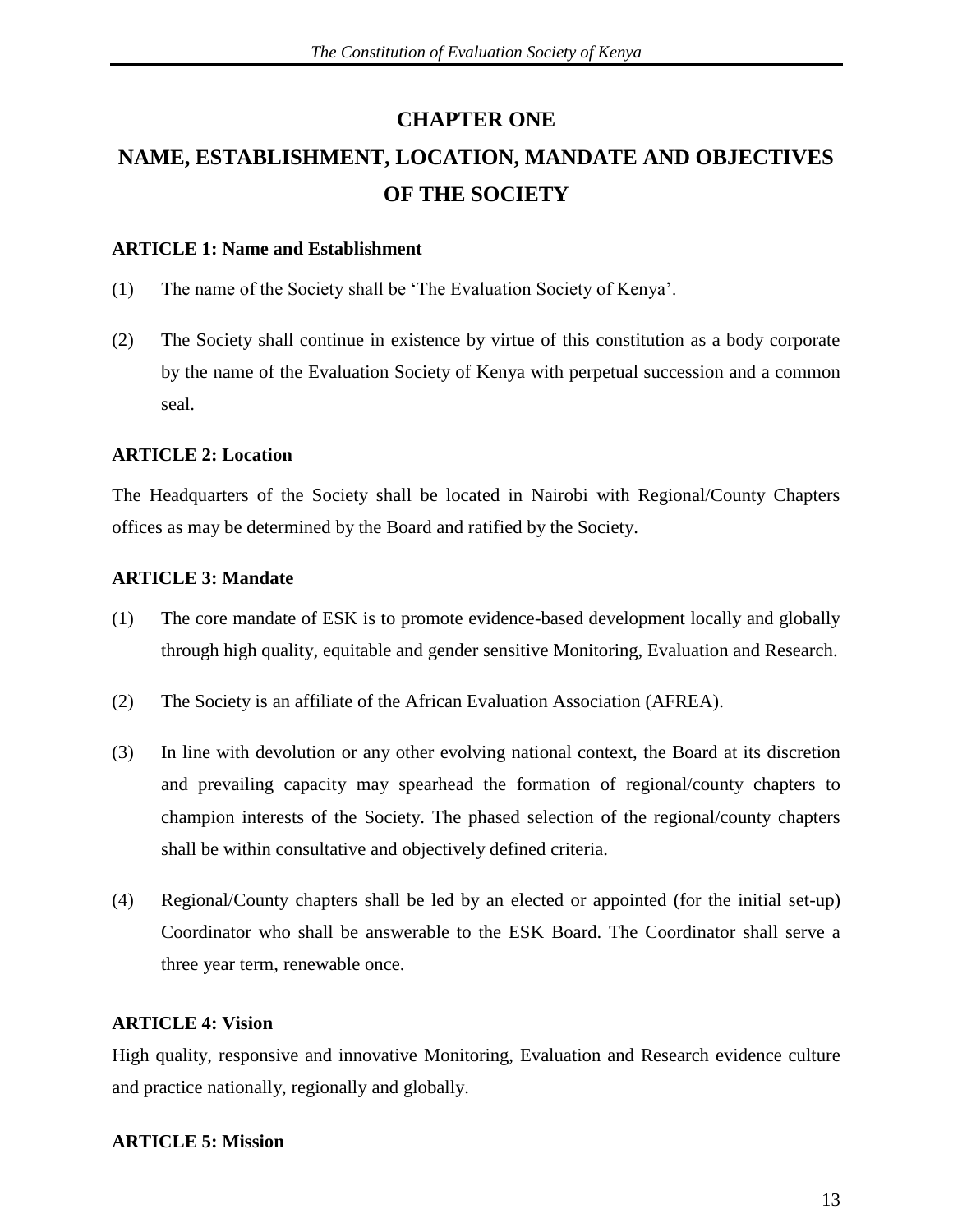To promote professionalization, capacity building, advocacy, utilisation and sound governance of Monitoring, Evaluation and Research practice.

#### **ARTICLE 6: Objectives**

- (1) The general Objective of the Society shall be to promote and facilitate gender and equity responsive capacity building, networking and sharing of evidence, M&E theories, techniques and tools among evaluators, policy makers, researchers and development specialists.
- (2) The Specific objectives of the Society shall be as follows:
	- (a) To promote the culture and practice of monitoring and evaluation and research through capacity building, advocacy, link between state and non-state actors and professionalization by an Act of Parliament: with a special focus on the National Monitoring & Evaluation System (NIMES) and County Monitoring & Evaluation System (CIMES).
	- (b) To set, maintain and continuously improve evaluation standards, professional conduct and code of ethics and quality control in the application of M  $\&$  E in Kenya;
	- (c) To support the application of effective evidence-based development through M&E, research, big data and other emerging forms.
	- (d) To advance Monitoring and Evaluation and Research through Information, Communication and Technology (ICT) by knowledge management and learning.
	- (e) To promote the social welfare development of ESK members if and where necessary.

#### **CHAPTER TWO**

### **MEMBERSHIP, OBLIGATIONS AND RIGHTS**

#### **ARTICLE 7: Membership**

- (1) Membership of the Society shall be open to:
	- (a) All M&E, Research and development professionals/practitioners who have had formal training from a recognised institution.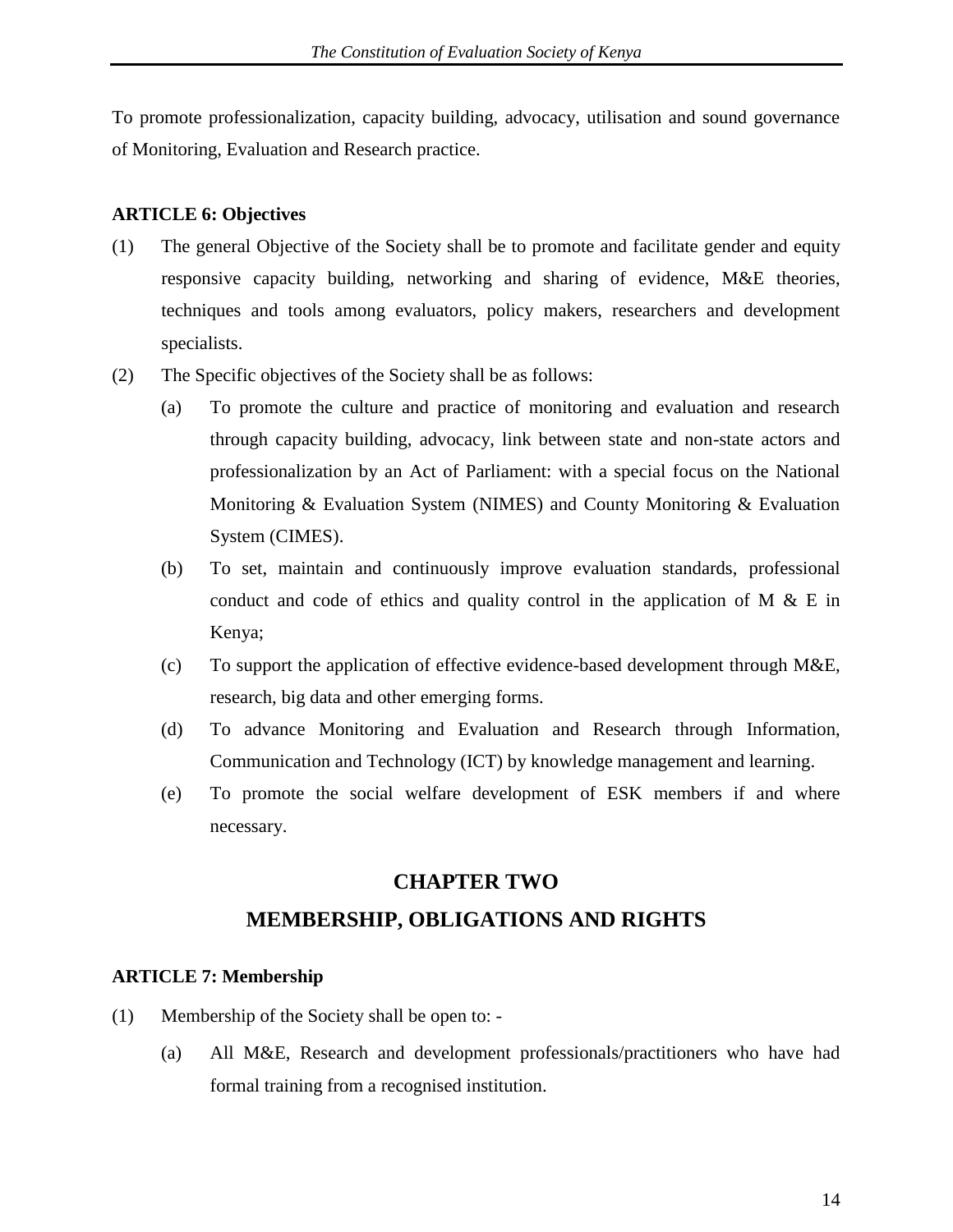- (b) All professionals/practitioners who have experience in M&E, Research and development subject to stakeholder consultative competencies, accreditation and professionalization setting standards.
- (c) Students pursuing relevant professional courses.
- (d) All founding members of the Society in good professional standing.
- (e) All interested corporate entities in M&E and other development work.
- (2) Provided that the persons in sub-articles  $(1)(a)$ ,  $(b)$  and  $(c)$  have attained the age of 18 years.

#### **ARTICLE 8: Membership Categories**

- (1) There shall be the following classes of membership
	- (a) Individual Members- shall be Kenyan or foreign persons as provided in article 7 (1) (a), (b), (c) and (d) who apply for and are as registered members of the Society in a personal capacity.
	- (b) Institutional Members shall be any corporate entity of the Society including private, public, academic and CSOs whose services are within the scope of monitoring, evaluation and learning or development.
	- (c) Student Members any members of the Society for the time being pursuing disciplines and/or professional courses within the scope of M&E.
	- (d) Founding members any members historically documented as persons that participated in the pioneering of the Society, are in professional good standing, active (including regular attendance of members or Board meetings) and have fully paid up subscription fees and any other fees payable to the Society in the year of the first AGM of this constitution.
	- (e) Life members shall be as defined in the Society's by-laws.
	- (f) Honorary members Any person that the Society appoints as an honorary member for their great contribution to the evaluation profession such as politicians or distinguished professionals whom the Society thinks fit so to honour.
	- (g) Any other category as may be created from time to time by the Board.

# **ARTICLE 9: Subscription Fees**

(1) Subscription fees amounts shall be prescribed in the by-laws for the various categories of members.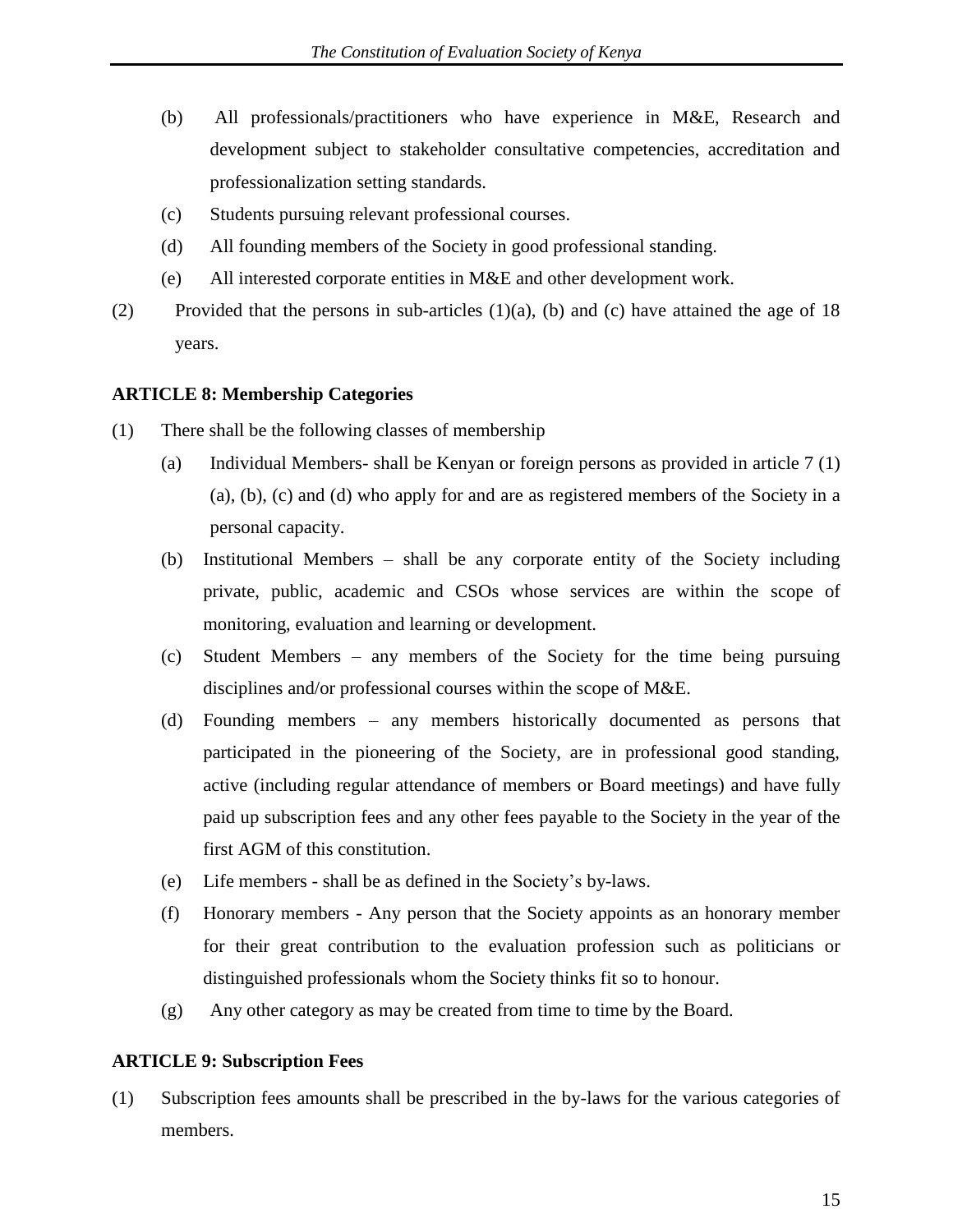- (a) Annual subscription fees payable by members must be the amount determined by the Board and endorsed at an AGM. The fees is payable at such times and in such mode(s) as the Board may from time to time determine.
- (b) Any other fees payable by members shall be determined by the Board and shall be payable at such times and in such mode(s) as the Board may from time to time determine.

#### **ARTICLE 10: Admission of Members**

- (1) Any eligible person who desires to become a member of the Society shall apply to the Board by filling in the requisite forms, which may be obtained from the Society's website, Secretary or availed in such other prescribed arrangement from time to time.
- (2) All applications for membership whether approved or not shall be filed with the Secretary.
- (3) The requisite forms above shall require an applicant to provide three (3) professional references or 2 professional references in instances where one of the referees is a registered and active member of the Society; and other requirements that shall be prescribed by the Board from time to time and adopted at the AGM.
- (4) The Board shall consider the application based on the membership categories in line with the requirements of articles 7 and 8 of the constitution, and if the same meets the conditions for admission into membership, the Board shall approve the same and recommend the person for admission or renewal of membership.
- (5) All persons approved to be members shall be recognised as members of the Society upon payment of the requisite fees prescribed for their membership category, which shall be set from time to time by the Board and approved by the Annual General Meeting.
- (6) Members admitted into membership in each year shall formally be received and welcomed at the next quarterly meeting by sitting Chair.
- (7) Members will renew their membership to the Society annually subject to article 11(f) below and the by-laws.

#### **ARTICLE 11: Register of Members**

(1) ESK shall keep an updated register of paid and non-paid up members and review the register regularly to ensure it is up-to-date. Only paid up members will enjoy the benefits of membership to the Society.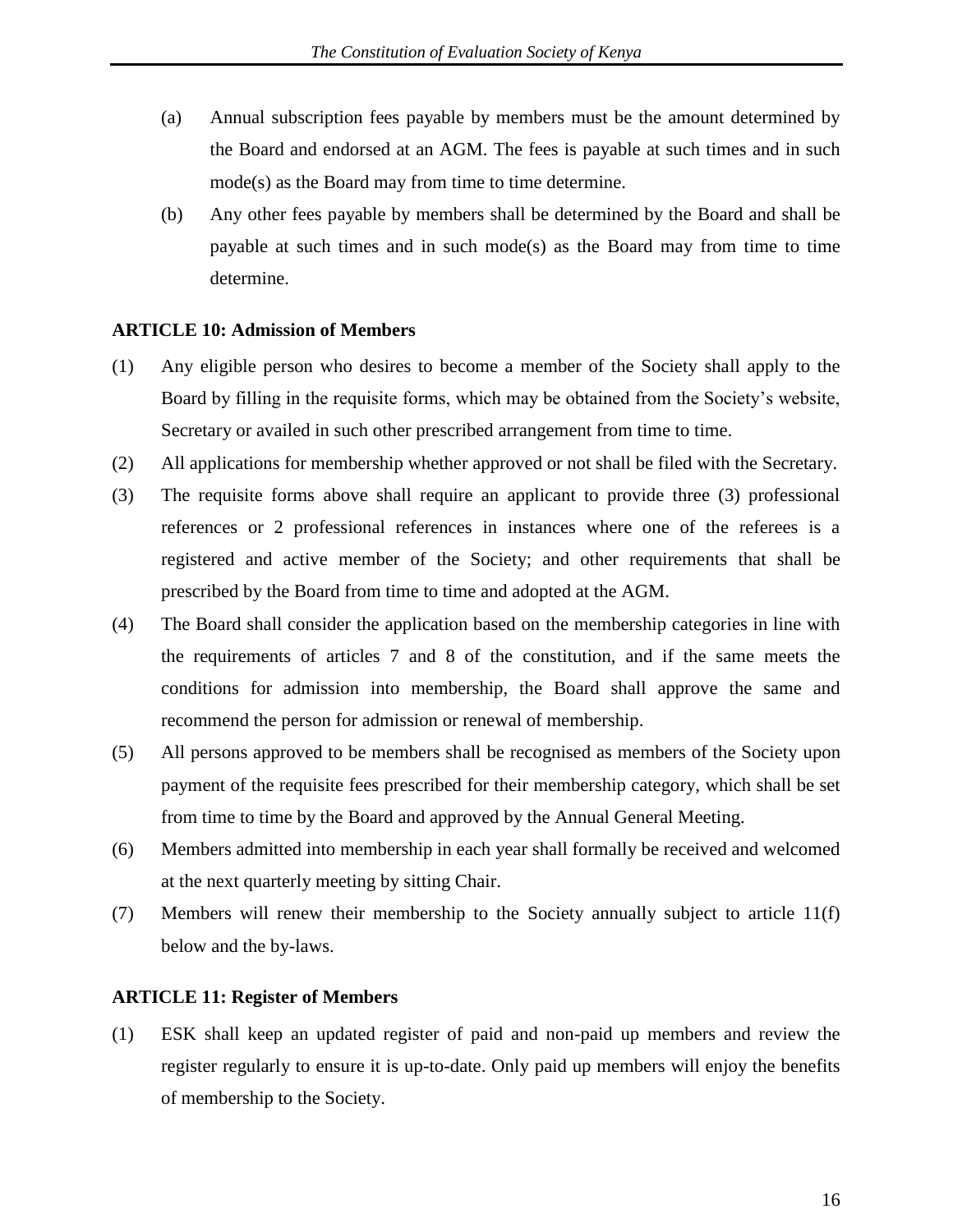- (2) This register will be used to file annual returns of membership with Registrar of Societies in accordance with the Societies Act.
- (3) The following details of each member shall be entered in the register of members:
	- (a) The full name of the member (as it appears in Kenya's National Identity Card, Passport or Birth Certificate);
	- (b) Addresses and contacts including; residential address, mobile number and electronic mail address, if any, of the member;
	- (c) The category of membership;
	- (d) The date of admission to and/or cessation of membership;
	- (e) The date of last payment of the member's annual subscription fee;
	- (f) Professional good standing status of the member in line with article 13. This shall accordingly, determine nomination and admission to the Society's leadership as well as annual membership renewal admission ;
	- (g) In the case of an organisational member, the full name, areas of M&E specialisation, residential/official address, phone number and electronic mail address, if any, of the nominated representative; and
	- (h) Such other information as may be required.
- (4) Each member and nominated representative must notify the secretary in writing of any change in that person's name, residential/official address, phone number or electronic mail address within one (1) month after the change.

#### **ARTICLE 12: Obligations and Responsibilities**

- (1) Members of the Society shall be obliged to:
	- (a) Attend at least 60% of the members meetings held every year
	- (b) Remit the prescribed annual subscription fee.
	- (c) Pay annual subscription for the current year up to 2021. After 2021 all cumulative arrears after registration must be paid up for a member to enjoy the rights set forth in article 14 of this constitution.
	- (d) Honor any other financial commitments to the Society.
	- (e) Sign a professional conduct statement to comply with the professional code of ethics that shall be guided and enforced by related clauses of this constitution and its by-laws from time to time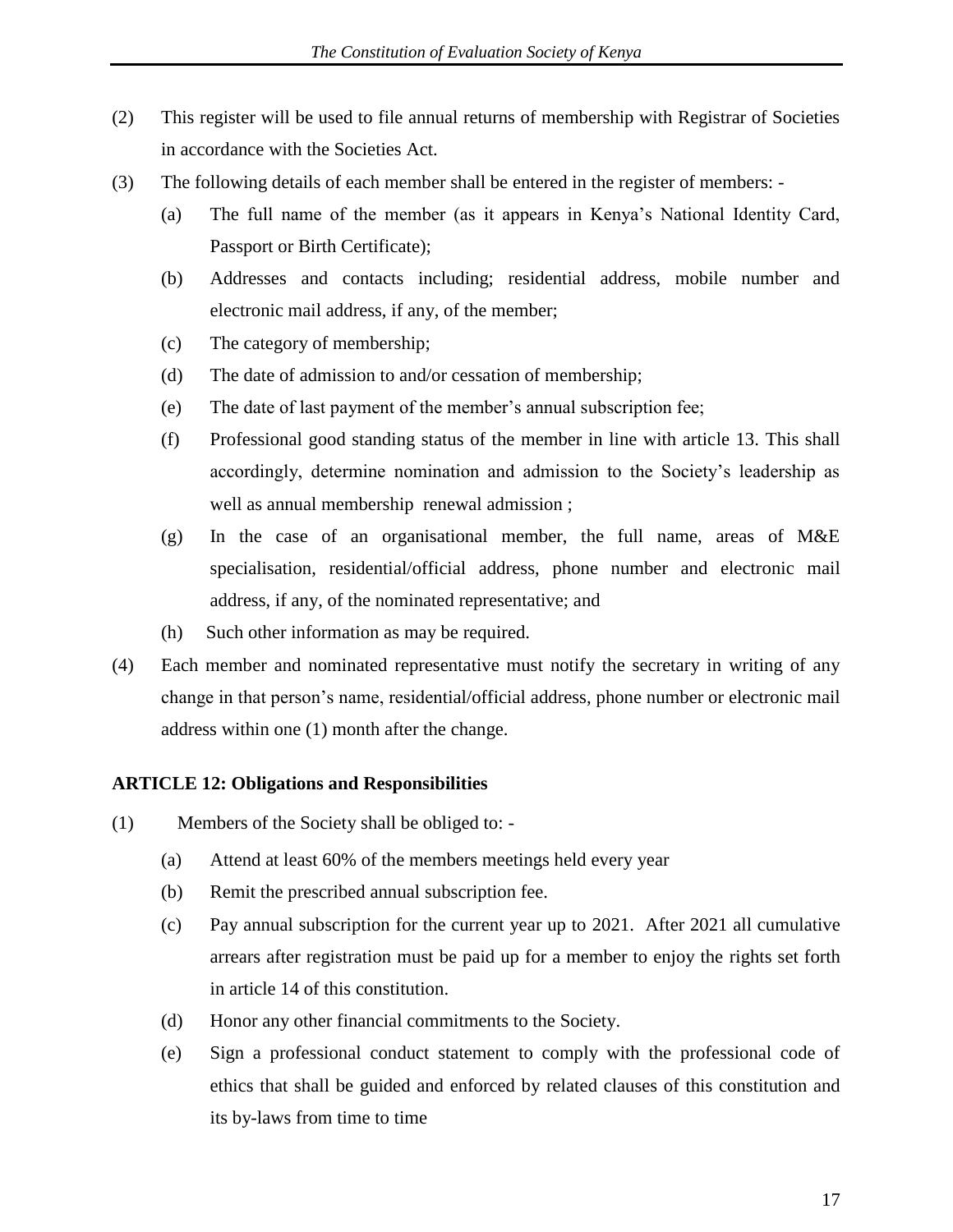- (f) Abide by this Constitution and any conditions, rules, regulations and requests as may from time to time be determined by the Board, Advisory Council or the AGM.
- (g) Commit to the protection and responsible management of the Society's resources for the benefit of its entire membership.
- (h) Be in Good Standing as prescribed in article 13 of this constitution.
- (2) After 2021, any Member who will be in arrears in the payment of any instalment fees, dues or assessments more than thirty (30) days after the due date shall not be in good standing and shall not be entitled to members' benefits including voting.

#### **ARTICLE 13: Members in Good Standing**

- (1) A member of the Society remains in good standing if he/she:
	- (a) Has subject to article 12 of this Constitution paid subscription fees, and any other prescribed fees payable to the Society as provided under article 9 and/or is not in any arrears whatsoever not later than 30 days after the fees becomes due.
	- (b) Has made good or discharged all obligations and responsibilities provided under articles 12 and 37 of this Constitution; any other responsibilities under the by-laws and/or obligations as may be required from time to time.
	- (c) Maintains such ethical standards and does not conduct him/herself in a way that will bring his/her name, others or the profession into disrepute such as but not limited to involvement in any acts of malice, fraud, criminal conduct and/or divisive acts that undermine the Board, Advisory Council, members and the Society or are prejudicial to their good image.
	- (d) Has not been found guilty of professional misconduct and sabotaging the operations or existence of the Society including by abuse of their current or former official positions or information in their possession.
	- (e) Does not violate Articles 18(6), 57 and 93 of this Constitution.
- (2) Any violations and/or breaches as contemplated in (1) above shall be maintained in the culpable member's professional file and/or potential employers/partners notified, and the Society shall retain its right to institute legal proceedings against such member.
- (3) Any member who is not in compliance with (1) (a) above shall not be entitled to enjoy members benefits including participation in elections.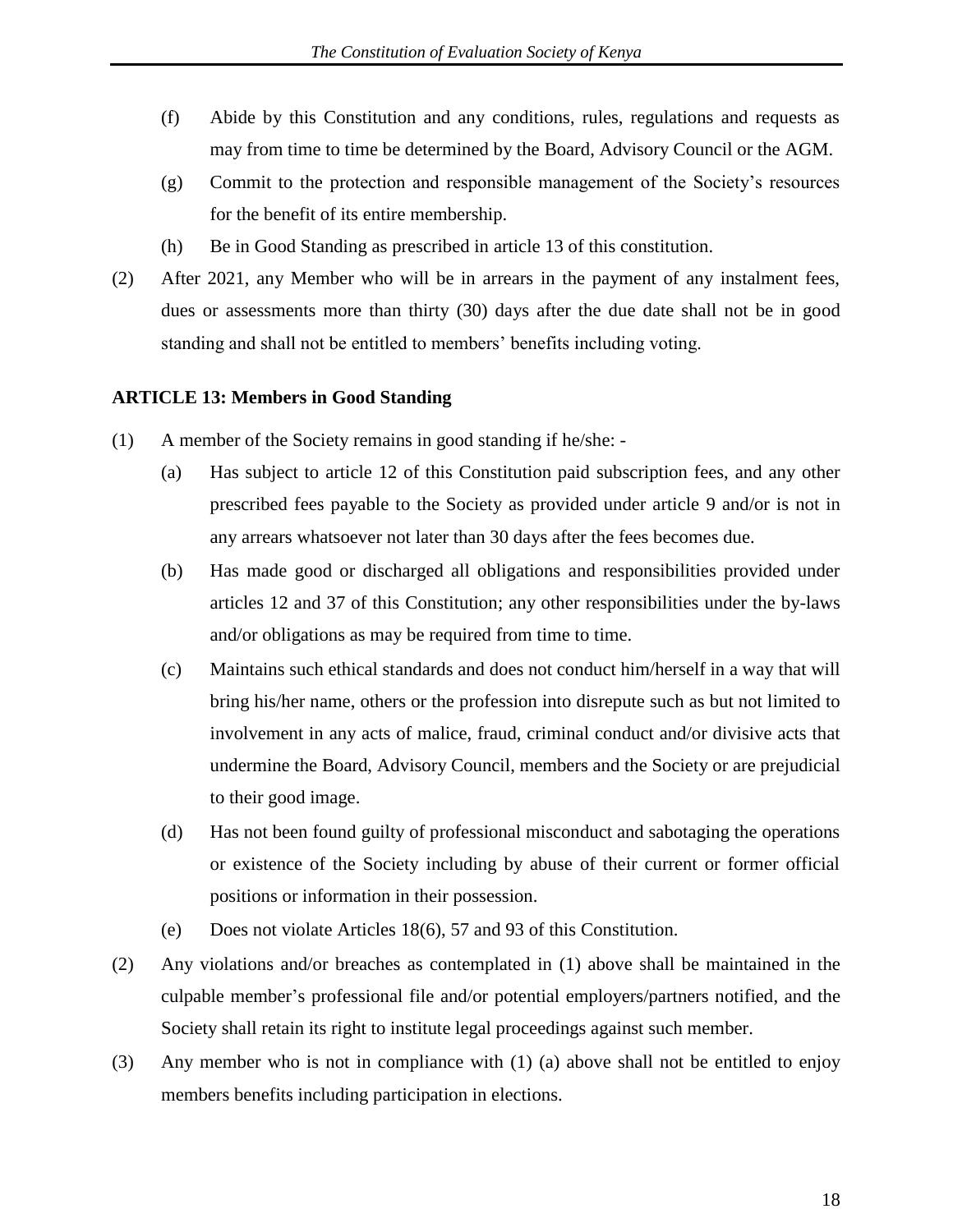#### **ARTICLE 14: Rights of Members**

- (1) All paid-up ESK members in good professional standing will be entitled to the following benefits/rights:
	- (a) To attend, any and all Regular Members meetings sponsored by the Society, annual general meetings and special meetings held by the SSociety.
	- (b) To vote at the annual meeting of Regular Members and any special meetings that may be called, subject to article 12(1) (c) of this Constitution;
	- (c) To hold any office of the Society;
	- (d) To otherwise participate in the Society's activities in pursuit of its mission and objectives;
	- (e) To potentially receive merit-based recognition, Life or Honorary Membership in the Society.
	- (f) To access the Society's information portals, evaluation resources, databases and directories at the discretion of the Board.
	- (g) To be considered on priority basis for any M&E opportunities including job calls, consultancies, internships organised by the Society or requested by partners as determined by the Board.
	- (h) To automatically become a member of the African Evaluation Association (AFREA), enjoying all the related benefits.
	- (i) To be considered to represent the Society in workshops, conferences, seminars or any relevant forum offered to the Society.
	- (j) To enjoy special benefits and/or discounted rates at ESK-charged conferences/trainings and events, as established by the Board.
	- (k) To be eligible to be considered for scholarships or events sponsored by the Society and/or its partners.
	- (l) To obtain on request ESK-endorsed certificate of membership affiliation and/or identification number.
	- (m) To be eligible for appointment to participate and/or lead any Technical Committee for the delivery of the Society objectives.
	- (n) To nominate members of the Society for election to the Board.
	- (o) To be eligible for election to the Board subject to other set requirements for election in this constitution. To vote in elections for members to the Board.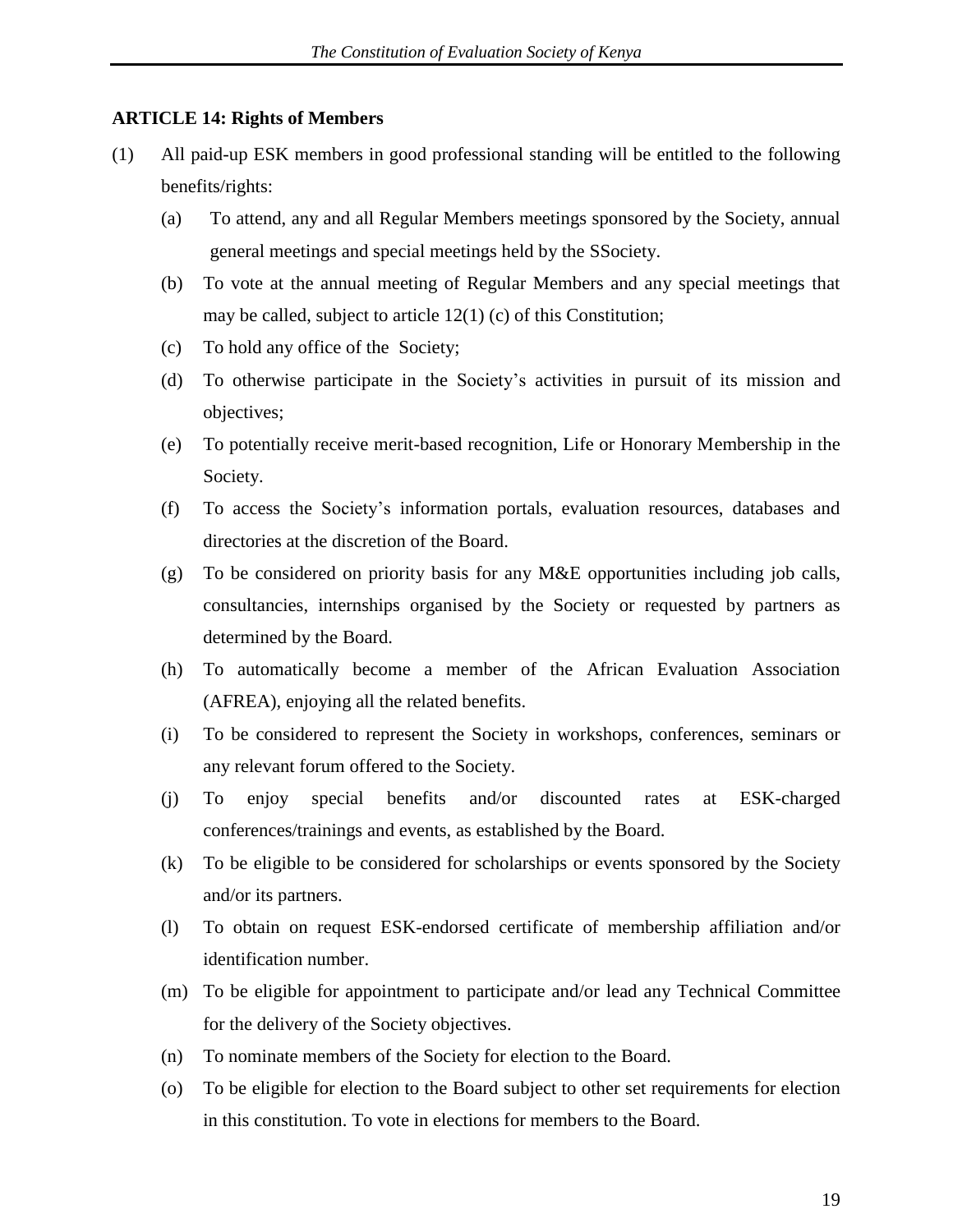- (p) Participate and vote on changes and/or amendments to the Constitution of the Society.
- (q) For meriting members, to receive recognition publicly and/or within the Society's platforms.
- (r) For meriting members, to represent ESK in stakeholder fora.
- (s) To recognition of excellence, award winning (national, regional & global) in ESK's hall of fame, which shall be maintained on a designated space on the Society's website.
- (t) To recognition for exceptional volunteerism to the society from time to time at the discretion of the Board and Advisory Council.
- (u) To receive notices and communications provided that any member who fails to furnish their required addresses and/or conduct shall forfeit the right to such notices and communications.

#### **ARTICLE 15: Notification by Members**

- (1) Each member must promptly notify the secretary in writing of any change in their status as a member of the Society.
- (2) Each organisational member must promptly notify the secretary in writing of any change in their status as member of the Society or person(s) nominated as its representative(s).
- (3) All ESK members may carry their membership status in their official addresses and social media platforms.

#### **ARTICLE 16: Resignation**

- (1) A member shall only be considered to have resigned from membership to the Society upon service of written letter or verbal documented communication expressing intention to resign to the Board; and the Board has issued an acceptance of the resignation.
- (2) A member who has paid all fees and/or charges payable to the Society may resign from membership to the Society by giving a notice in writing of not less than one (1) month or a shorter period, if any, of his/her intention to resign to the secretary of the Society. At the end of the period of such notice, the member ceases to be a member.
- (3) There shall be no reimbursement of fees or any moneys duly paid to the Society.

#### **ARTICLE 17: Cessation of Membership**

(1) A member ceases to be a member of the Society if the person or organisation: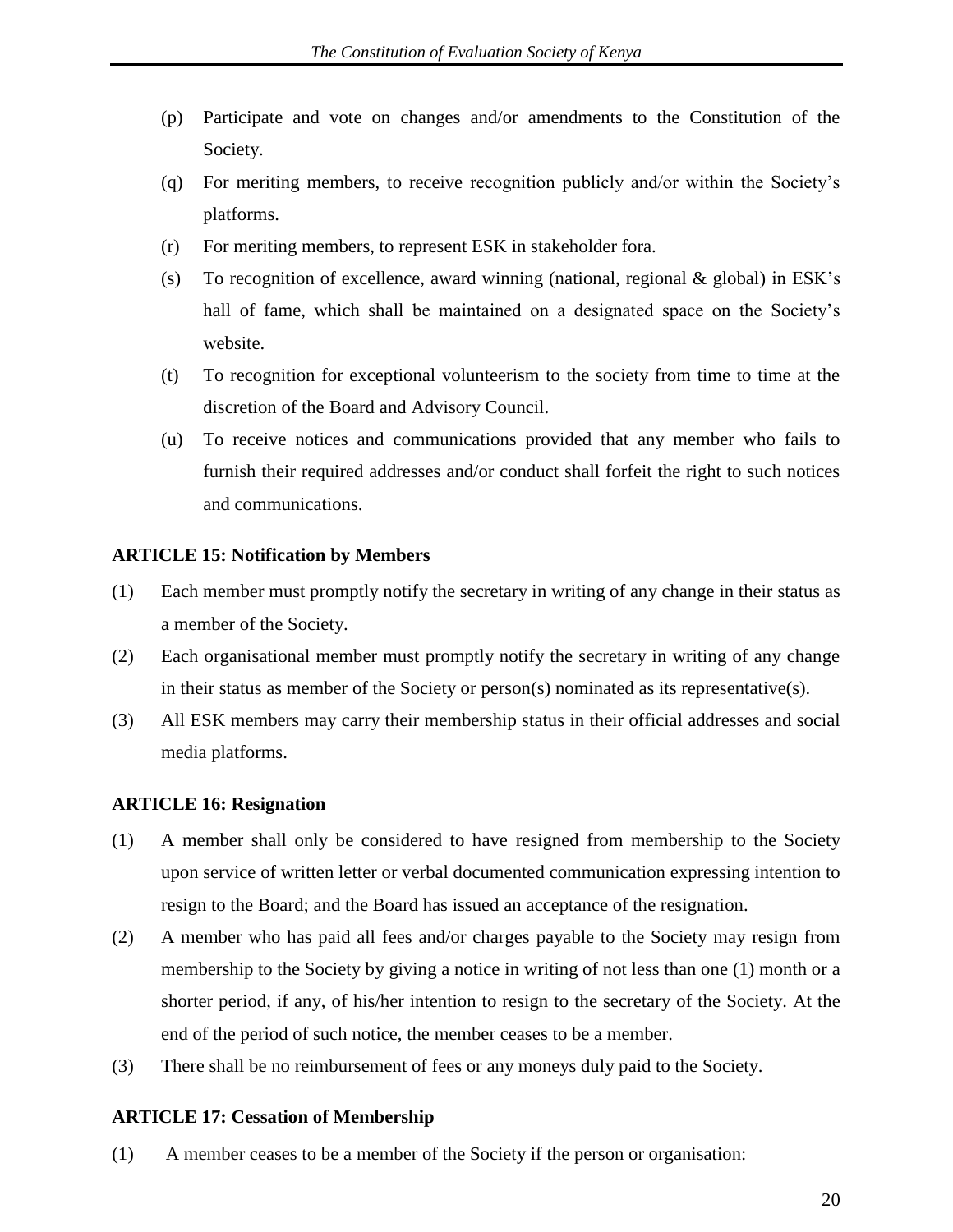- (a) Dies; or, in the case of corporate, is wound up or is otherwise dissolved or deregistered;
- (b) Resigns from membership of the Society;
- (c) Does not meet the requirements of annual membership renewal based on the status of professional good standing as laid out in Article 13; and
- (d) Is expelled from the Society.
- (2) A person or corporate ceases to be a paid-up member of the Society if they fail to renew their membership through payment of annual subscription fees as and when due.
- (3) In the process of their membership renewal it is found they have been guilty of professional misconduct that undermined and/or threatened the existence of the Society or its image.
- (4) A notice to members with fee arrears after 2021 shall be sent to such member reminding them to make goods their dues within the last 14 days before due date; and any communication charges incurred shall be surcharged to member.
- (5) A member who pays all fee arrears subject to Article 12 (1c)may have his/her membership reinstated at the discretion of the Board, however such member shall be ineligible for certain awards and benefits of certain categories of membership as provided under Article.

#### **ARTICLE 18: Disciplining of Members of the Society or the Board**

- (1) All cases of misconduct or breach of the provisions of this constitution or By-Laws of the Society by a member of the Society or a member of the Board shall be reported to, heard and determined by the Disciplinary Committee established under articles 47 and 48 of this constitution.
- (2) Once a report is made to the Disciplinary Committee as above the Secretary shall within reasonable time serve a written notice on the accused member(s): -
	- (a) Setting out the allegations made against the member(s);
	- (b) Notifying the member(s) to attend disciplinary proceedings on a specified date, provided that such date for disciplinary proceedings is not earlier than 14 days and not later than 28 days after service of the notice;
	- (c) Stating the place and time of that meeting; and
	- (d) informing the member(s) that they may do either or both of the following:
		- (i) Attend and speak at that meeting;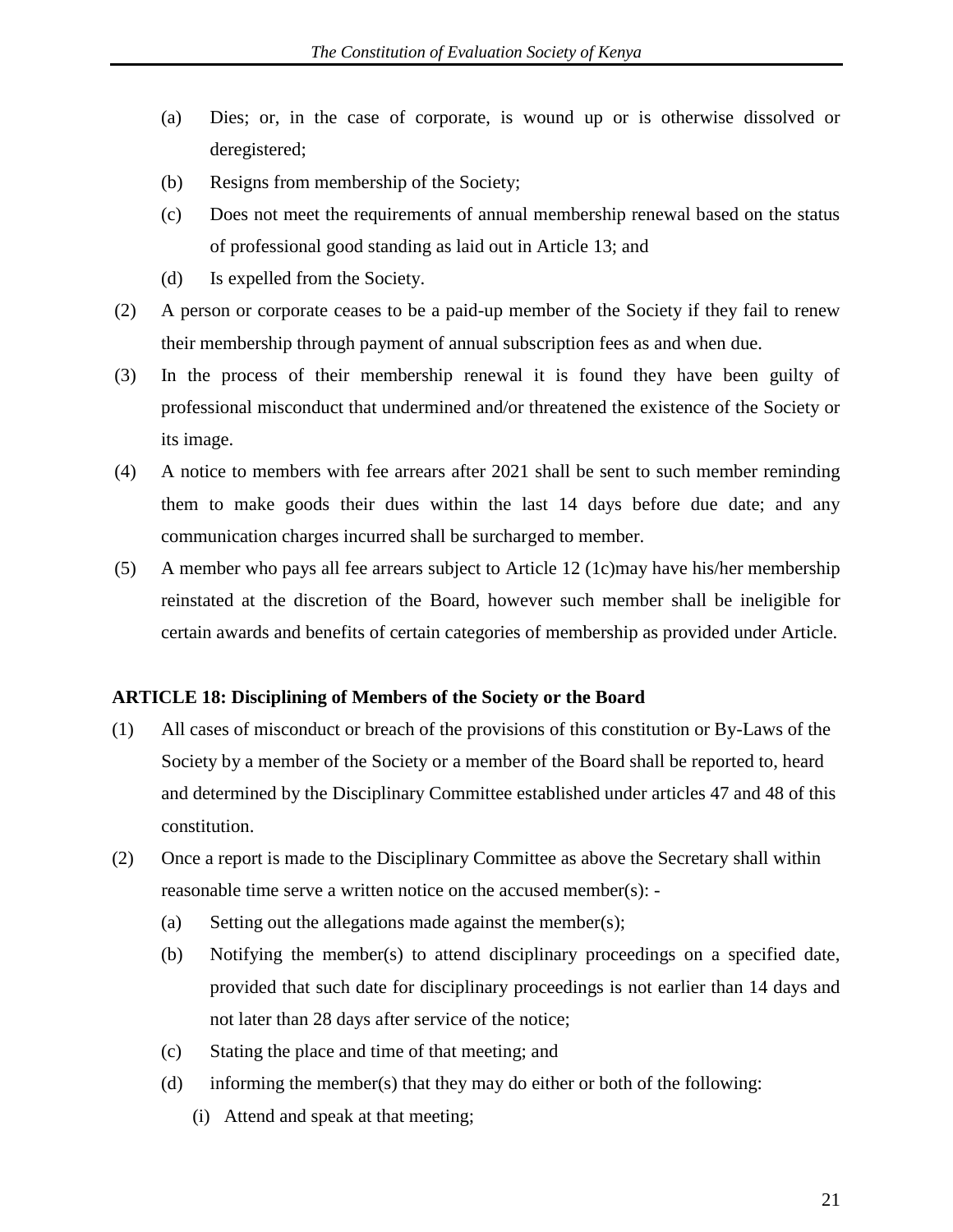- (ii) Submit to the Disciplinary Committee, where applicable at or before the date of that meeting written representations in their defence.
- (3) During the disciplinary proceedings the Disciplinary Committee shall:
	- (a) Give to the accused member(s) an opportunity to make oral representations;
	- (b) Give due consideration to any written representations or any evidence tendered by such accused member.
- (4) Any accused member whom upon notice fails to attend any disciplinary proceedings without prior notice of such non-attendance shall be considered to have admitted the complaints made against him/her, and the Disciplinary Committee may proceed to pass any punishment as it may deem appropriate.
- (5) Where the Disciplinary Committee is of the opinion that the accused member:
	- (a) Has refused and/or neglected to comply with a provision of this Constitution; or
	- (b) Has wilfully and maliciously acted in a manner prejudicial to the interests of the Society, its Code of Conduct, its leadership and/or membership; or
	- (c) Has acted in a manner that is professionally unbecoming; or
	- (d) Has demonstrated negative mobilization or engaged in any racial, defamatory, sexual abuse/exploitation or public indecency, fraud and/or negative ethnicity that is detrimental to the Society, its leadership and /or membership.

Where applicable may:

- (i) Expel the member from the Society; or
- (ii) Suspend the member from enjoying the rights and privileges of membership of the Society for a specified period of time not exceeding 1 year; or
- (iii) Censure the member; and/or
- (iv) Require the member to take action to remedy the breach, failure or omission by the member.
- (6) Notwithstanding the foregoing, any member who is found to have abused any information concerning the Society, its members or a member of the Board in their possession as current/ex-officials of the Society, or subjected the Society, Board, Advisory Council or its members to relentless aggression shall be subjected to legal action, or notification of their employers and development partners, or both.
- (7) The Disciplinary Committee shall within 30 days upon close of proceedings remit a written joint report of their findings to the Board.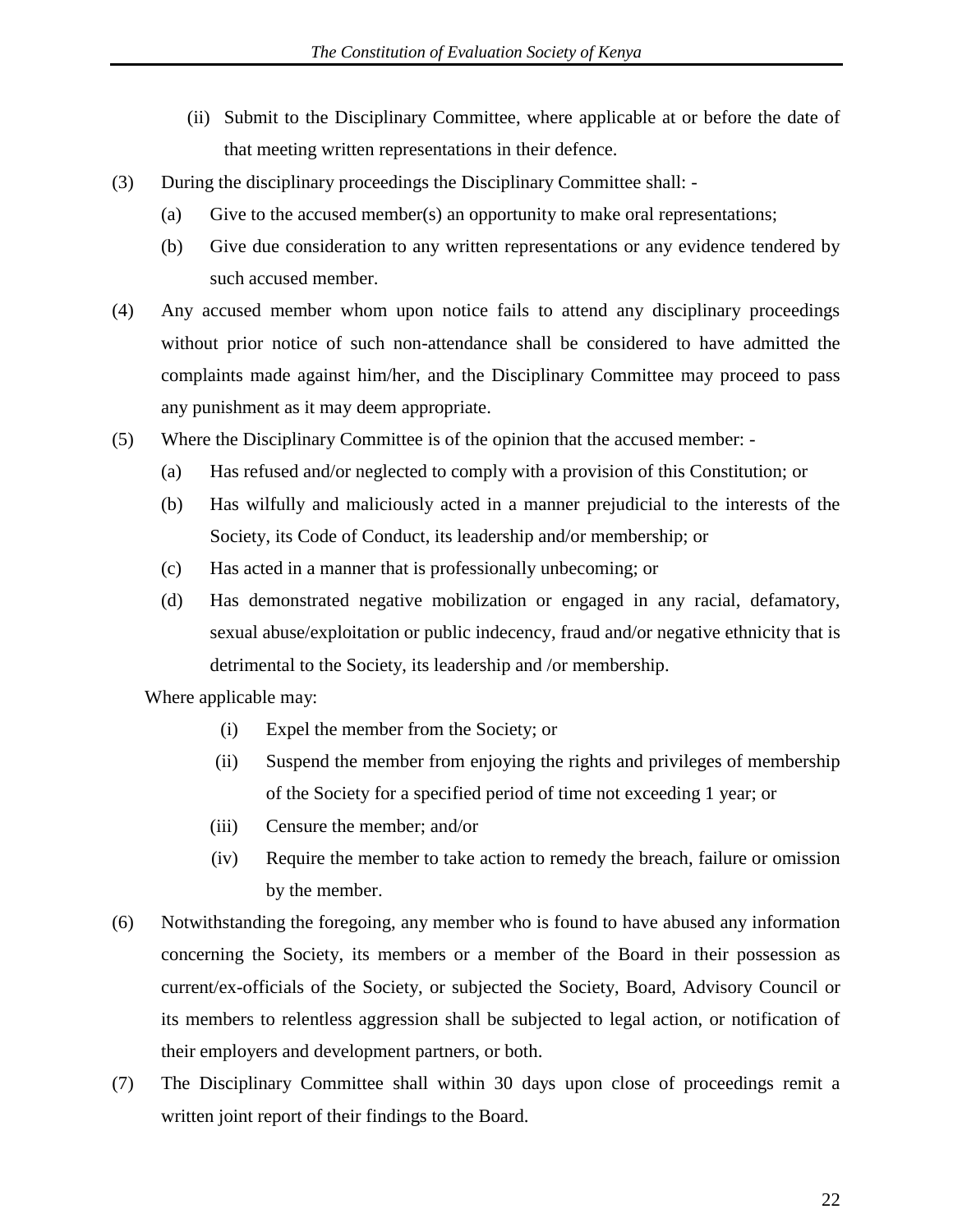- (8) A decision of the Disciplinary Committee under 5 above shall be of no effect unless it is communicated in writing to the respective member within 14 days of the decision. The decision shall inform the member of their right of appeal to the Board or Advisory Council accordingly.
- (9) In the interest of ensuring justice is not delayed, if the decision of the Disciplinary Committee is not communicated to the member within 14 days, the Board and/or Advisory Council shall by default take up the case and foresee its conclusion.
- (10) In the event the disciplinary measure/action (s) are against the members of the Board individually or collectively, the Advisory Council takes over the matter.
- (11) Any appeal preferred by an aggrieved member shall operate as stay of the decision of the Disciplinary Committee until such decision of is affirmed by the members of the Society in a meeting.
- (12) The Disciplinary Committee may be disbanded or any of its member (s) removed by the Board and/or by the Advisory Council if it does not discharge its duties within the spirit and letter of this constitution.

#### **ARTICLE 19: Right of Appeal**

- (1) Any member aggrieved by the decision of the Disciplinary Committee may appeal against part or the entire decision to the Advisory Council. Any such appeal shall be made within 7 (seven) days of the date of notice of such challenged decision, by lodging with the secretary a written notice to that effect.
- (2) On receipt of notice of appeal as in (1) above, the secretary shall notify Advisory Council, which must hold an Advisory Council meeting within 21 days of notice.
- (3) At the Advisory Council meeting held under this article only the hearing of the appeal shall take place; and the appellant member shall be given an opportunity to present his/her case whether orally or in writing, or both.
- (4) The members present shall decide whether or not the appeal is merited by vote through secret ballot. Such decision of the members shall be guided by the letter and spirit of this constitution.
- (5) The decision of the Advisory Council shall be by a two-thirds majority of the members present at the hearing.
- (6) The Advisory Council may uphold the decision and thereby dismiss the appeal; or allow the appeal thereby revoking such decision of the Disciplinary Committee.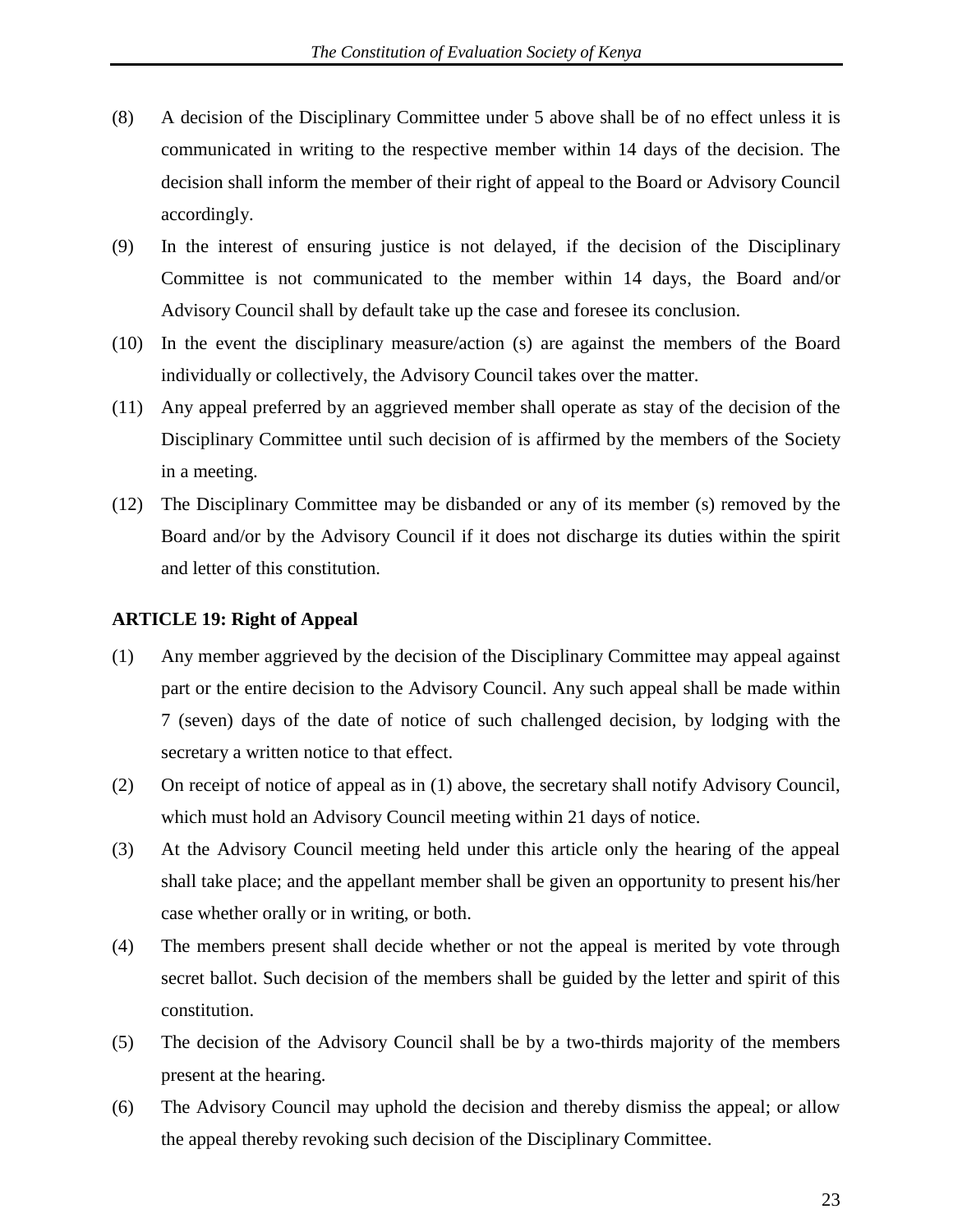# **CHAPTER THREE**

# **GOVERNANCE**

#### **ARTICLE 20: Values and Principles of Governance**

The values and principles of governance include:

- (1) Good governance.
- (2) Integrity.
- (3) Transparency.
- (4) Accountability, as stipulated under article 10 of the Constitution of Kenya (2010), objectivity, professionalism, including the adherence to professional standards and codes of ethics.

#### **ARTICLE 21: Leadership and Integrity**

- (4) All members of the Society shall at all times:
	- (a) Demonstrate respect for the institution, its members, the Board, Advisory Council, respective committees, and stakeholders; and
	- (b) Bring honour to the Society, integrity and dignity to the office they hold;
- (5) The guiding principles of leadership and integrity include:
	- (a) Selection on the basis of personal integrity, competence and suitability,
	- (b) Free and fair elections,
	- (c) Objectivity and impartiality in decision making,
	- (d) Selfless service based solely on the Society's interest, demonstrated by:
		- (i) Honesty in the execution of duties;
		- (ii) Accountability to the members for decisions and actions; and
		- (iii) Discipline and commitment in service to the Society.
	- (e) Behave, whether in public, private life, or in association with other persons, in a manner that avoids:
		- (i) Any conflict of interests.
		- (ii) Bringing dishonour to the Society.
- (6) A person who contravenes the provisions of this article (article 21) shall be subjected to the applicable disciplinary procedure/measures for the relevant office and may in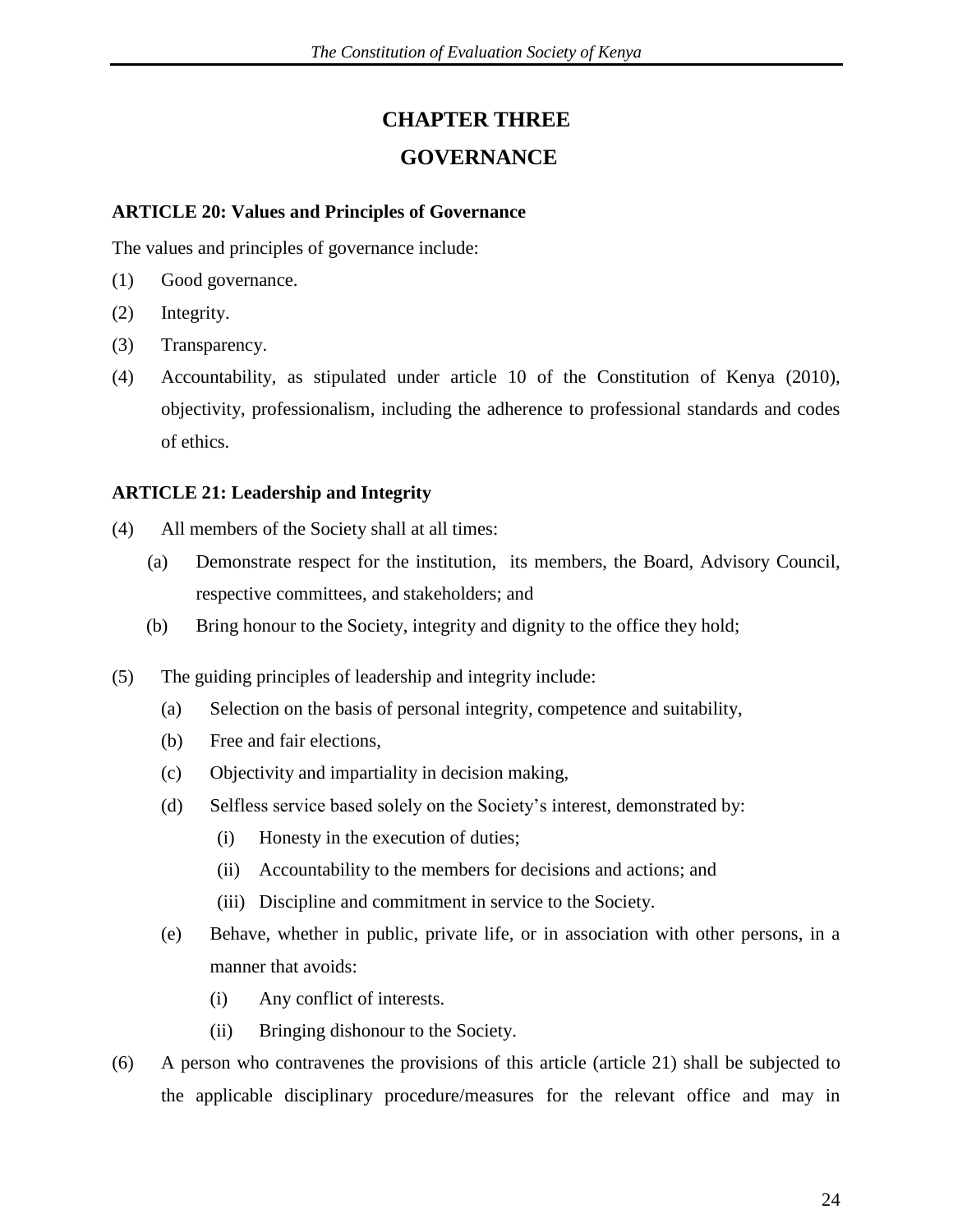accordance with the disciplinary procedure referred to in Article 18 be dismissed or otherwise removed from office.

# **CHAPTER FOUR**

# **OFFICE BEARERS**

#### **ARTICLE 22: Powers**

The powers of the Society are ancillary to and exercisable only to pursue the objectives of the Society.

#### **PART I: THE BOARD, DUTIES, POWERS AND ELECTION**

#### **ARTICLE 23: The Board**

- (1) There shall be a Board which shall e consist of nine office bearers.
- (2) Any eligible member offering himself for election to any office shall forward his name to the Electoral Committee at any time before the commencement of the General Meeting at which he/she seeks election.
- (3) The office bearers shall be elected by majority vote by whichever means determined by electoral committee depending on Society's prevailing context and endorsed at the Annual General meeting. Voting will be by secret ballot.
- (4) The term of office for each of the officer bearers shall be three (3) years except for transitional period of this constitution provided under article 105 (4), (5), (6), (7) and (8). All office bearers will serve one full term renewable once in accordance with the provisions of Article 35(11) of this Constitution. Thereafter the office-bearer shall not be eligible for re-election as an official for a period of 3 years.
- (5) At the first AGM at which elections are held, six (6) of the office-bearers positions shall become vacant. These shall be the Chairperson, Vice Chairperson, Secretary, Treasurer, YEE Representative and Non-State Actors' Representative. The six (6) shall be subjected to the first elections under this constitution.
- (6) For institutional continuity and facilitation of a seamless Board rotational formula, three (3) of the office-bearers shall be retained. They shall be: -
	- (a) The immediate former chair/ex-official, government representative and one other Board member to be agreed by the Board based on previous performance as outlined elsewhere in this constitution.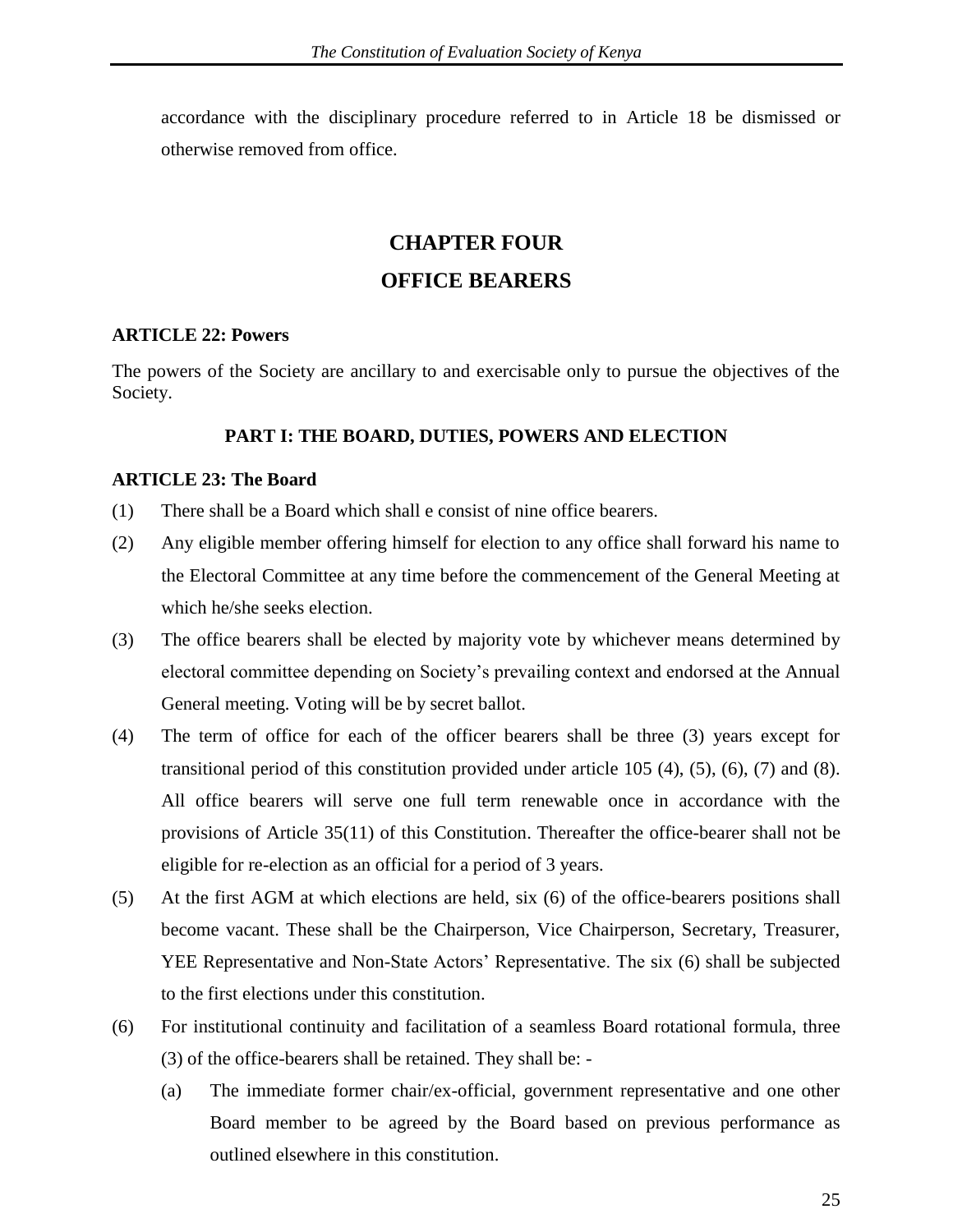- (b) Such other member of the Board shall be retained for a year.
- (c) For the Ex-official this will only apply for the first Board term of this constitution after which the rotational formula will ensure continuity.
- (7) To set the momentum for seamless Board rotation formula that ensures not all Board members retire at the same time, at the second AGM the retained office bearer's position shall fall vacant and be subject to an election. Similarly, at the third AGM of this constitution, three (3) Board members (Vice-Chairperson, YEE Representative and the other position that is not retained as in sub-article (6) above will serve a 2-year term. Thereafter, their positions will be subjected to elections to pave way for a smooth Board continuity rotational formula. This means the three will serve a 2-year term and not 3-year for continuity after which the system would regulate itself.
- (8) The three (3) other positions (Chairperson, Treasurer, and Non-State Actors' Representative) will serve a full 3-year term. After that, the Board continuity momentum will set in motion. Thereafter every 2 and/or 3 years there will be an election for respective office bearers serving their full 3-year term.

#### **ARTICLE 24: The Officers of the Board**

The Board's Officers shall be:

- (1) Chairperson
- (2) Vice Chairperson
- (3) Secretary
- (4) Vice-Secretary.
- (5) Treasurer
- (6) YEE Representative
- (7) Government Representative (Director MED or its equivalent)
- (8) Non State Actor Member Representative
- (9) Ex-official/immediate former chairperson of Society which position will only be retained during the first term of the first Board of this constitution (being a pioneering transition and which is necessary for continuity in the prevailing dynamics). Thereafter, continuity shall be served by ensuring that not all Board members retire at the same time as per Article 23 (7) and (8) above. This will be augmented by maintenance of proper documentation and a method for knowledge transfer, including the setting up of a functional secretariat.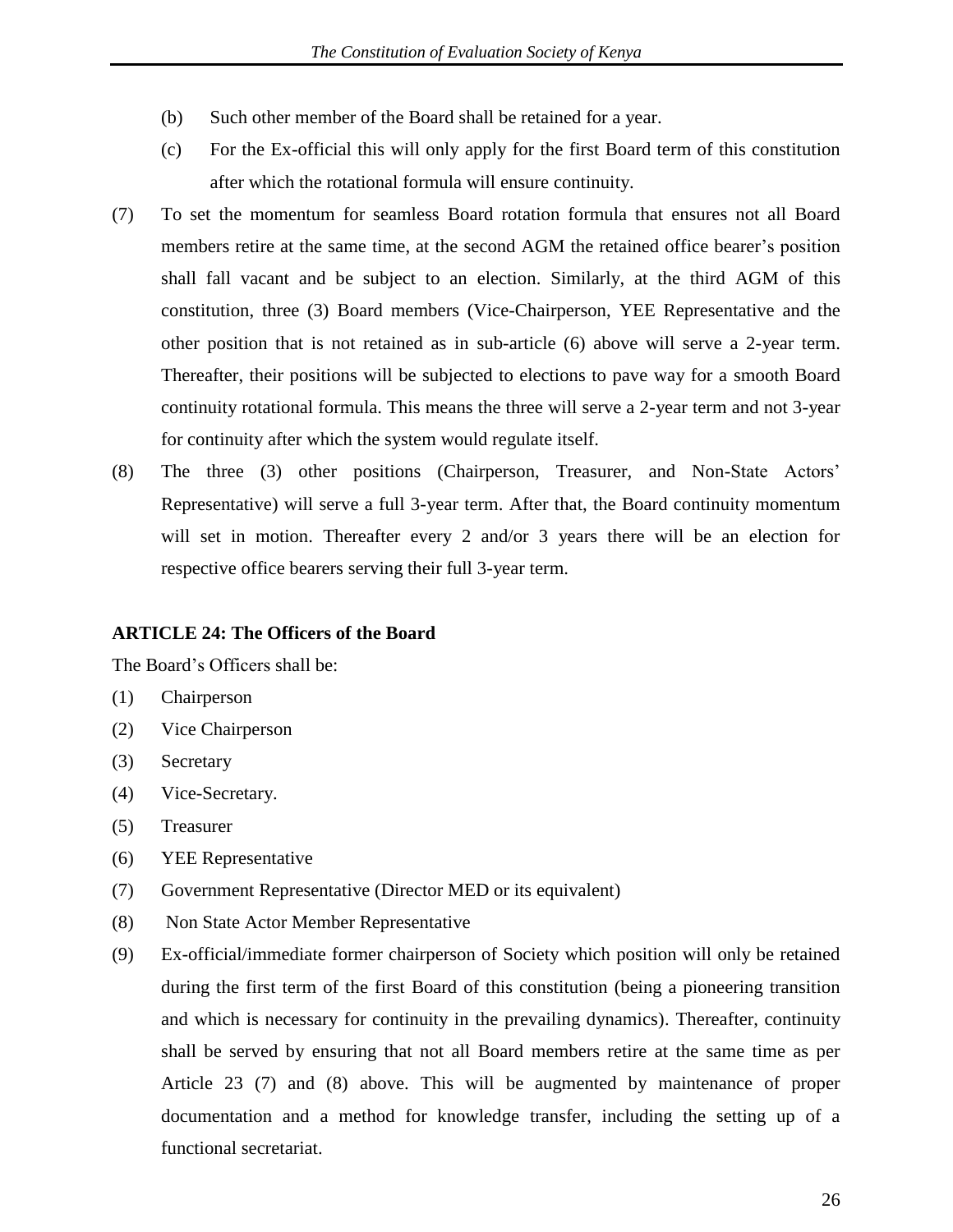#### **ARTICLE 25: The Chairperson**

- (1) The Chairperson shall:
	- (a) Preside at all meetings of the Society;
	- (b) Call all regular and special meetings of the Society;
	- (c) Be an ex-officio member of all committees;
- (2) If the Chairperson's position becomes vacant, the Vice-Chairperson shall serve as the chairperson for a period of the unexpired term.

#### **ARTICLE 26: Vice-Chairperson**

The Vice Chairperson shall assist in performing all the duties of the Chairperson

#### **ARTICLE 27: The Secretary**

- (1) The Secretary shall:
	- (a) Take and keep all official minutes of the Board meetings and the Association business meetings;
	- (b) Issue invitations and notification as shall be required by the Board;
	- (c) Maintain a current list of members;
	- (d) Publish the annual membership database for both paid and non-paid members;
	- (e) Publish reports on the Society membership growth;
	- (f) Perform such other duties as may be assigned to him/her by the Board

#### **ARTICLE 28: Assistant Secretary**

The Vice Secretary shall assist in performing all the duties of the Secretary.

#### **ARTICLE 29: The Treasurer**

- (1) The Treasurer shall:
	- (a) Keep accurate records of all financial business of the Society.
	- (b) Present the annual estimated expenditure to the Board for review and approval.
	- (c) Submit an estimated budget for the succeeding year's operations to the members for approval.
	- (d) Make monthly, quarterly and annual financial reports of the Society.
	- (e) Make payments in line with the budget and any other financial expenditure approved by the Board or the members as the case may be.
	- (f) Submit consultatively with the Board, the books of accounts for an annual audit to be conducted by the Society's auditor appointed at the AGM.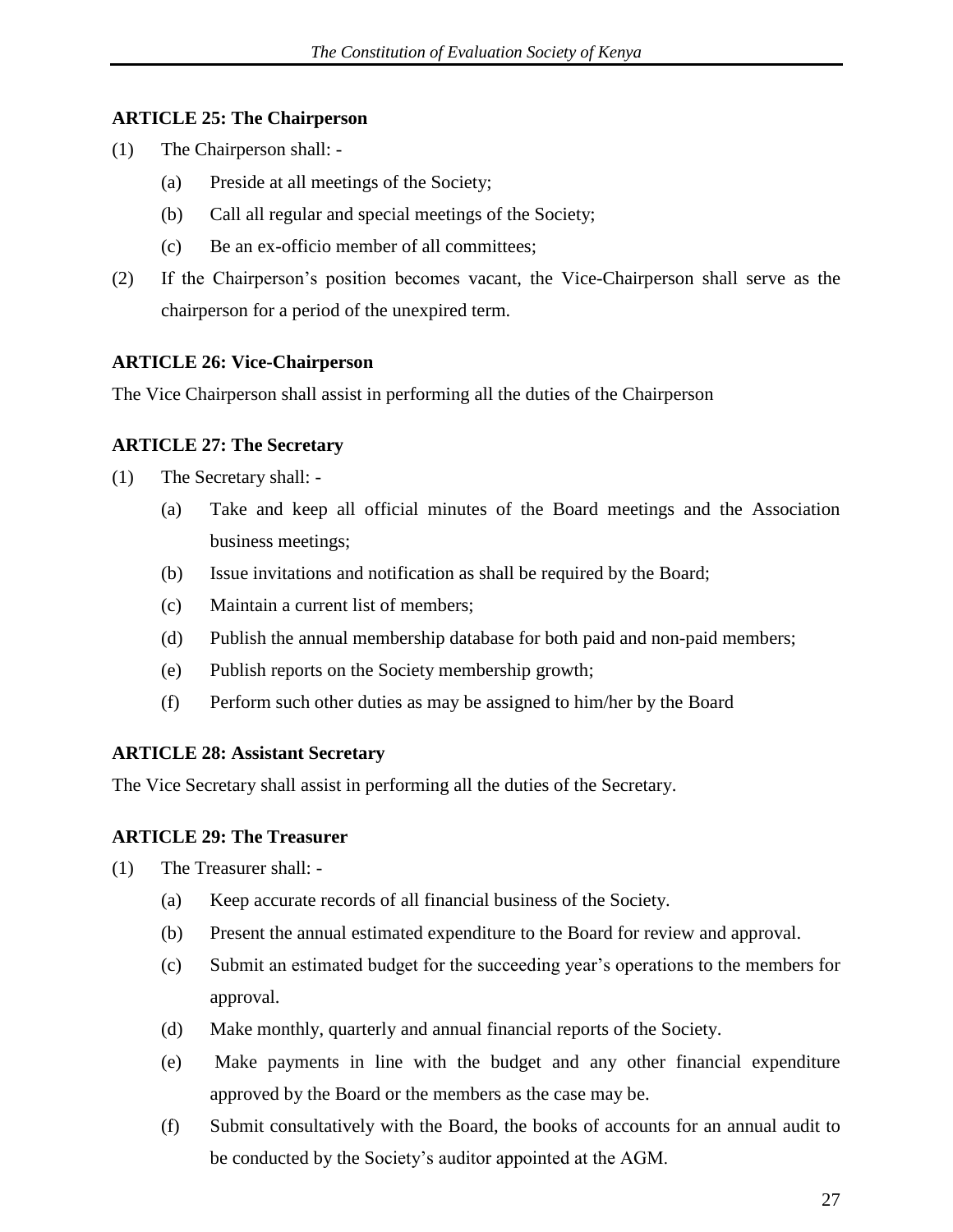- (g) Collect and receive all monies owing to the Society and make all payments authorised by the Society, in Kenya.
- (h) Keep correct accounts and books showing the financial affairs of the society with full details of all receipts and expenditure connected with the activities of the Society, as required by applicable laws in Kenya.
- (i) File annual membership returns at the Registrar of Societies.
- (j) File returns with Kenya Revenue Authority (KRA) as appropriate.
- (k) Send a short message service (SMS) and/or email alert reminder to the members 3 months prior to termination of their annual subscriptions.

#### **ARTICLE 30: Young and Emerging Evaluators Representative**

YEES who are defined as Evaluators under age of 35 years, OR Evaluators who have less than 5 years of professional experience, OR Recent university graduates who are interested in joining the evaluation profession, OR Development professionals who have technical knowledge on evaluation and willing to become professional evaluators, and who are valid registered members; shall elect an individual to serve as their representative in the Board in accordance with all other applicable criteria as is set out in this constitution or as may be ratified by the Board from time to time.

#### **ARTICLE 31: Government Representative**

For strategic reasons in relation to ESK's national mandate this will be the Head/Director of M&E Entity in the Government of Kenya. The position shall not be contested in election.

#### **ATICLE 32: Non State Actor Representative**

May be drawn from the Civil Society or Private Sector and it shall be an elective position.

#### **ARTICLE 33: Past Chairperson/Ex-Official**

Essentially, immediate Past Chairperson, will be the Society's historian in the first Board term of this constitution for continuity. The position shall not be contested.

#### **ARTICLE 34: Removal of Board members**

- (1) A Board member shall cease to be eligible to remain as such if he or she:
	- (a) Ceases to be a member of the Society.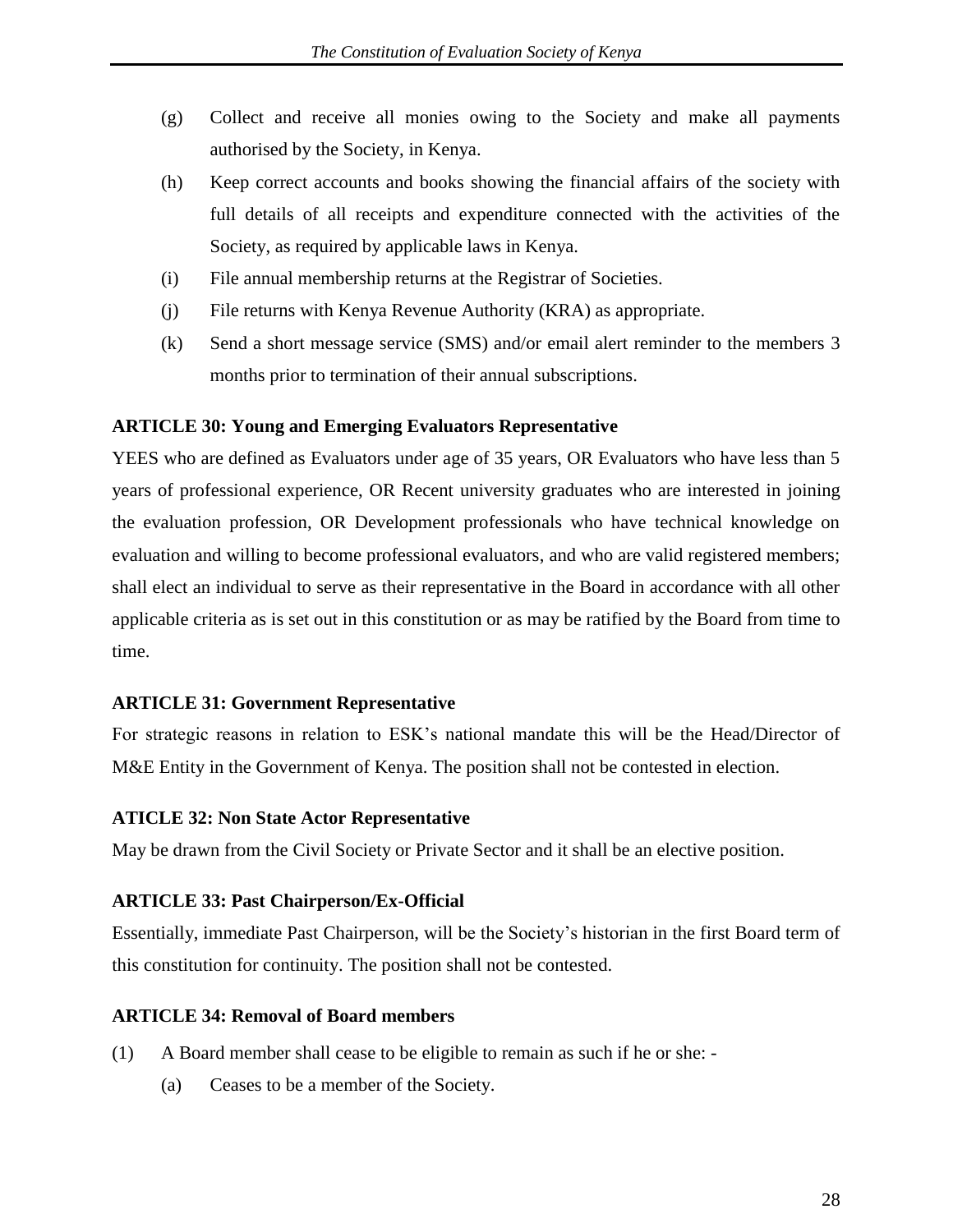- (b) Becomes bankrupt or suspends payment of their debts generally or compounds with their creditors or makes an unauthorized assignment or is declared insolvent. They may be reinstated once the Society is satisfied that there is positive transformation.
- (c) Is in violation of the requirements of good professional standing outlined elsewhere in this constitution.
- (d) Is found to be incapable of performing the functions of his/her office or managing his/her own affairs by reason of infirmity of body or mind.
- (e) By notice in writing to the Society, resigns from office.
- (f) Is removed by a resolution passed by at least two-thirds  $(2/3)$  of the members of the Society present and voting at a meeting of the members, of which notice signifying the intention to pass such resolution has been given.
- (g) Is removed by a resolution of at least two thirds of the members of the Board, at a meeting duly called for such purpose.
- (h) Misses three (3) consecutive scheduled Board meetings in any given period and/or 70% annually, unless the Board determines that there are extenuating personal or other particular circumstances.
- (2) Is not removed by the advisory council as a Board member(s) subject to this constitution.
- (3) Vacancies in all other offices other than the office of the chairperson which shall be filled by the vice chairperson shall be filled in accordance with article 36 hereinabove.

#### **ARTICLE 35: Vacancies**

- (1) Vacancies in any of the offices other than the office of the Chairperson shall be filled by an appointee of the Board who shall serve for the unexpired term **OR** until the next General Meeting of the Society, whichever occurs first.
- (2) A Board a member shall fill any vacancy arising in the Board subject to approval by a majority of the members of the Board, and such person shall serve until the following Annual General Meeting for ratification by members.
- (3) Any vacancy of Board members resulting from the pre-determined rotational formula of requirements under Article 23 of the Constitution shall be filled in accordance with the constitution upon nomination and election.

#### **ARTICLE 36: Duties of the Board**

(1) The Board: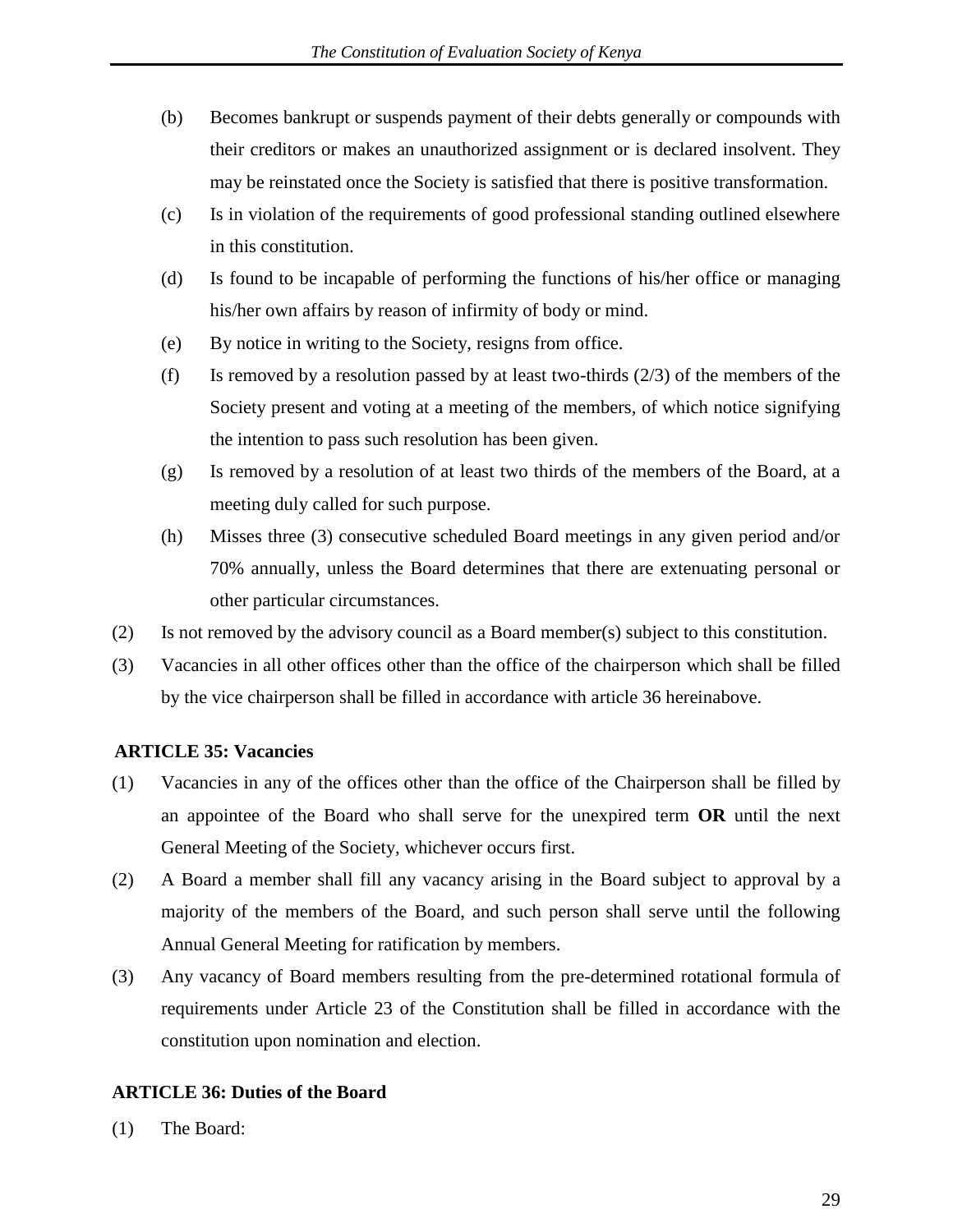- (a) Shall manage and conduct the day-to-day affairs of the Society with the assistance of such officers, staff, members, stakeholders, agents, and consultants among others, as it may determine to achieve the best for the Society.
- (b) Duly elected Board members are expected to fulfil the following commonly-held duties. S/he will participate fully in the work of the Board, by: -
	- (i) Attending Board meetings as notified.
	- (ii) Responding to official Board communication, requesting comments and inputs to such Board matters as Minutes and decisions on any matters on the Board agenda.
	- (iii) Participating in Committees or Task Teams assigned by the Board or as volunteered by individual Board Members.
- (c) Board Member (s) shall be obligated to step down from their position to allow the Board to seek a replacement if, for any reason, he/she is not able to participate and to attend duly notified Board meetings for a prolonged period of time (three consecutive months or at least 70 % of annual meetings ). Within this period, apologies by email/telephone or any other means may be acceptable.
- (d) Board Member (s) shall be obligated to step down if not able or do not participate in ESK's voluntary operations work and which is necessary until a fully functional secretariat is in place.
- (e) Shall not financially compensated work done by its Board member (s), other than reasonable allowances and compensation for costs incurred in carrying out Board duties as outlined in the administrative/financial operational manuals and by-laws.
- (f) Abide by the accepted code of conduct on good professional standing as outlined in article 13 and duties of care, confidentiality, loyalty and obedience.
- (g) Use every opportunity that presents itself to promote ESK and to attract new members.
- (h) Check emails, Partner Platform and the ESK website on a regular basis in order to quickly respond to requests for input on matters of policy and strategy.
- (i) Accord the necessary and relevant team support for the operations of the Society especially on activities beyond the standard mandate of each of the office bearers such as the project related activities.
- (j) Remain accountable to the membership of ESK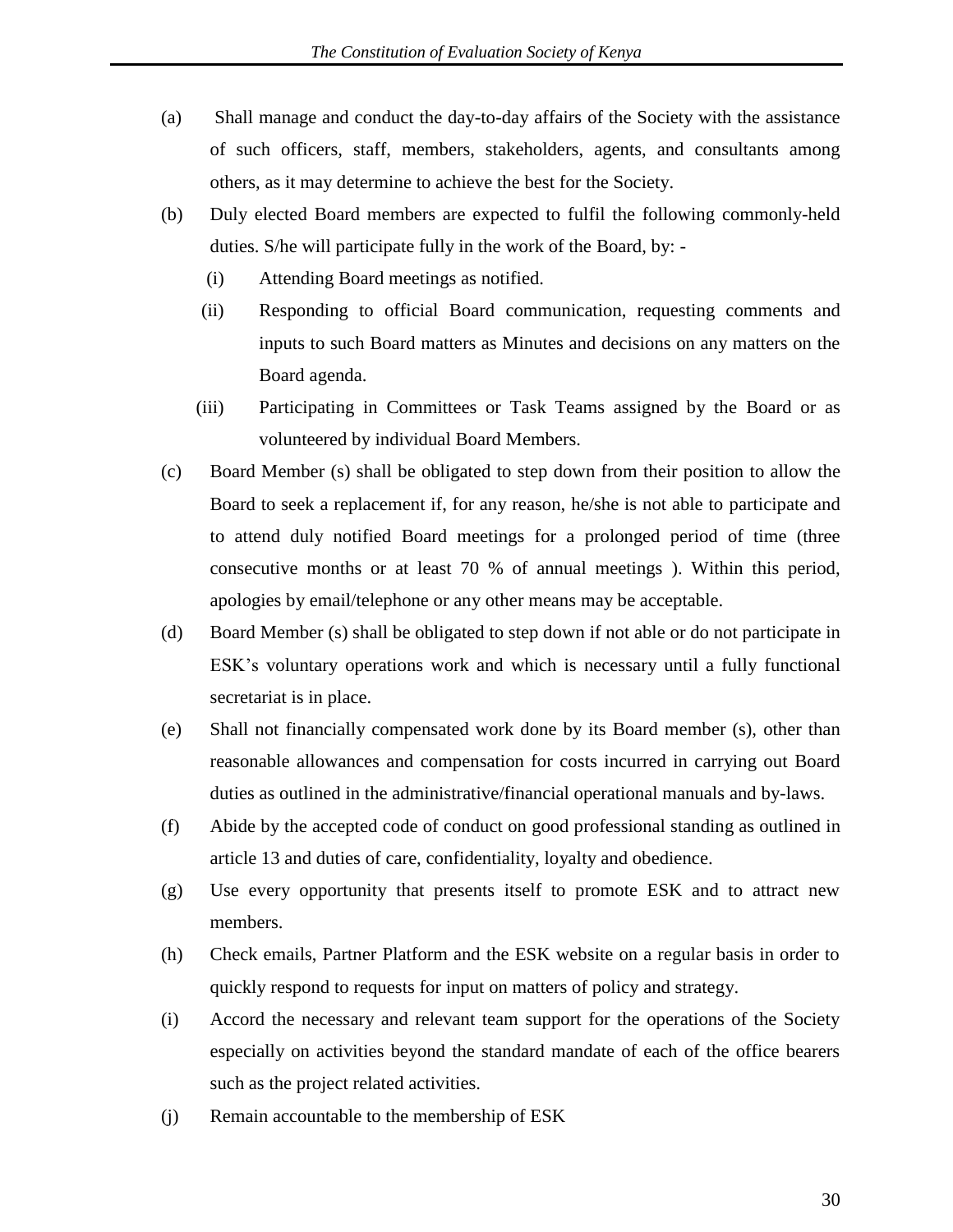(2) Performance of Board members on meetings, respective duties and other extra-office mandate duties such as support to project activities (given the voluntary nature of ESK operations) will determine their continuity in the Board within the electoral term and retention during future elections and/or enjoyment of founder member benefits.

#### **ARTICLE 37: Duties of the Regional/County Coordinator**

The Regional/County Coordinator shall coordinate the ESK activities at regional/or County levels at the oversight of the Board; and to represent ESK in the government's CIMES guidelines institutional framework.

#### **PART II: THE SECRETARIAT, COMPOSITION, APPOINTMENT, POWERS**

#### **ARTICLE 38: The Secretariat**

- (1) The Secretariat shall comprise the Chief Executive Officer and other staff as competitively recruited, gradually.
- (2) It will implement the plans, policies, decisions, and any other operational tasks recommended by the Board and that relate directly to the activities of the Society.
- (3) The secretariat shall professionally and diligently implement all Board and/or where necessary Advisory Council decisions and directives and shall always remain accountable to the Board
- (4) The Chief Executive Officer shall report to the Board Chair on policy and strategic implementation matters. He/she will also provide periodic progress and financial reports as well as programmatic updates to the Board
- (5) The secretariat shall be structured in a manner that promotes the commitment to practice excellence and client care in the profession.
- (6) The Secretariat will evolve gradually as the financial capacity of the Society permits. Provisionally, the Society's secretariat operations and project implementation will be supported by the Board's voluntary support complimented by an administrative assistant and the general membership.
- (7) Initially, the administrative assistant shall be recruited competitively and modestly remunerated in accordance to the prevailing financial capacities of the Society's membership kitty.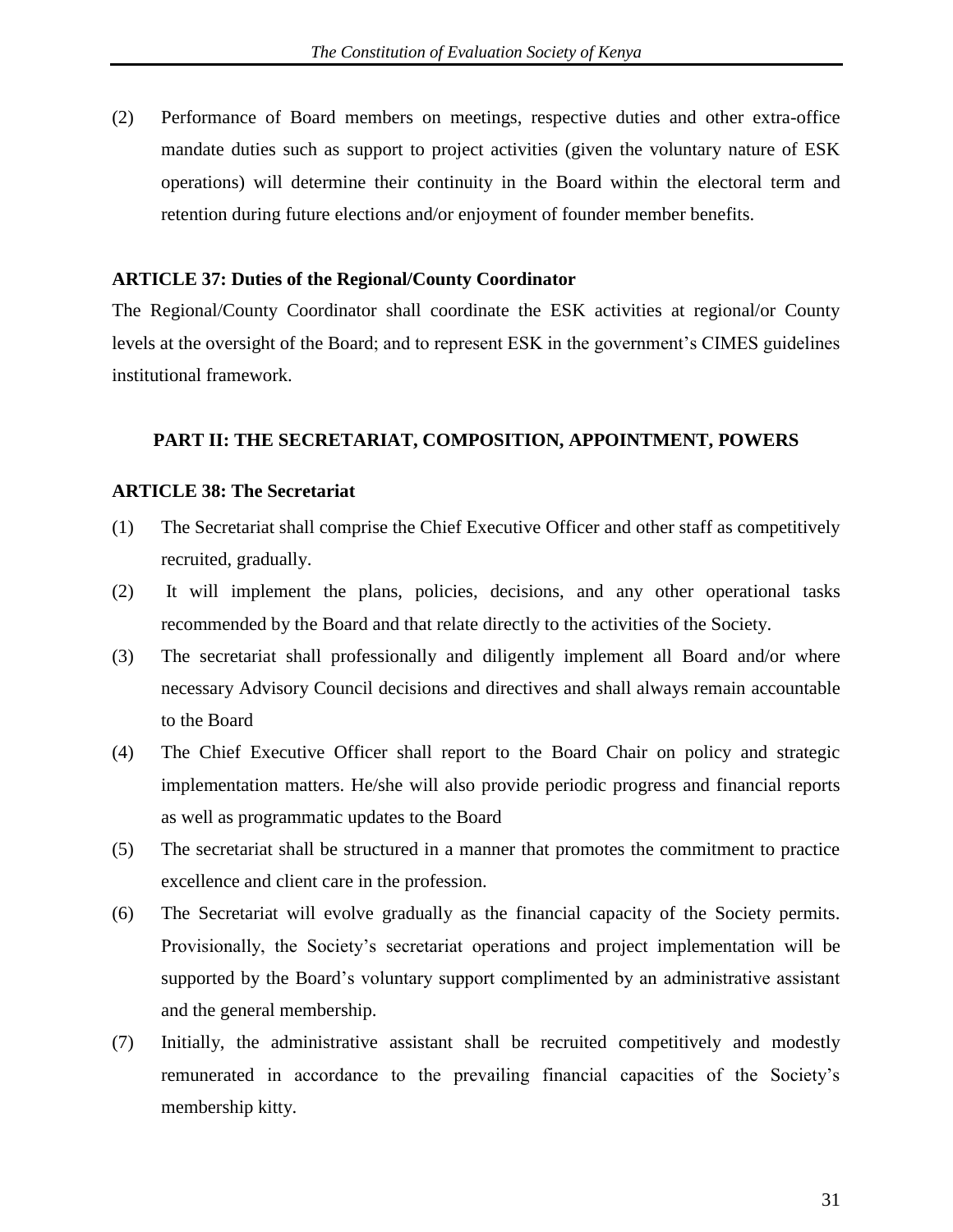#### **ARTICLE 39: Staff of the Secretariat**

- (1) The Staff of the secretariat shall:
	- (a) Be recruited by the Board on a competitive basis.
	- (b) At all times uphold standard professional staff conduct.
	- (c) Composition shall be determined by the prevailing budgetary capacities of the Society from a programmatic approach and membership subscription fees.
	- (d) Carry out the duties and responsibilities of the secretariat as outlined in its mandate.
	- (e) Not be a voting member of the Board.
	- (f) Hold office on the terms and conditions (including as to remuneration) that the Board determine and based on the prevailing financial base.

#### **ARTICLE 40: Delegated Powers**

- (1) The Board may, subject to terms and conditions and with any restrictions they deem fit confer on secretariat any of the powers that the Board can exercise.
- (2) Any powers so conferred may be concurrent with, or to the exclusion of, the powers of the Board.
- (3) The head of secretariat is not a member of the Board of the society but may attend meetings of the Board at its discretion.
- (4) The Board may revoke or vary terms on an appointment; or any of the powers conferred on a secretariat.

#### **ARTICLE 41: Vacancies in the Secretariat**

If a head of secretariat becomes incapable of acting in that capacity the Board may appoint any other person, not being a Board Member, to act temporarily as head of secretariat.

#### **ARTICLE 42: Validation of Acts of Board Members and Secretariat**

- (1) The acts of a Board member of the Society are valid despite any defect that may afterwards be discovered in his or her appointment or qualification.
- (2) Where the Board or a person whose office as Board member of the society is vacated under a provision of the constitution, acts and/or purports to do an act as a Board Member of the Society, that act is as valid, in relation to a person dealing with the Society in good faith and for value and without actual knowledge of vacation of the office, as if the office had not been vacated.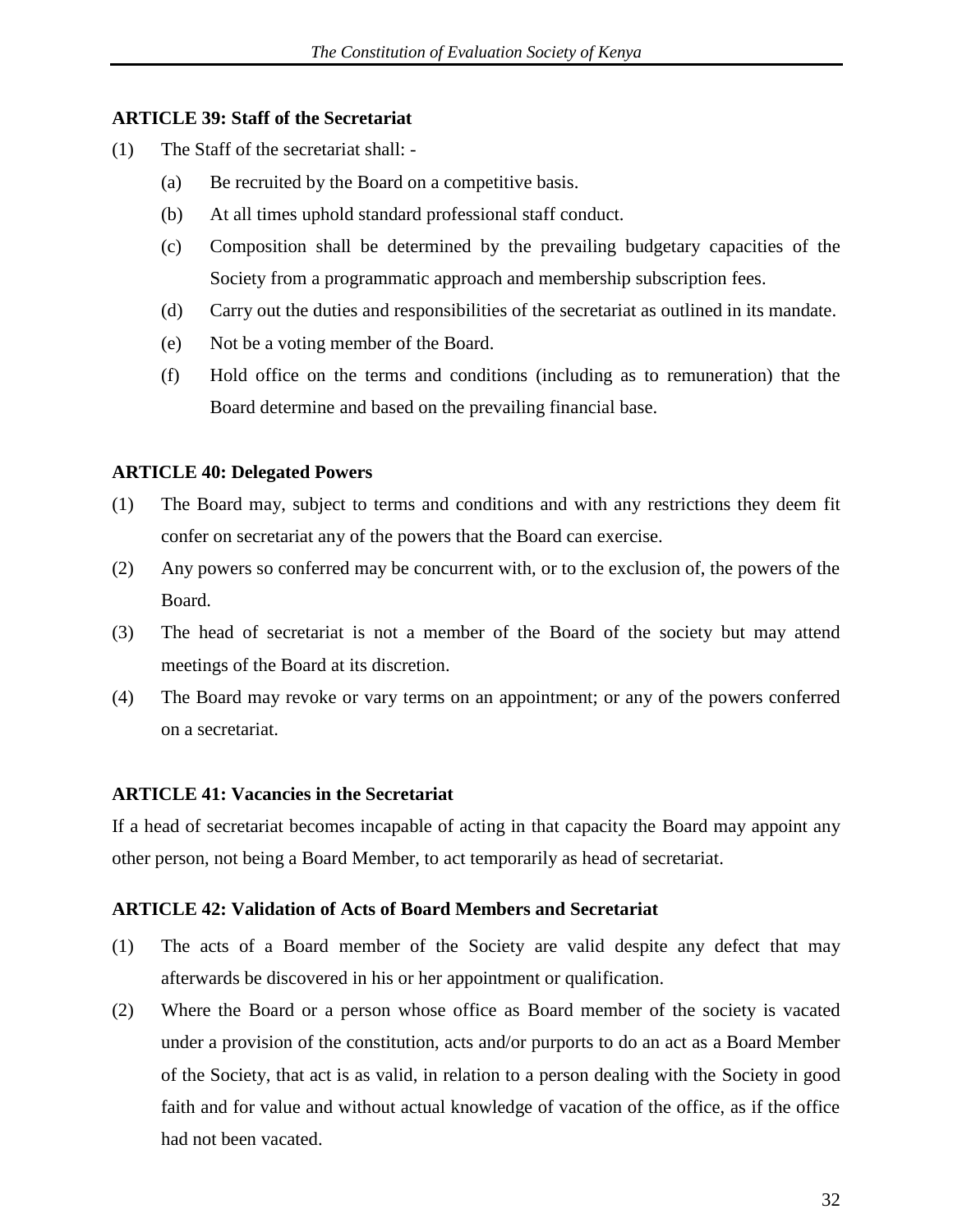(3) Board decisions and acts made in the best interests of the Society within the electoral term shall be validly upheld by subsequent Boards.

#### **PART III: THE ADVISORY COUNCIL**

#### **ARTICLE 43: Composition**

Members of the Advisory Council shall be:

- (1) The founding members who are in good professional standing with the Society and have been active since its establishment, have paid up their annual membership as at the ratification of this constitution.
- (2) Persons that have not acted against the interests of ESK in the course of their office or membership.
- (4) (3) Persons who are committed to the Society, have made good or discharged all obligations owed as a member of the Board or Society. Notwithstanding (3) above, any member (s) who did not or were unable to provide board team support, attend regular members or board meetings shall not be considered.
- (5) Two or more (odd number) additional persons with tested leadership and requisite expertise in international evaluation and/or any professional field shall be nominated by the founder members in consultation with the board until the next Board election.

#### **ARTICLE 44: Functions**

- (1) The Advisory Council is one of the new structures hat necessitated this constitution's revision, informed by emerging issues (including gaps on governance) faced by the Society that threatened and could potentially threaten its corporate existence and professional standing, individually and collectively.
- (2) The Advisory Council shall in line with various related articles/clauses of this constitution be independent and: -
	- (a) Protect the Society providing remedial measures from internal or external acts of aggression that are potentially damaging to its stability, the Board, or its corporate existence and growth as well as professional standing, individually and collectively.
	- (b) Provide high-level support to ESK's initiatives and programs.
	- (c) Provide conflict mitigation and resolution functions where and when necessary.
	- (d) Guide and promote the stability of the Board and the Society, its Corporate and Institutional existence and growth.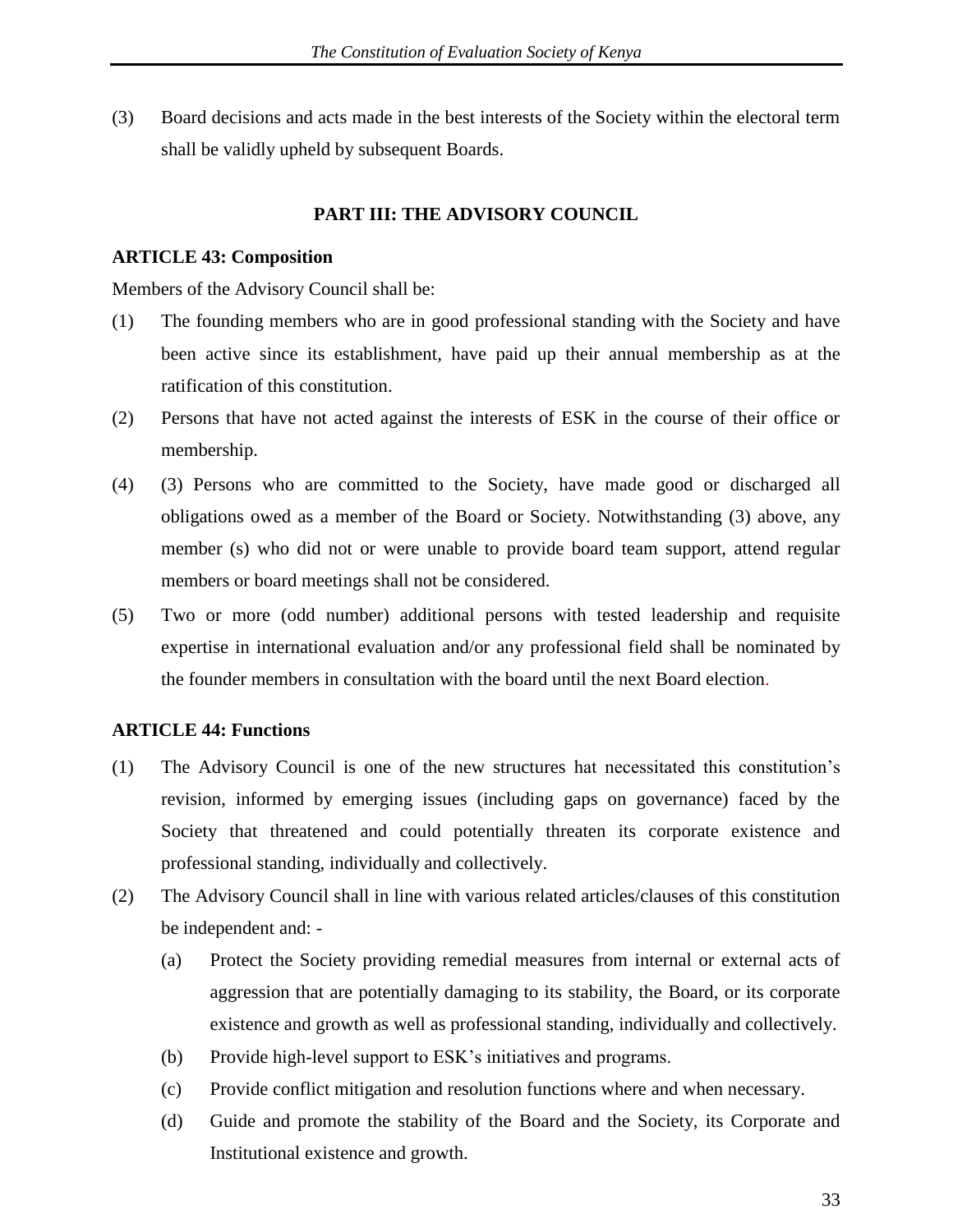- (e) Provide guidance in national issues and also support and participate in strategic events that promote the image, growth and prosperity of ESK and M&E theory and practice in Kenya as well as issuance of official statements when if necessary or where called upon to do so.
- (f) Upon request by the Board, advise on any issue that may emerge in the course of the running of any entity of the Society.
- (g) Either individually or collectively not interfere with the functions of the Board, or the Secretariat, except where situations exist that may undermine the Board, the Society, member (s) or its corporate existence.

#### **ARTICLE 45: Remuneration**

- (1) Advisory Council members are entitled to an allowance from membership kitty for Council meeting attendance. This will be informed by Society's prevailing financial capacity and determined by the Board against standard practice.
- (2) In addition, any member or the entire Council requested by the Board to travel and do business on behalf of ESK, their travel allowances and other incidental expenses shall be covered by ESK.

#### **ARTICLE 46: Meetings**

- (1) The Council shall meet for business at least twice a year at such time and place and in the manner as the Board may determine. The Council shall also meet at any time if need be and/or if requested by the Board. More than 50% of the members are required to form a quorum.
- (2) A meeting's sitting allowance shall be provided at an amount to be set and/or agreed by the Board and approved at the AGM, taking into account the prevailing financial status of the Society.

#### **PART IV: DISCIPLINARY COMMITTEE**

#### **ARTICLE 47: Composition**

- (1) There shall be a committee to be known as the Disciplinary Committee.
- (2) The Disciplinary Committee shall consist of five (5) members who shall be appointed by the Board in consultation with the Advisory Council
- (3) The quorum of a meeting of the Disciplinary Committee shall be three.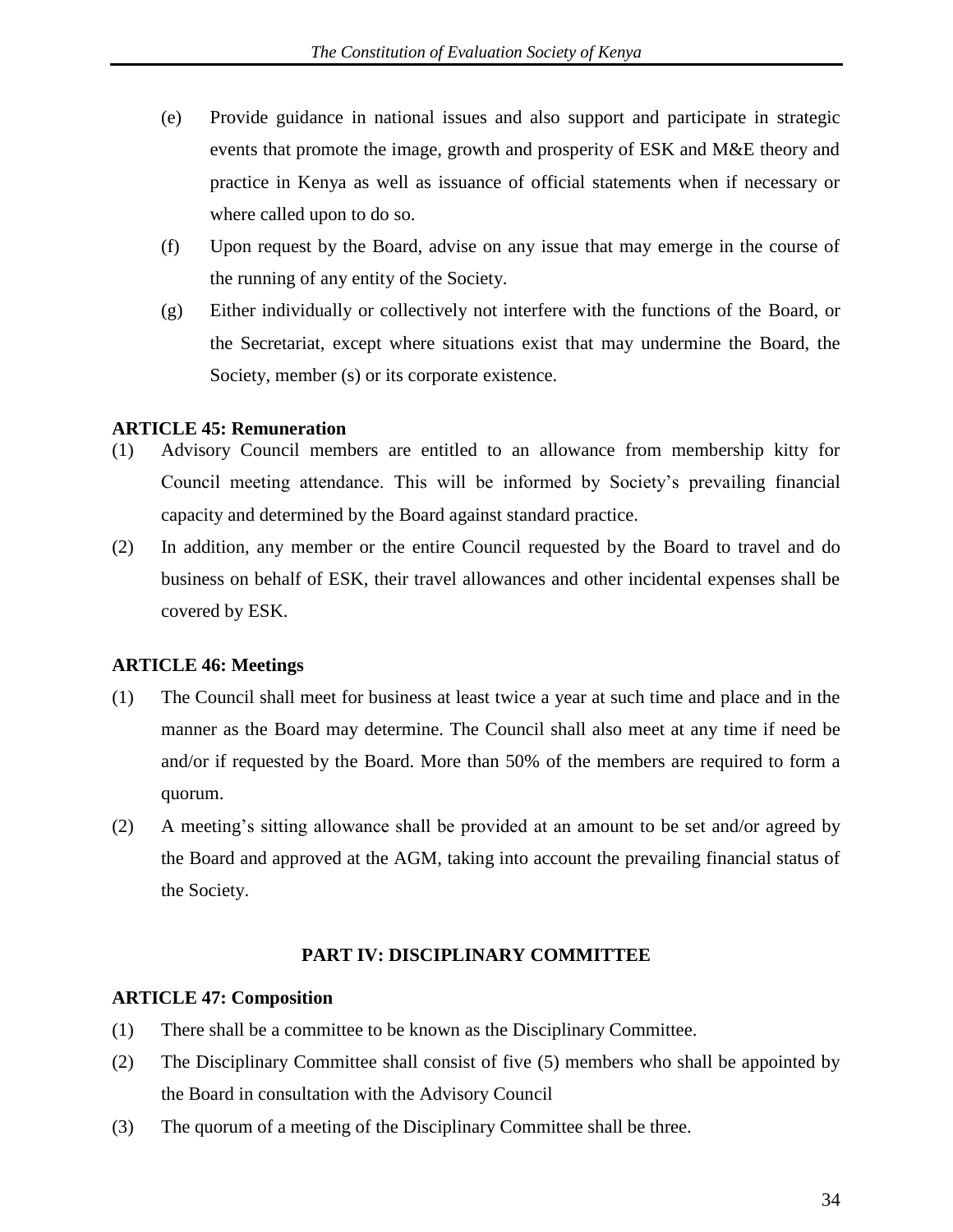- (4) A member of the Disciplinary Committee shall hold office for three years and shall be eligible for reappointment for one further term.
- (5) The Board shall provide the Disciplinary Committee with such facilities and resources as are necessary to enable it competently discharge its functions.

#### **ARTICLE 48: Functions.**

- (1) Where the Board and/or Council has reason to believe that a Member of the Society/Board may have been guilty of Disciplinary Professional misconduct as stated in article 18 (a), it shall refer the matter to the Disciplinary Committee which shall inquire into the matter.
- (2) On completion of an inquiry under (1) above into the alleged professional misconduct, the Disciplinary Committee shall submit to the Board and/or Council a report of the inquiry which shall include one or more of the following recommendations, namely: -
	- (a) That no further action be taken against the member;
	- (b) That the member be reprimanded
	- (c) Or any other action as stated under article 18 above.
- (3) The Disciplinary Committee may be disbanded and/or any of its member (s) removed by the Board or Advisory Council where necessary, if it does not discharge its duties within the spirit and letter of this constitution

# **CHAPTER FIVE**

# **GENERAL CONDUCT OF SOCIETY'S BUSINESS**

#### **ARTICLE 49: Conduct of the Board**

- (1) The administrative responsibilities of the Society shall be vested in the Board and secretariat once operational.
- (2) The Board shall do the best to support and promote the objects of the Society, and to implement any decision validated by the General Assembly.
- (3) The Board shall also consultatively prepare and approve official statements for presentation by the Chairperson or the Advisory Council, where necessary on behalf of the Society, and recommend to the General Meeting the admission or removal of general and Board members in consultation with Advisory Council if and when necessary.
- (4) The Board may exercise all powers and functions of the Society other than those that are required by this Constitution to be exercised by the secretariat, Advisory Council and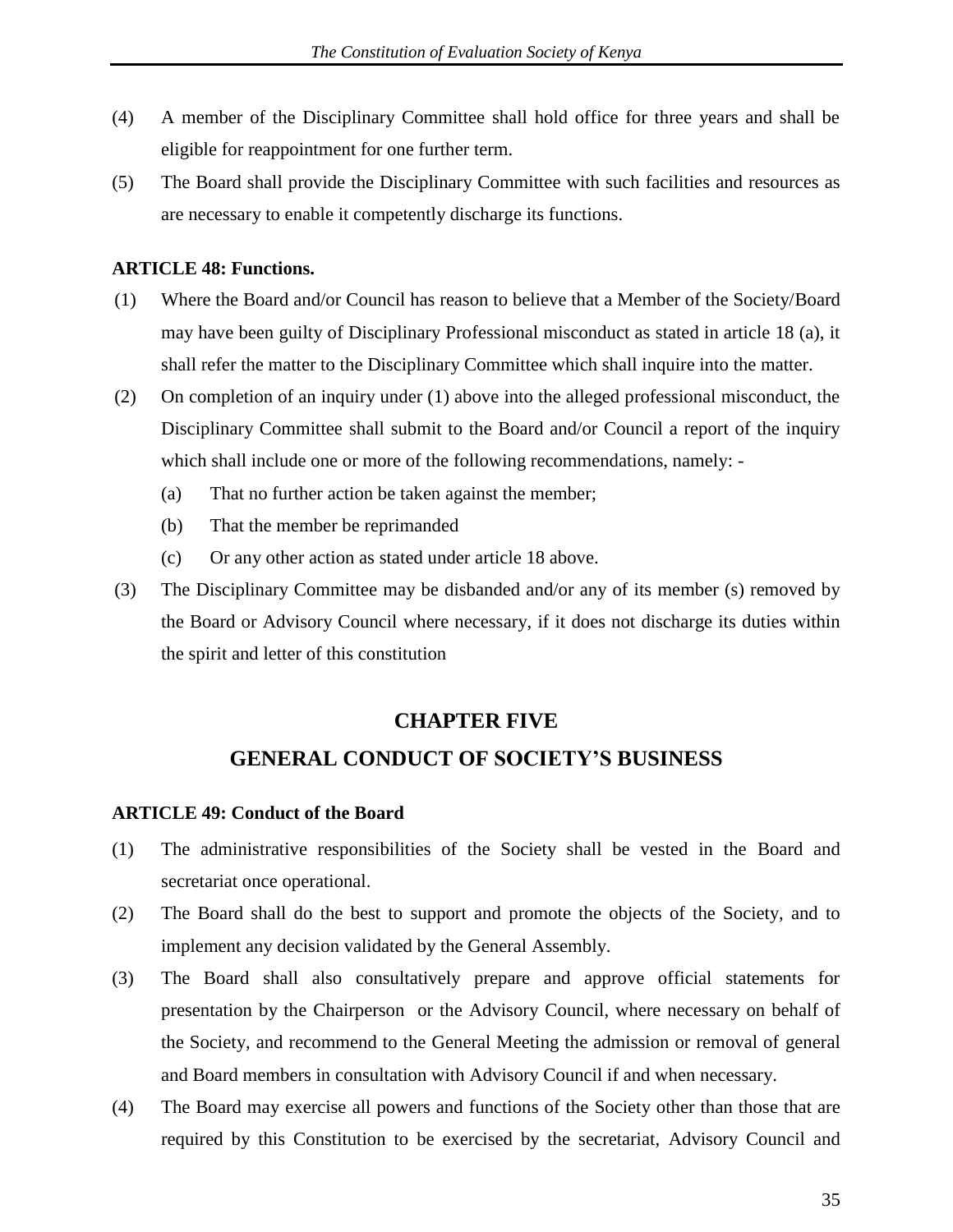general meeting; the members of the Board shall be elected at the annual General meeting to a three-year term except in the transitional circumstances laid out elsewhere in this constitution. Board members shall take office immediately following the annual General meeting and/or the Board rotational arrangements laid out elsewhere in this constitution of the Society election.

(5) The Board shall meet monthly. However, additional meetings may be scheduled at the discretion of the Board and the business at hand. Towards commitment, the quorum for the meetings of the Board shall be five (5) members subject to incentives and sanctions as provided under articles 53 and 54 below.

#### **ARTICLE 50: Board Resolutions**

- (1) The Board, subject to this Constitution, and to any resolution passed by the Society in a general meeting: -
	- (a) controls and manages the affairs of the Society;
	- (b) Has power to perform all acts and do all things that appear to the Board to be necessary or desirable for the proper management of the affairs of the Society.
	- (c) An article made or resolution passed by the Society in general meeting does not invalidate any prior act of the Board, which would have been valid if that article or resolution had not been made or passed.
	- (d) The Board may pay all expenses incurred in promoting and forming the Society informed by standard operating procedures and as prevailing financial capacities permit.
	- (e) The Board may pass decisions online without a physical/Skype meeting being held if Board Members copied into don't raise an objection to the decision being made.

#### **ARTICLE 51: Committees**

- 1) The Board may, by instrument in writing, delegate to one or more committees.
- 2) A committee shall be comprised of at least one member of the Board who is appointed by the Board to sit in the particular committee.
- 3) The exercise of such functions of the Board shall be specified in the instrument, other than:
	- (a) The power of delegation; and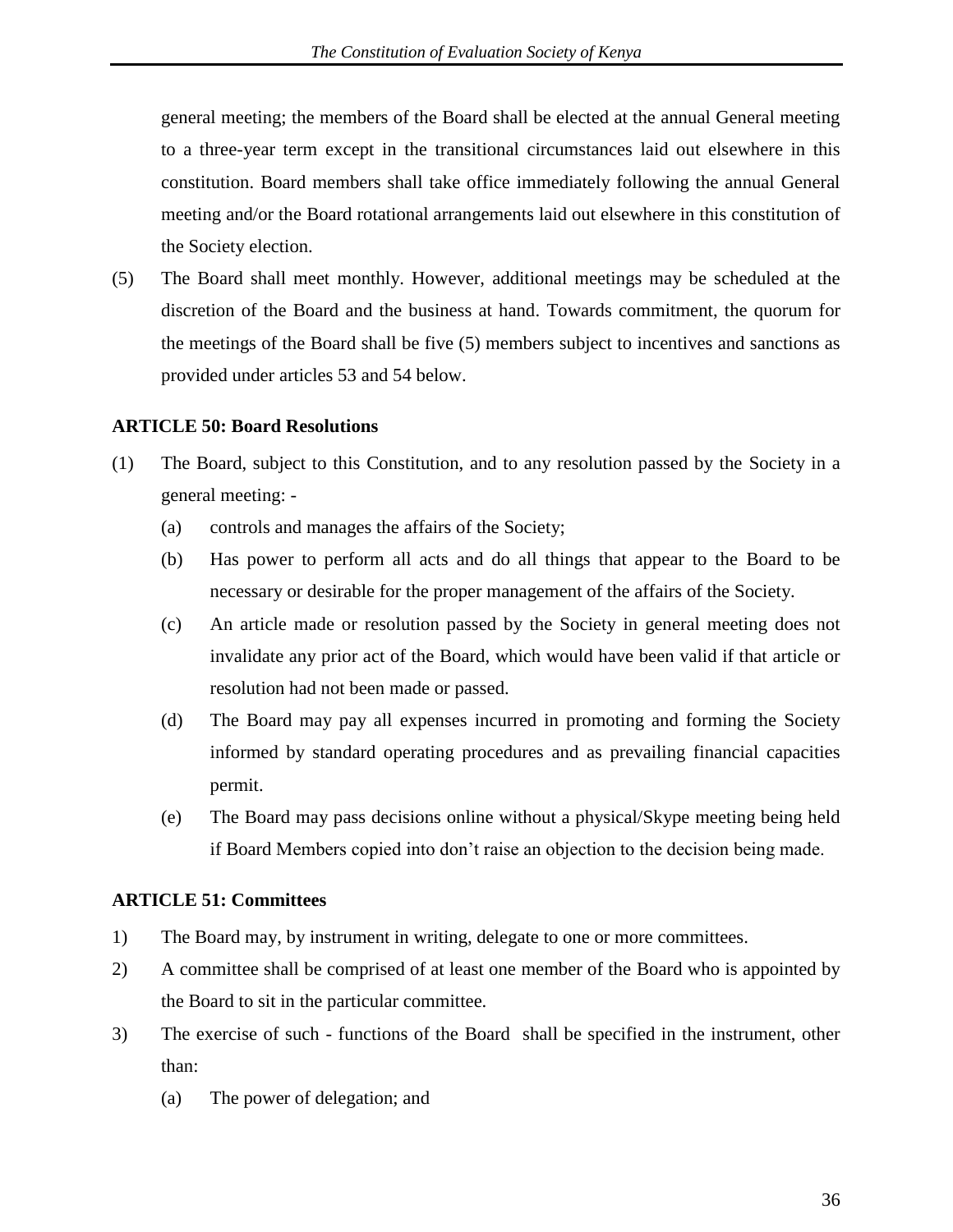- (b) A function which is a function imposed on the Board by the constitution, or by resolution of the Society in a general meeting.
- (c) Committees of the Society shall be appointed by the Board, except where appointments to committees or chairperson positions are designated to a particular office by the Constitution or Bylaws.
- (3) Membership to the committees may be through, nominations, elections or voluntarily. The committees may include operational or technical-related groups e.g. Outreach, Communications, and Annual conferencing or thematic based education, health, governance, climate/environment, gender, youth etc.
- (4) Good professional conduct must be upheld in committee participation by all members, including not engaging in acts that may undermine the Society and/or its member (s). Otherwise, disciplinary measures laid out elsewhere in this constitution shall apply. The role of the committees shall be to assist, under the oversight of the Board, the implementation of ESK's strategic plan and objectives.
- (5) In the event of conflict between any committee appointed under this clause and the Board, the opinion of the Board shall prevail or if and where necessary that of the Advisory Council sought.
- (6) A function, the exercise of which has been delegated to a committee under this Constitution may, while the delegation remains unrevoked, be exercised from time to time by the committee in accordance with the terms of the delegation.
- (7) A delegation under this Constitution may be made subject to such conditions or limitations as to the exercise of any function, or as to time or circumstances, as may be specified in the instrument of delegation.
- (8) Any act or thing done or suffered by a committee acting in the exercise of a delegation under this Constitution has the same force and effect as it would have if it had been done or suffered by the Board.
- (9) The Board may, in writing, revoke wholly or in part any delegation under this section.
- (10) A committee may meet and adjourn as it considers appropriate.
- (11) A Committee member will be entitled to a modest committee meeting sitting allowance drawn from members' fees kitty or other sources of funding as may permit, whose amount will be subject to prevailing financial base of the society decision at the AGM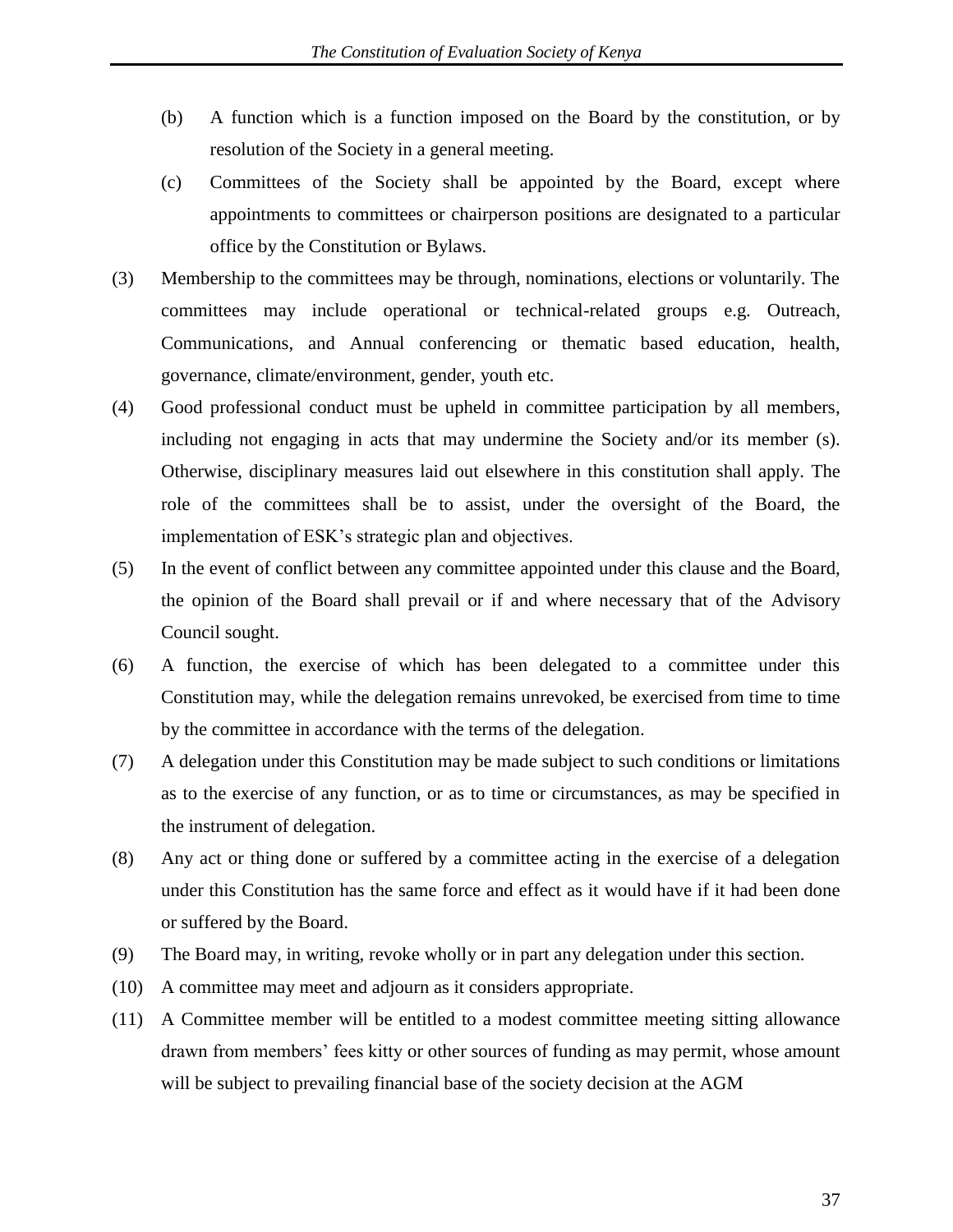#### **ARTICLE 52: Exercise of Delegated of Powers by a Committee**

- (1) A committee must exercise the powers delegated to it in accordance with any directions of the Board.
- (2) The meetings and proceedings of any committee consisting of two (2) or more Board members are governed by the provisions in this Constitution regulating the meetings and proceedings of the Board Members.
- (3) The Board may at its discretion set up task forces, advisory committees and other groups to assist with carrying out the work of the Society.

#### **ARTICLE 53: Remuneration/Allowances for Board Members**

- (1) Any Board Member may receive any allowance/remuneration for his or her services in his or her capacity as a Board Member to the Society as authorised by the Board from time to time as laid out in the finance and administrative manuals and by-laws and/or ratified at the AGM.
- (2) A member will be entitled to a modest Board meeting sitting allowance drawn from members' fees kitty, whose amount will be subject to prevailing financial base of the Society

#### **ARTICLE 54: Board Members' Expenses**

- (3) The Society may pay the Board member (s) travelling and other expenses that they properly incur as prevailing financial circumstances permit as follows: -
	- (a) In attending Board Members' meetings or any meetings of committees of Board members.
	- (b) In attending any general meetings of the Society; and
	- (c) Only in connection with the Society's official business.
- (4) The Board must approve all payments the Society makes to its Board members based on performance.
- (5) The Board travel expenses and other incidental expenses while carrying on business on behalf of ESK shall be covered by Society as outlined in the by-laws of this constitution and ESK financial manual.
- (6) Board members shall be entitled to an allowance for their meeting attendance at a rate that shall be determined by the members during the AGM.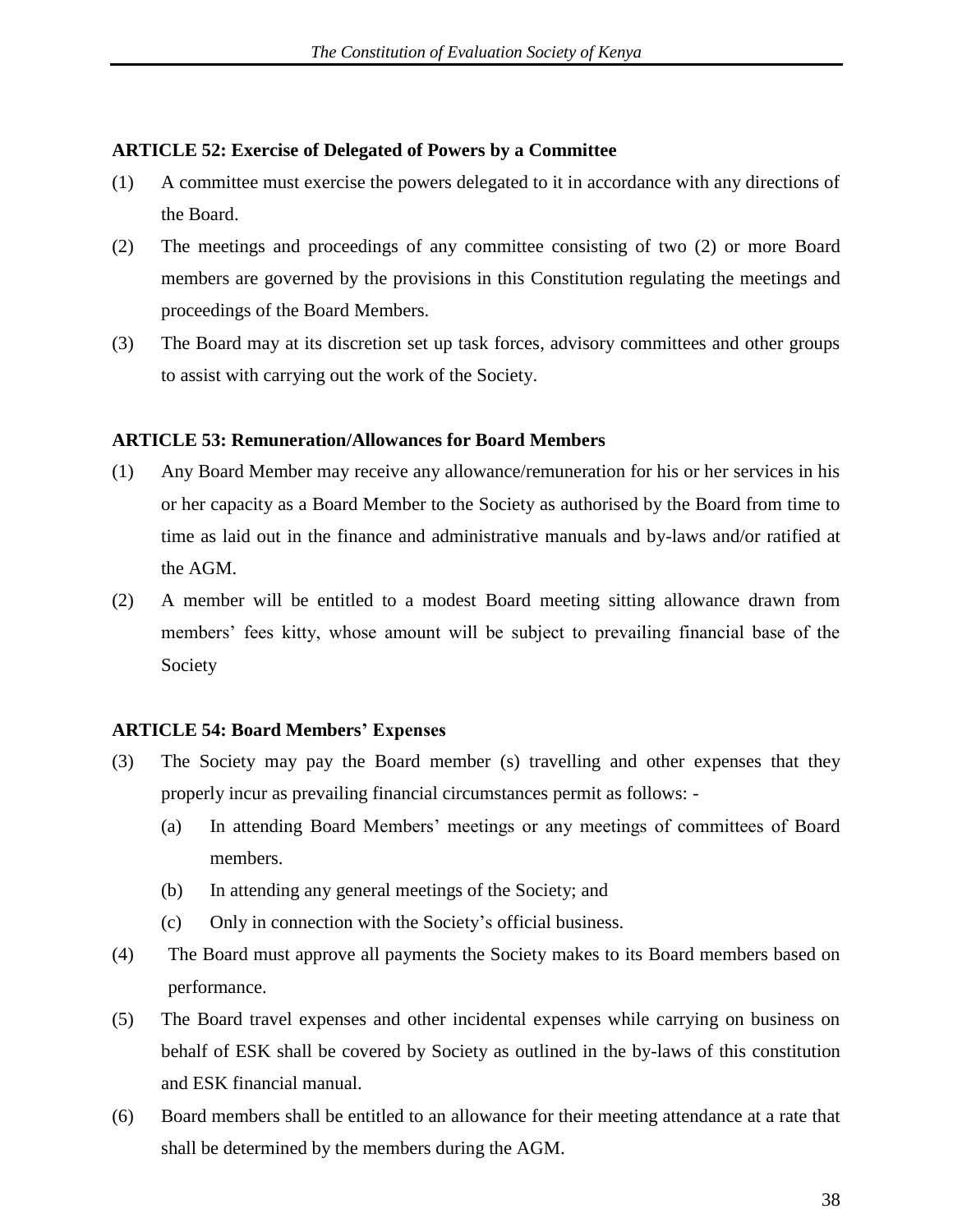#### **ARTICLE 55: Liability**

An officer of the Society is not liable for the act, neglect or default of any other officer or for joining in any act or for any other loss, expense or damage which arises in the execution of the duties of his or her office unless it arises through his or her own negligence, default, breach of duty, breach of trust, and/or professional misconduct.

#### **ARTICLE 56: Rights of Inspection**

- (1) The Board may authorise a member to inspect the books of the Society.
- (2) Unless otherwise provided by law or authorised by the Board, a member other than a Board member does not have the right to inspect any document of the Society, other than the minute books for the meetings of its members and for resolutions of members passed without meetings.
- (3) The Advisory Council may have full access to any document of the Society.

#### **ARTICLE 57: Confidential Information**

- (1) Except as provided by the constitution , no member (not being a Board member or Advisory Council member) is entitled to require or receive any information concerning the business, trade or customers of the Society or any trade secret, secret process or other confidential information of or used by the Society.
- (2) All Board and Advisory Council members shall hold in confidence all information in their possession owing to their positions and not use it in any way to advance their vested interests and/or undermine the Society or its member (s). Any violations shall be subject to disciplinary measures laid out this constitution and/or legal redress.

#### **ARTICLE 58: Board Meetings**

- (1) Unless otherwise provided for in these articles or the constitution the Board members may meet together to dispense of business, adjourn, and otherwise regulate their meetings as they deem fit.
- (2) The Board must meet at least once every month at the place and time that the Board may decide. Board meetings may be held face to face or electronically.
- (3) Additional meetings of the Board may be convened by chair or at the request in writing of three (3) members of the Board in special circumstances.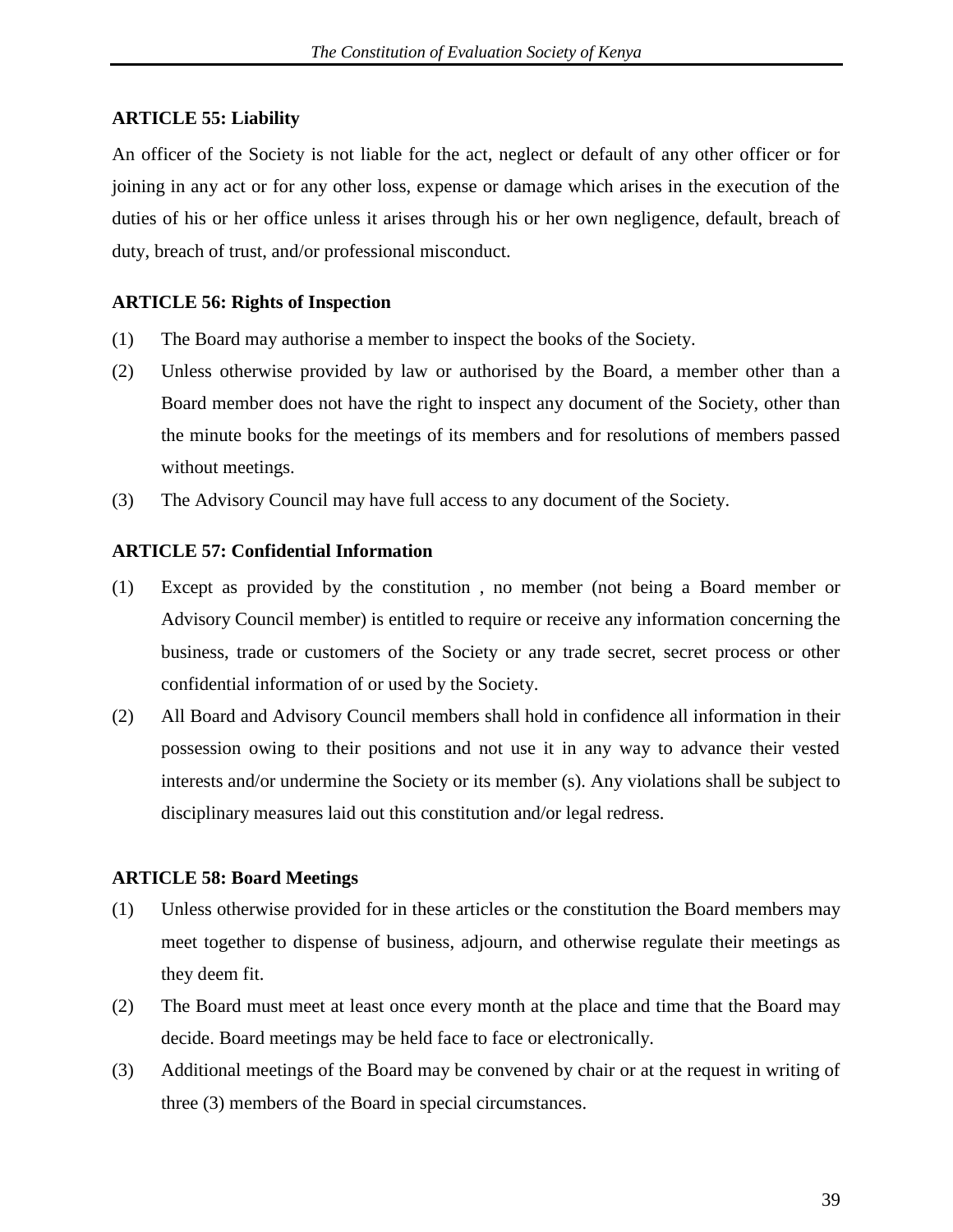- (4) Failure of a Board member to attend 3 consecutive meetings shall lead to dismissal subject article 49 hereinabove.
- (5) A meeting sitting allowance shall be given at an amount to be set by the Board and approved by AGM, taking into account the prevailing financial status of the Society.

#### **ARTICLE 59: Notice of Meeting**

- (1) Reasonable notice of every Board meeting must be given to each Board member and alternative Board member except that it is not necessary to give notice of a meeting of the Board to any Board member who:
	- (a) Has been given special leave of absence; or
	- (b) Is absent and has not left a means of contact such as by electronic mail or telephone at which he or she may be given notice.
- (2) Any notice of a meeting of Board members may be given in writing, by, telephone, electronic mail or any other means of communication.
- (3) Notice of a meeting given under article (a) above must specify the general nature of the business to be transacted at the meeting.

#### **ARTICLE 60: Presiding officer at Meetings of the Board**

- (1) The chairperson shall preside the meetings of the Board. However, the Vice chairperson shall preside over such meetings in the absence of the chairperson.
- (2) If both the chairperson and the Vice-chairperson are absent, one (1) of the remaining members of the Board may be chosen by the Board members in attendance to preside over the meeting.

#### **ARTICLE 61: Quorum of the Board**

- (1) Any four (4) members of the Board shall constitute a quorum for the transaction of the business of a meeting of the Board.
- (2) To ensure compliance and quorum incentives and sanctions outlined elsewhere in this constitution shall apply.
- (3) No business may be transacted by the Board unless a quorum is present. If a quorum is not attained for 3 consecutive months, the sanctions laid out elsewhere in this constitution shall apply on Board members' meeting absenteeism.
- (4) Board meetings may be held face to face or electronically.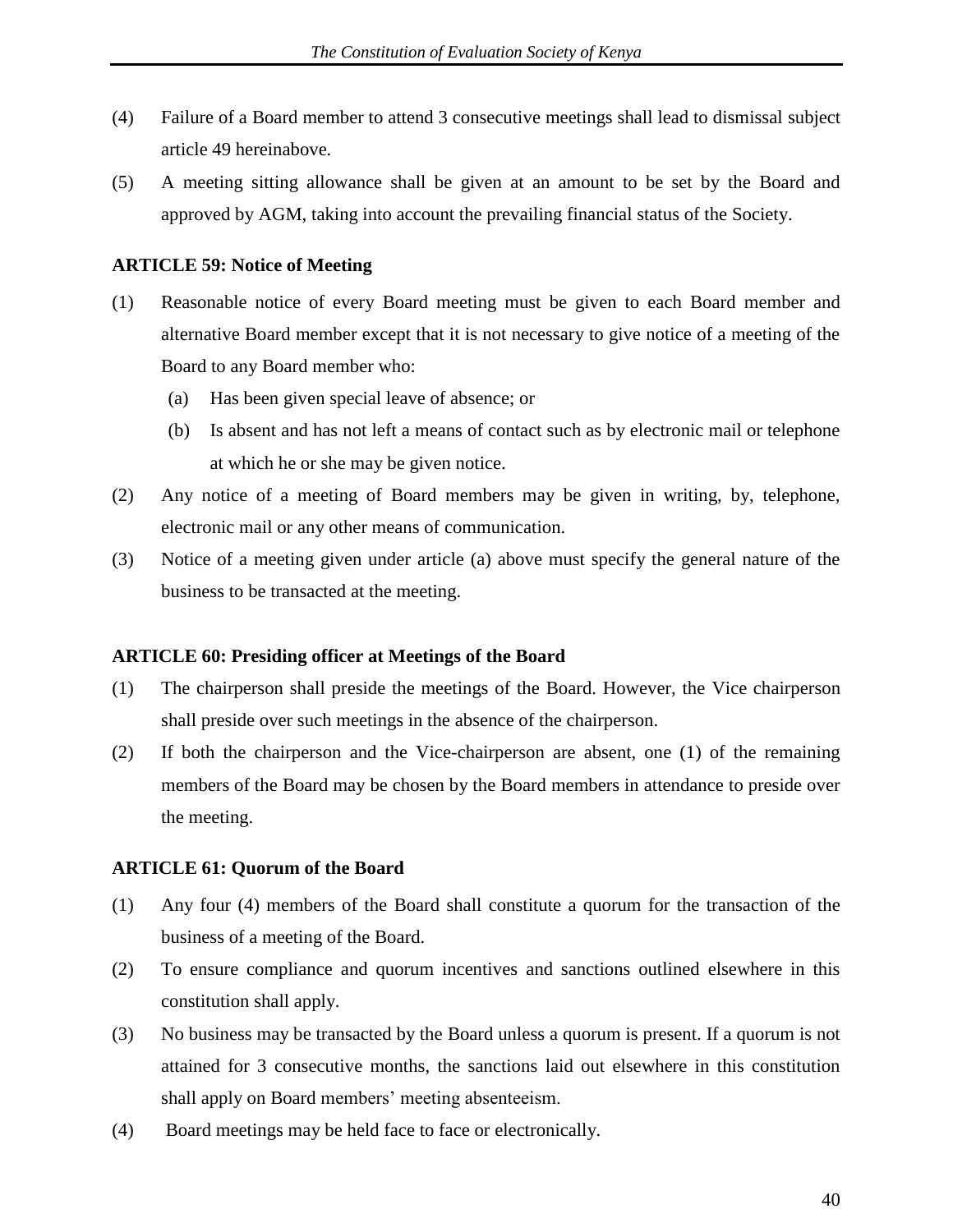#### **ARTICLE 62: Voting and Decisions of Society**

- (1) Questions arising at a meeting of the Board, Advisory Council or of any committee appointed by the Board are decided by a majority of the votes by members present.
- (2) Each member present at a meeting of the Board, Advisory Council or of any committee appointed by the Board (including the person presiding at the meeting) is entitled to one (1) vote but, if the votes on any question are equal, the person presiding may exercise a second or casting vote.

#### **ARTICLE 63: Calling of General /Members' Meetings**

- (1) There shall be three types of General meetings, Annual General Meetings extraordinary/special General Meetings and quarterly meetings
- (2) A general meeting, to be called the Annual General Meeting shall be held at least once every financial year as may be scheduled by the Board.
- (3) In addition to the annual general meeting, the Board may at its discretion call a special general meeting of the Society.
- (4) A Special General Meeting may also be requisitioned for a specific purpose by request in writing to the secretary by not less than three Office-bearers of the Society or not less than one third of the members.
- (5) Notice of General Meetings and the agenda for the meeting shall be given to all members at least 21 days before such meeting.
- (6) The quorum for General Meetings shall be one third of the registered members of the Society
	- (a) The agendas for the Annual General Meeting shall include;
	- (b) Confirmation of the minutes of the previous General Meeting.
	- (c) Discuss Matters arising from the previous minutes
	- (d) Examination of Audited accounts and appointment of auditors.
	- (e) Election of office bearers.
	- (f) Any other matters of which 15 day notice shall have been given.
- (7) Any Other Business with the Chairperson's approval.
- (8) Procedures in the future may be put in place to allow electronic participation.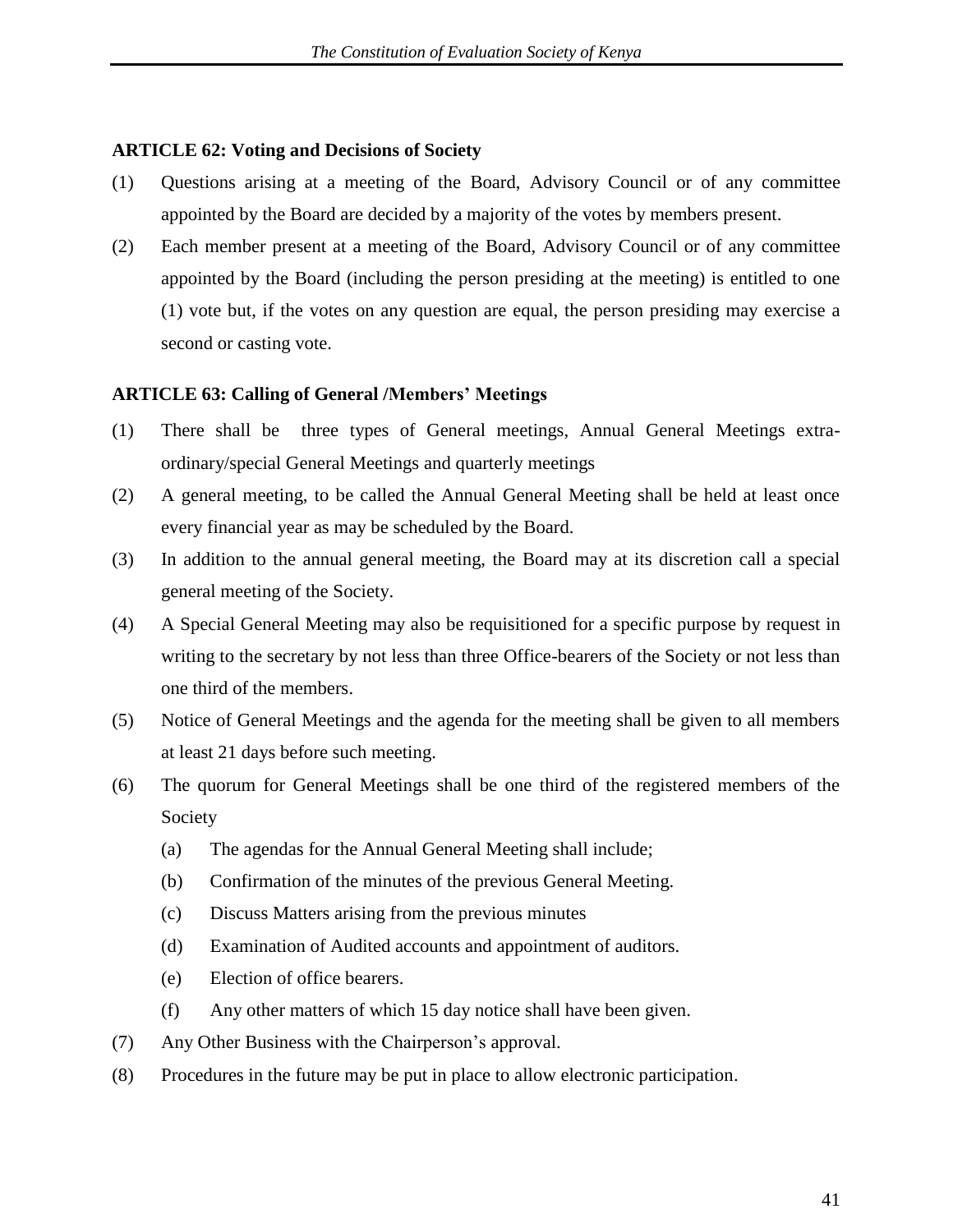- (9) Where a meeting has been adjourned because of lack of quorum or any unforeseen circumstance, the Society shall, upon a date not later than 3 (three) days after the adjournment, publish to its membership by email, fax or letter: -
	- (a) the date, time and place to which the meeting has been adjourned;
	- (b) The matter before the meeting when it was adjourned, and
	- (c) The ground for the adjournment.
- (10) Quarterly meetings shall be held for the general membership

#### **ARTICLE 64: Persons Entitled to Notice of General Meetings**

- (1) A written notice of a meeting of the Society's members must be given to:
	- (a) Each member entitled to vote at the meeting;
	- (b) Each Board Member; and
- (2) No other person is entitled to receive notice of general meetings.

#### **ARTICLE 65: Service of Notices**

The Society may give notice of a meeting to a member by: -

- (1) Sending it to the ESK e-platform, mobile number or electronic mail address (if any);
- (2) Sending it by post to the residential address for the member in the register of members or the alternative address (if any);.or
- (3) Giving it to the member in person;

#### **ARTICLE 66: Accidental Omission to Give Notice**

The accidental omission to give notice of any general meeting to or the non-receipt of the notice and related attachments by any person entitled to receive notice of a general meeting under this Constitution does not invalidate the proceedings at or any resolution passed at the meeting.

#### **ARTICLE 67: Postponement of General Meeting**

- (1) A third quorum threshold applies in all matters for the transaction of the business of a general meeting, except on matters of constitution amendment and if necessary the first general meeting of this constitution as the Society matures and article 12 (1a) is enforced.
- (2) In determining whether a quorum is present, individuals attending as corporate representatives shall be counted. If an individual is attending both as a member and as a body corporate representative, the individual shall be counted only once.
- (3) If a quorum is not present after the time for the meeting set out in the notice of meeting: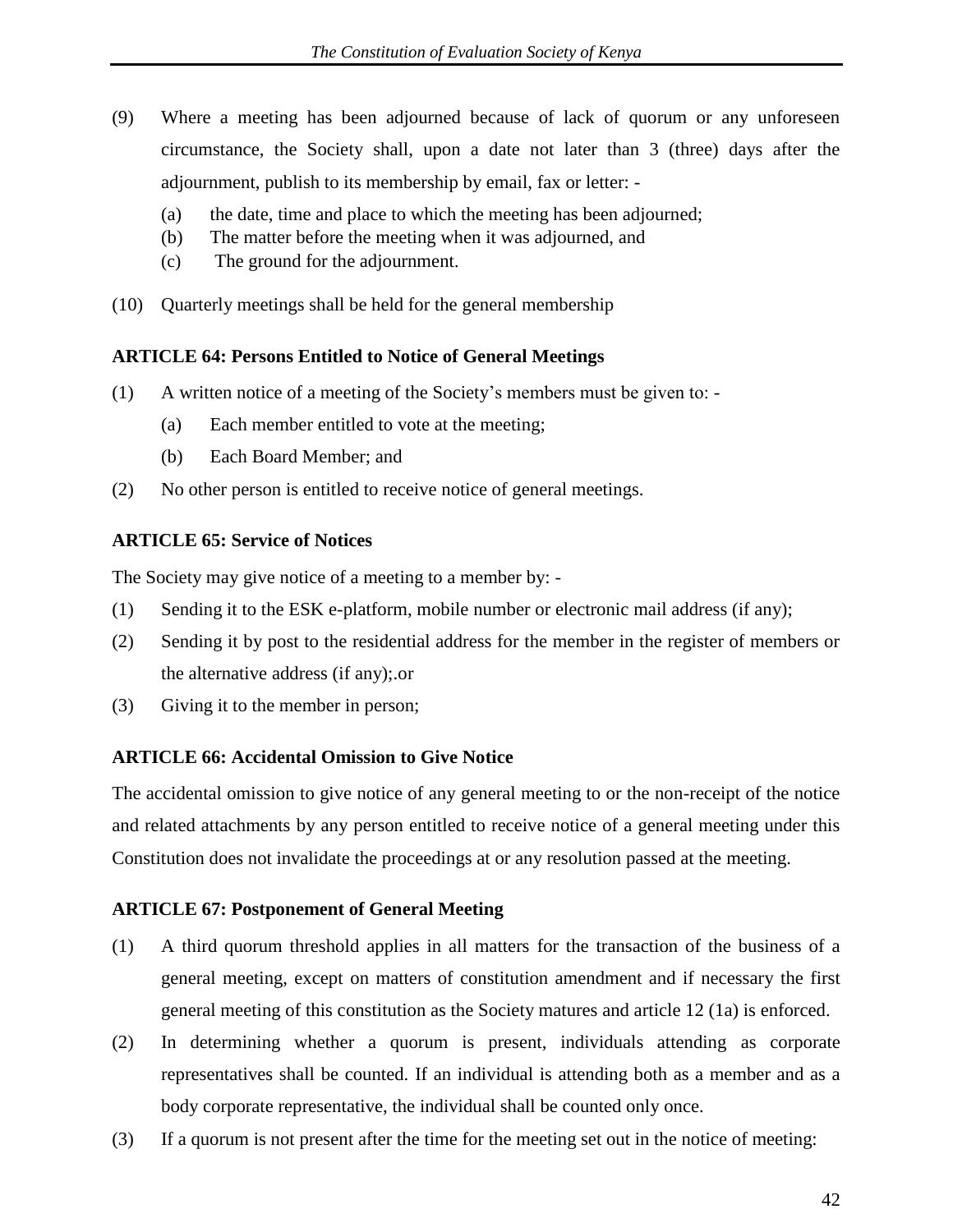- (a) Where the meeting was called by the members or upon the requisition of members, the meeting is dissolved; or
- (b) In any other case, the meeting is adjourned to the date, time and place the Board specifies and if the Board does not specify one (1) or more of those things, the meeting is adjourned to:
	- (i) If the date is not specified the same day in the following week;
	- (ii) If the time is not specified the same time; and
	- (iii) If the place is not specified the same place.
- (4) If no quorum is present at the meeting held under c) ii above, the meeting shall be dissolved.

#### **ARTICLE 68: Biannual Conference**

The Board shall subject to the Society's prevailing capacity and support from development partners, organize a biannual conference.

#### **ARTICLE 69: Voting Rights**

- (1) Subject to articles 70 and 71 of the Constitution at any general meeting of members, each ordinary member and each life member present has one (1) vote on a show of hands and on a poll.
- (2) Regular Members who are not in good standing, as set forth in article 13 herein above or who are: suspended or expelled including from the Board pursuant to article 18, shall not be entitled to vote on any matter
- (3) Any member in attendance in as a representative of an organisational member shall have two (2) votes on a show of hands and on a poll.

#### **ARTICLE 70: Voter Disqualification**

- (1) A member shall not be entitled to vote at a general meeting if:
	- (a) The annual subscription of the member; or
	- (b) In the case of a person who is a nominated representative, the annual subscription of the organisational member for which he or she is the nominated representative; is not paid-up at the date of the meeting or the postponed or adjourned meeting.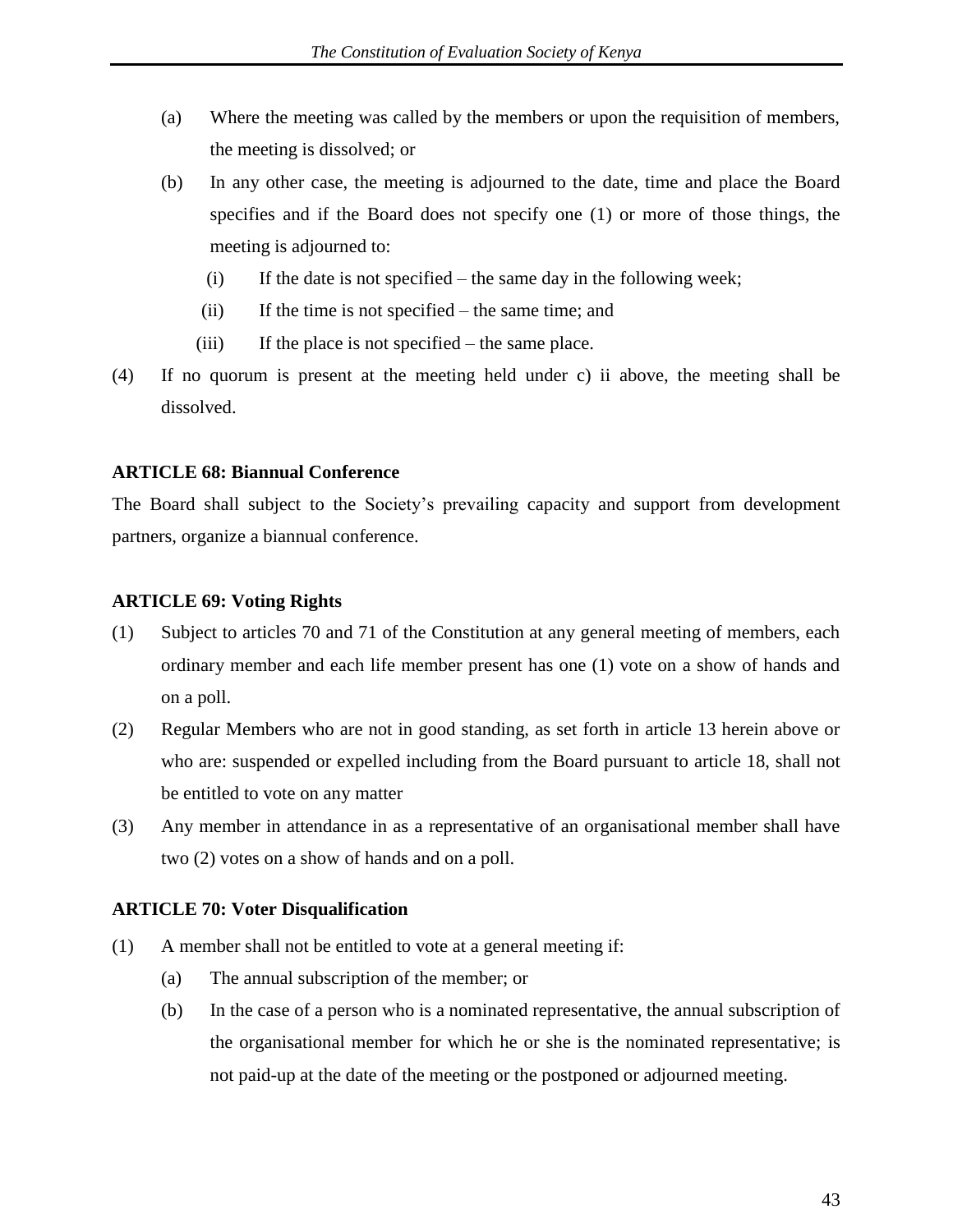#### **ARTICLE 71: Objections to Right to Vote**

- (1) A challenge to a right to vote at a meeting of members:
	- (a) May only be made at the meeting; and
	- (b) Shall be determined by the chair, whose decision is final strictly based on the letter and spirit of this constitution.
- (2) A vote not disallowed following the challenge is valid for all purposes.

#### **ARTICLE 72: Matters on Which a Poll May Be Demanded**

- (1) A poll may be demanded on any resolution.
- (2) A demand for a poll may be withdrawn.

#### **ARTICLE 73: When a Poll is effectively demanded**

- (1) At a meeting of the Society's members, a poll may be demanded by:
	- (a) At least three (3) members entitled to vote on the resolution; or
	- (b) The chair.
- (2) The poll may be demanded:
	- (a) Before a vote is taken;
	- (b) Before the voting results on a show of hands are declared; or
	- (c) Immediately after the voting results on a show of hands are declared.

#### **ARTICLE 74: When and how Polls shall be taken**

- (1) A poll demanded on a matter other than the election of a chair or the question of an adjournment must be taken when and in the manner, the chair directs.
- (2) A poll on the election of a chair or on the question of an adjournment must be taken immediately.
- (3) The demand for a poll does not prevent the continuance of a meeting for the transaction of any business other than the question on which a poll has been demanded.
- (4) The result of the poll is the resolution of the meeting at which the poll was demanded.

#### **ARTICLE 75: Chair's Casting Vote**

(1) In the case of an equality of votes, whether on a show of hands or on a poll, the chair of the meeting has a casting vote in addition to any vote he or she may have in his or her capacity as a member.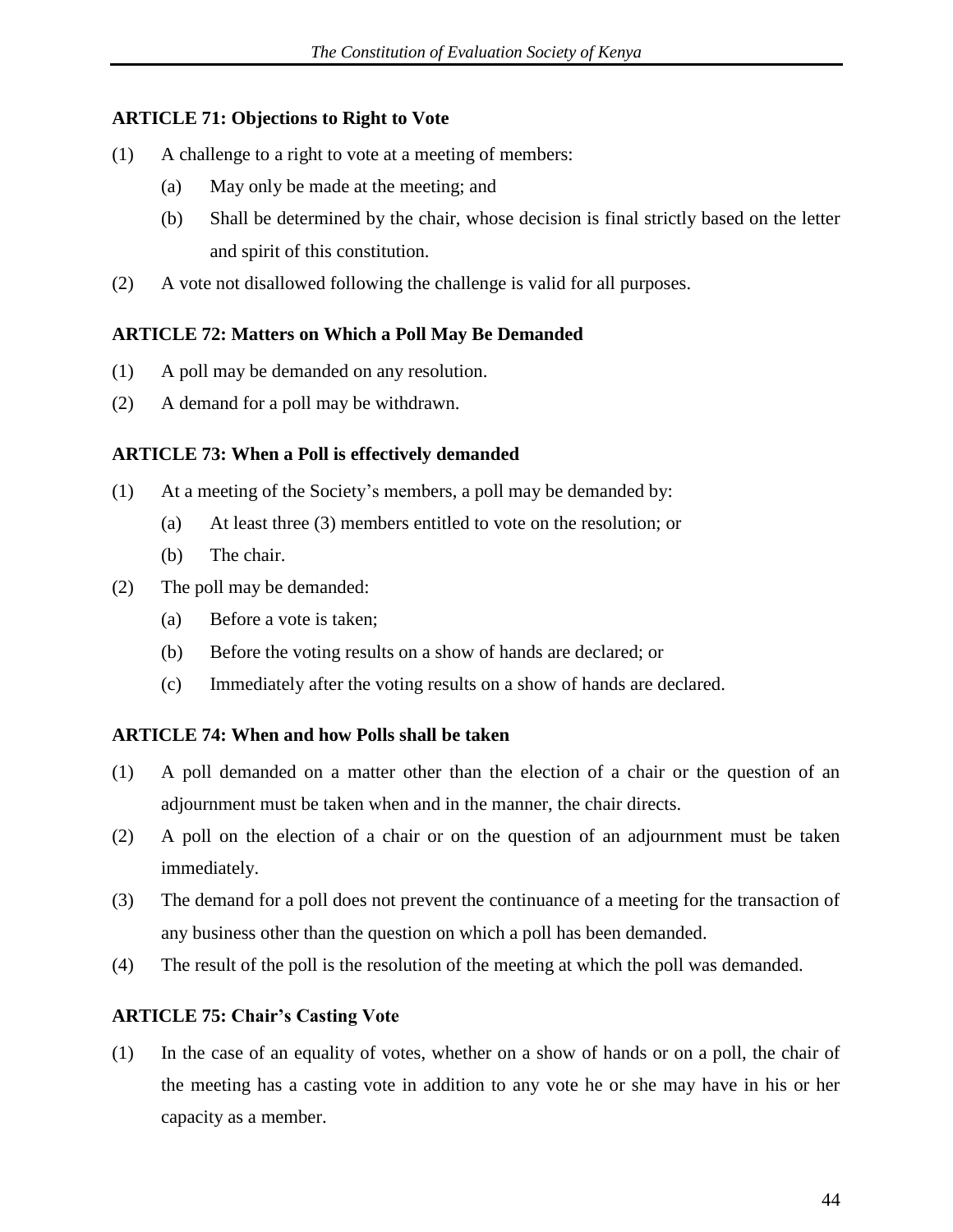(2) The chair has a discretion both as to use of the casting vote and as to the way in which it is used.

#### **ARTICLE 76: Resolutions Proposed By Members**

- (1) A member may not at any meeting move any resolution relating to special business unless:
	- (a) The member has given not less than 30 business days' notice in writing of the member's intention to move an ordinary resolution or two (2) months' notice in writing of the member's intention to move a special resolution at the meeting by leaving the notice and a signed copy of the resolution at the registered office of the Society; or
	- (b) The resolution has previously been approved by the Board.
- (2) Upon receiving a notice referred to in sub-article (1) (a) above the secretary shall:
	- (a) If the notice convening the meeting has already been sent, immediately notify the members of the proposed resolution; or
	- (b) Otherwise, include notice of the proposed resolution in the notice convening the meeting.

#### **ARTICLE 77: Minutes to Be Kept**

- (1) The Board must keep minute books in which they record within one (1) month:
	- (a) Proceedings and resolutions of meetings of the society's members.
	- (b) Proceedings and resolutions of Board meetings (including meetings of a committee of Board or other committees established by the Board).
	- (c) Resolutions passed by members or the Board without a meeting.
- (2) The Board must ensure that minutes of a meeting are signed within a reasonable time by the chair and secretary of the meeting.
- (3) The Board must ensure that minutes of the passing of a resolution without a meeting or electronically are well documented within a reasonable time after the resolution is passed.
- (4) Subject to the provisions of sub-article (1) above, the Board must record in the minute books:
	- (a) All appointments of officers and employees.
	- (b) The names of the Board members and alternative Board members present at all meetings of Board and the Society.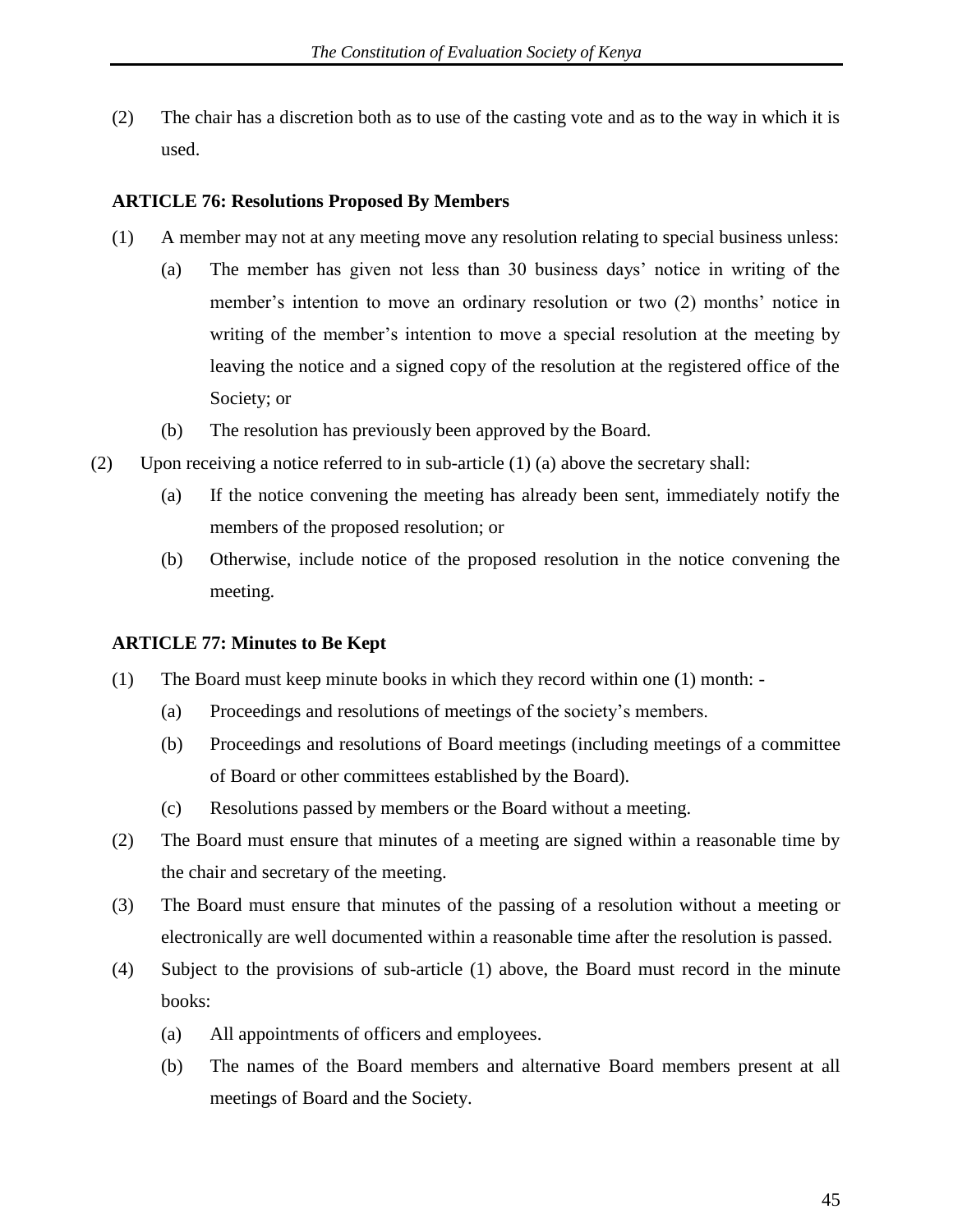(c) All other matters required by this constitution to be recorded in the minute books, including each notice and standing notice given by a Board Member of a material personal interest.

# **CHAPTER SIX TERMS OF REFERENCE**

#### **PART I: INDEPENDENT ELECTORAL COMMITTEE**

#### **ARTICLE 78: Appointment of Committee Members**

- (1) The Board shall, at least three months before the date on which elected members cease to hold office, appoint an Electoral Committee.
- (2) Electoral Committee shall consist of not less than three members, to be appointed by the Board for one electoral term of three years. Taking into account the transitional and annual rotational Board member dynamics that are set elsewhere in this constitution.
- (3) The selection shall include but not be limited to the following list:
	- (a) One representative of institutional member.
	- (b) One representative of individual member.
	- (c) One external representative if deemed necessary.
- (4) At least two members of the Electoral Committee shall be persons who are not currently serving in any elected or appointed capacity in the Society, and who have been members for at least three years.
- (5) None of the Electoral Committee members may be elected as a Board member in the year during which they sit on this Committee.

#### **ARTICLE 79: Duties of the Electoral Committee**

- (1) The Electoral Committee shall be responsible for establishing and supervising elections and the principles of fair competition, including functionality of manual and/or an on-line voting system, eligibility of the votes and certification of results.
- (2) The Electoral Committee shall be responsible for handling disputes arising from elections with consultation of the Advisory Council where necessary.
- (3) The Electoral Committee shall consult with Board where and when need be for its effective operationalization.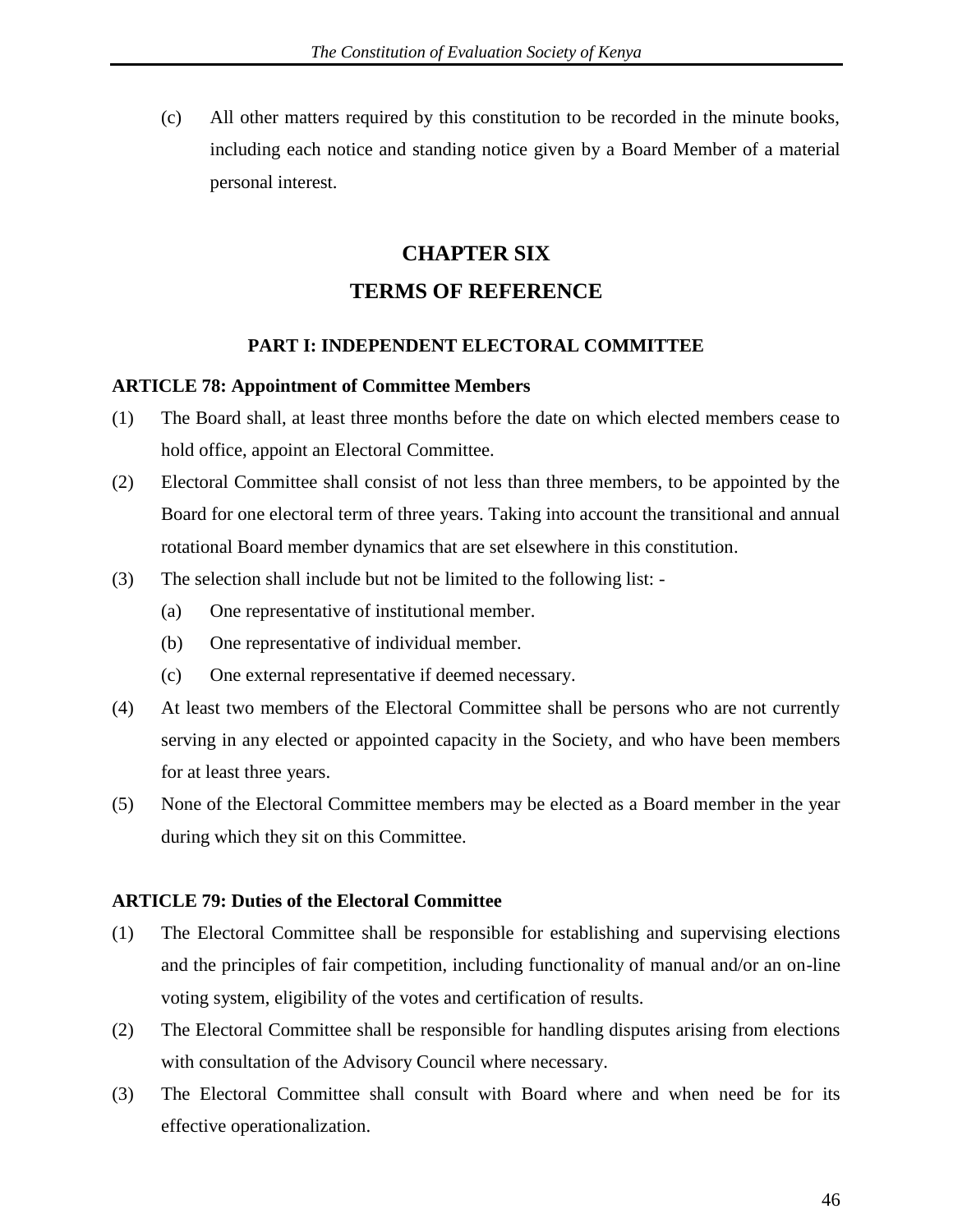- (4) The Electoral Committee shall prepare an election returns report outlining what worked, what didn't, and lessons learnt.
- (5) The electoral committee shall commit and ensure a free and a fair election by accordingly signing a relevant document, prepared by the Board and by strictly upholding the letter and spirit of this constitution.
- (6) Any related professional misconduct by a member (s) of the committee shall be subject to disciplinary and/or litigation measures outlined elsewhere in this constitution including through the Advisory Council.

#### **PART II: NOMINATIONS AND ELECTIONS**

#### **ARTICLE 80: Eligibility for Nomination for Election**

- (1) All individual members of ESK that demonstrate commitment, availability (including demonstration of performance on past tasks related to the Society) and/or in good professional standing, according to ESK membership records on the date that nominations close shall be eligible or have the right to participate in the nomination process, either as a nominator or nominee.
- (2) Eligibility to nominate or even vote in elections, one has at least participated in recent ESK member meeting and has been an active member for at least 2 consecutive years unless determined by the electoral committee on special circumstances in consultation with the Board.
- (3) To be nominated, a person must be a paid-up member for the last 2 years leading up to the elections taking into account the requirements of membership payment laid out elsewhere in this constitution. Institutional members may nominate a representative of the organization to vote on its behalf.
- (4) In special circumstances of the immediate election after the ratification of this constitution the electoral committee may in consultation with the board allow (subject to other related provisions) for one to be nominated as a candidate for elections, if they have been a paidup member for at least the last one year.
- (5) Only Board positions due for election/rotation are eligible for nomination.
- (6) Should a sitting Board member wish to contest for a different Board position to what they are currently holding, he/she should tender his/her resignation to the Board prior to the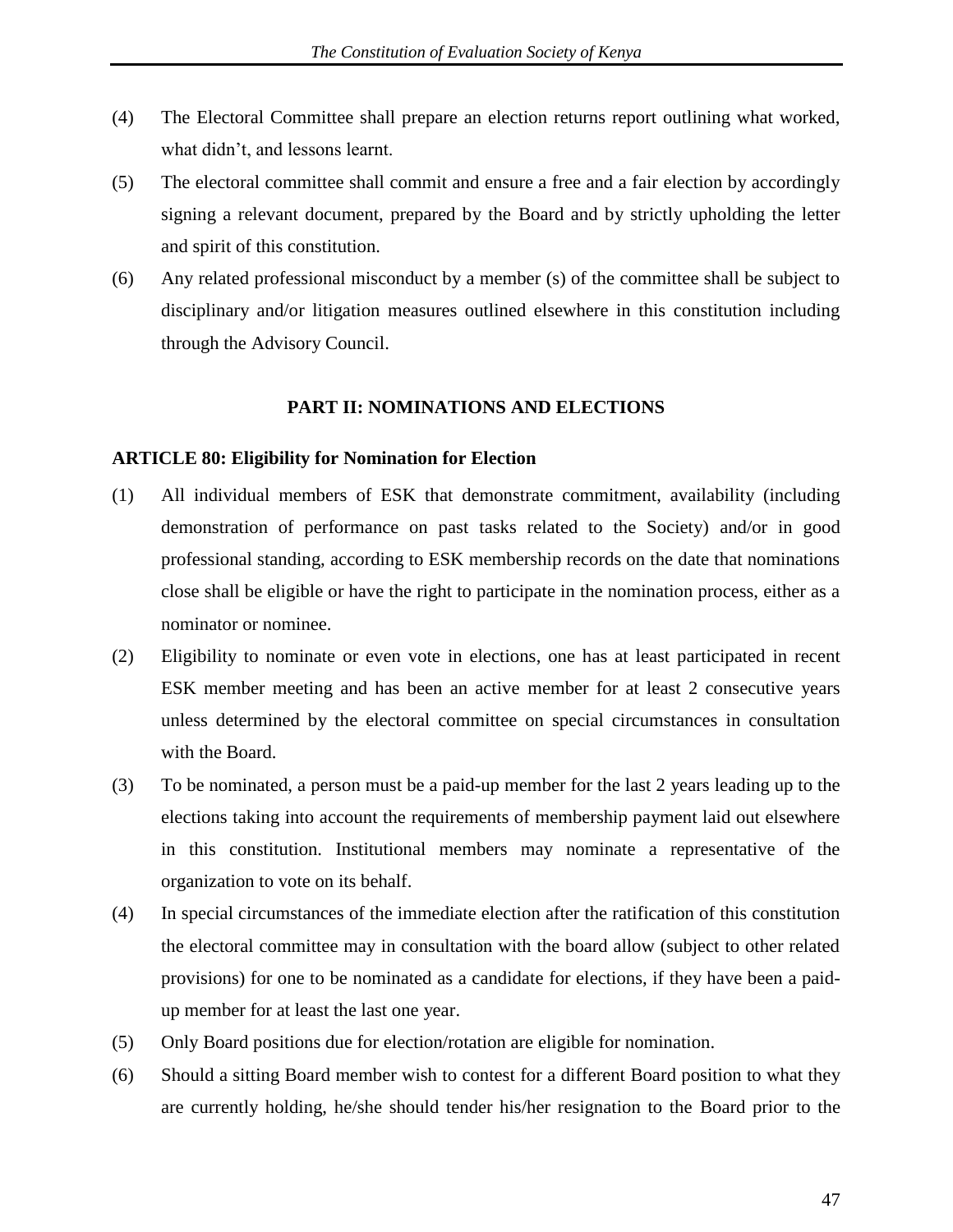formal nomination announcement, except in the first election of this constitution i.e. in line with transitional and Board rotational formula setting clauses.

- (7) Suspended or expelled Board or members shall not be entitled to stand for election.
- (8) Any vacancies thus arising shall be filled in accordance with this Constitution.

#### **ARTICLE 81: Nomination of Board Members**

- (1) Any candidate who is nominated for election as an office-bearer of the Society or as an ordinary Board member shall only be eligible to be elected as such office bearer or ordinary Board member if he/she: -
	- (a) Has been a member of the Society for two (2) or more consecutive years (except in the special circumstances of the first election under this constitution where the electoral committee in consultation with the Board may waive this requirement if and where necessary);
	- (b) Is up to date in membership fee payment as laid out in articles 9, 12, 13 and 80 herein above;
	- (c) Is in good professional standing with the Society.
- (2) The nominations shall be:-
	- (a) Made in writing, signed by two (2) members who must have been members of the Society for two (2) or more consecutive years and in good professional standing with the society and accompanied by the written consent of the candidate (which may be endorsed on the nomination form); and
	- (b) Delivered to the electoral committee physically or electronically as outlined in article 83 herein below.

#### **ARTICLE 82: Election of Board Members**

- (1) If only one (1) nomination is received for a position, the person nominated shall be deemed to be elected unopposed.
- (2) If the number of nominations received for a position is more than one (1), a ballot vote shall be cast as per the rules or regulations set by the electoral committee.
- (3) If a ballot is required balloting shall be prepared according to rules or regulations set by the electoral committee.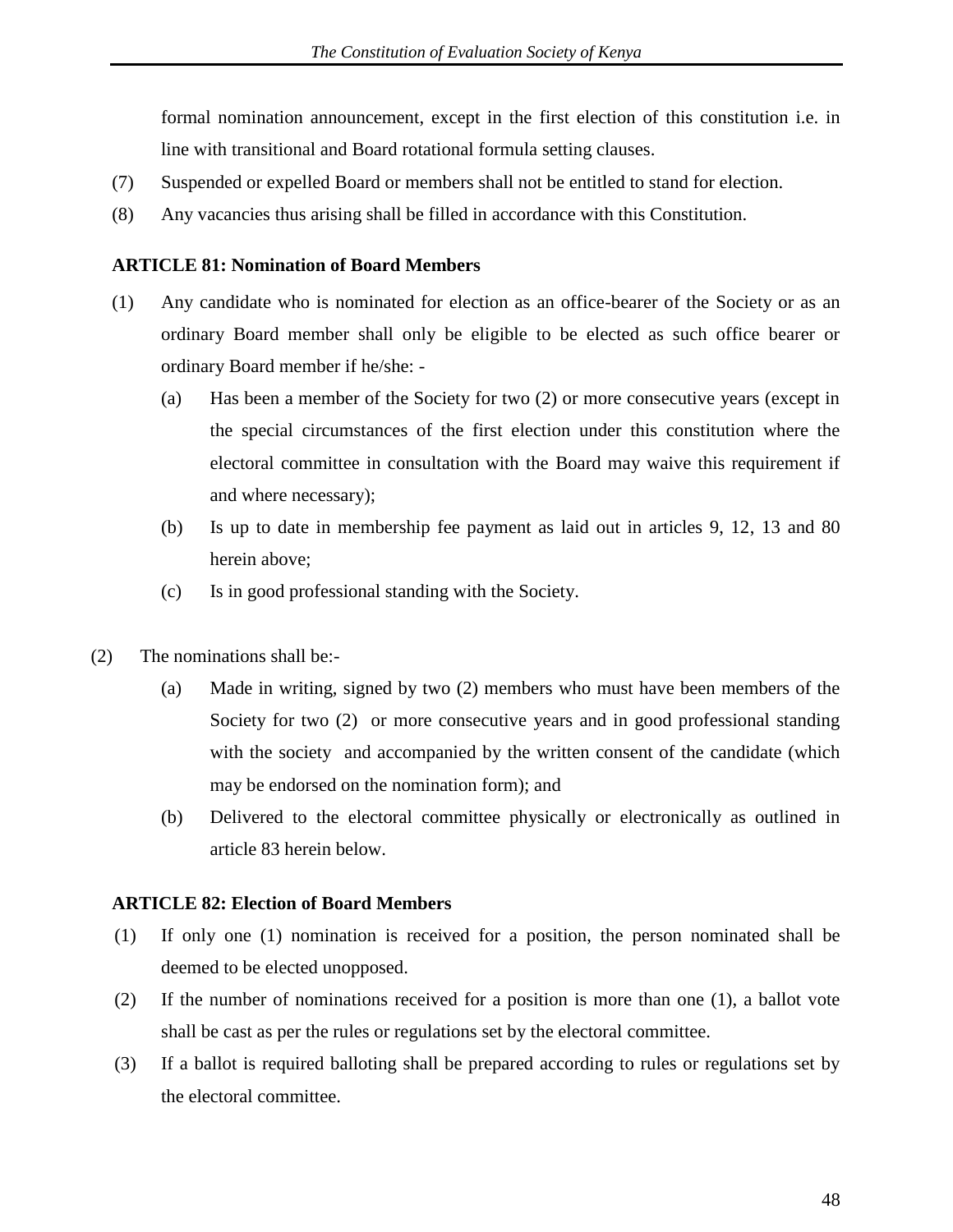- (4) The candidates receiving the greatest number of votes cast in their favour shall be declared by the electoral committee at the annual general meeting to be elected as Board Members. Where there is a tie, the names of such candidates with same number of votes shall immediately be subjected to a repeat voting by secret ballot.
- (5) The timing of the ballot shall be such that the outcome of the election upon being announced electronically this can be followed up on declaration of the same at the annual or Special General meeting.
- (6) In the event that no nomination is received for a position, the Board may appoint a member of the Society to fill the vacancy and the member so appointed shall hold office, subject to the provisions of this Constitution, until the conclusion of the next annual general meeting following the date of appointment.
- (7) Suspended or expelled Board members or general members, shall not be entitled to stand for election or vote in any matter.
- (8) If the number of candidates for election as elected Board Members is equal to or less than the number of vacancies on the Board the electoral committee during an annual general meeting where elections are held, must declare those candidates to be duly elected as Board Members.
- (9) A member may be nominated for more than one position, however such member if successful shall only occupy one position on the Board, i.e. a member may be nominated as Chairperson and Treasurer, but once elected as Chairperson such member becomes ineligible to occupy the position of a treasurer.
- (10) The elections shall be subject to continuity provisions under article 23 and 105 of this Constitution.
- (11) A Board Member who serves two (2) consecutive terms in one position shall only be eligible for re-election to any position on the Board after a break of at least one term of Three (3) years.

#### **ARTICLE 83: Election Conduct**

- (1) The election of members of the Board shall be conducted using a functional manual and/or an on-line voting system based on the prevailing context that ensures credibility of the vote, in accordance with related clauses of this constitution.
- (2) The Electoral committee in consultation with Board and with reference to previous elections returns report shall determine the best nomination modality based at any given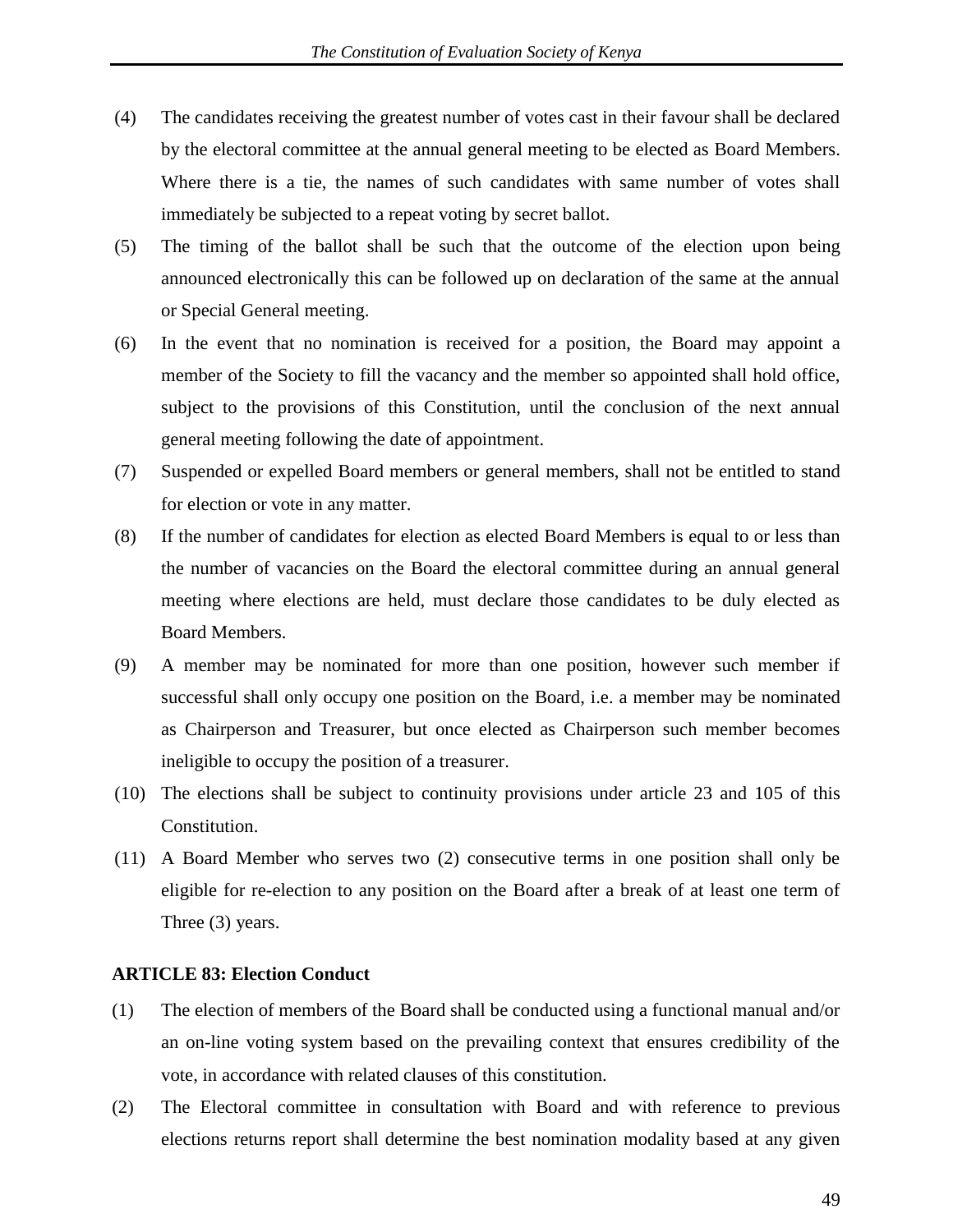time. This may include devising forms of nomination serialised papers may be obtained either from the Society's offices, or downloaded online on the Society's online platform or by making a written request at the email address and in making the application it should be clearly stated for what part of the election the nomination form or forms are required.

- (3) Each candidate for election shall be nominated on a nomination paper signed by a nominee, a proposer, a seconder and endorsed by three other members of the Society, all of whom must have paid the requisite subscriptions for the current year, in good professional standing and qualified for nominating the candidate.
- (4) Each member can only nominate, propose or second one vying candidate for each position.
- (5) Each nomination form for election of a member to the Board shall be signed by a nominee, a proposer, a seconder and endorsed by three other ESK Members all of whom must have paid their subscriptions for the current year and in demonstrated good professional standing.
- (6) A candidate may only contest only one position at any given time.
- (7) As soon as possible after the time fixed for the receipt of nomination papers has expired, Electoral Committee shall publish a list of the duly nominated candidates and on the same day send a copy of that list to each of the candidates.
- (8) If the Electoral Committee declines the nomination of a candidate, it shall as soon as practicable notify that candidate, in writing, giving reasons for the rejection.
- (9) Candidate's/Nominee's statements shall not mention other candidates, by name or implication.
- (10) Using the ESK database or mailing list for campaigning and/or lobbying, voting in groups, or promoting candidates based on geography, ethnicity, or factors other than a candidate's qualifications and stated positions is counter to the culture of ESK and is expressly prohibited. Any candidate practising the above shall face automatic disqualification.
- (11) Candidate's biography and election statements shall be submitted to the Secretariat before the end of the nominations period, as specified by the Election Committee.

#### **ARTICLE 84: Voting**

(1) Each voting member shall be entitled to as many votes as there are Board positions to be filled.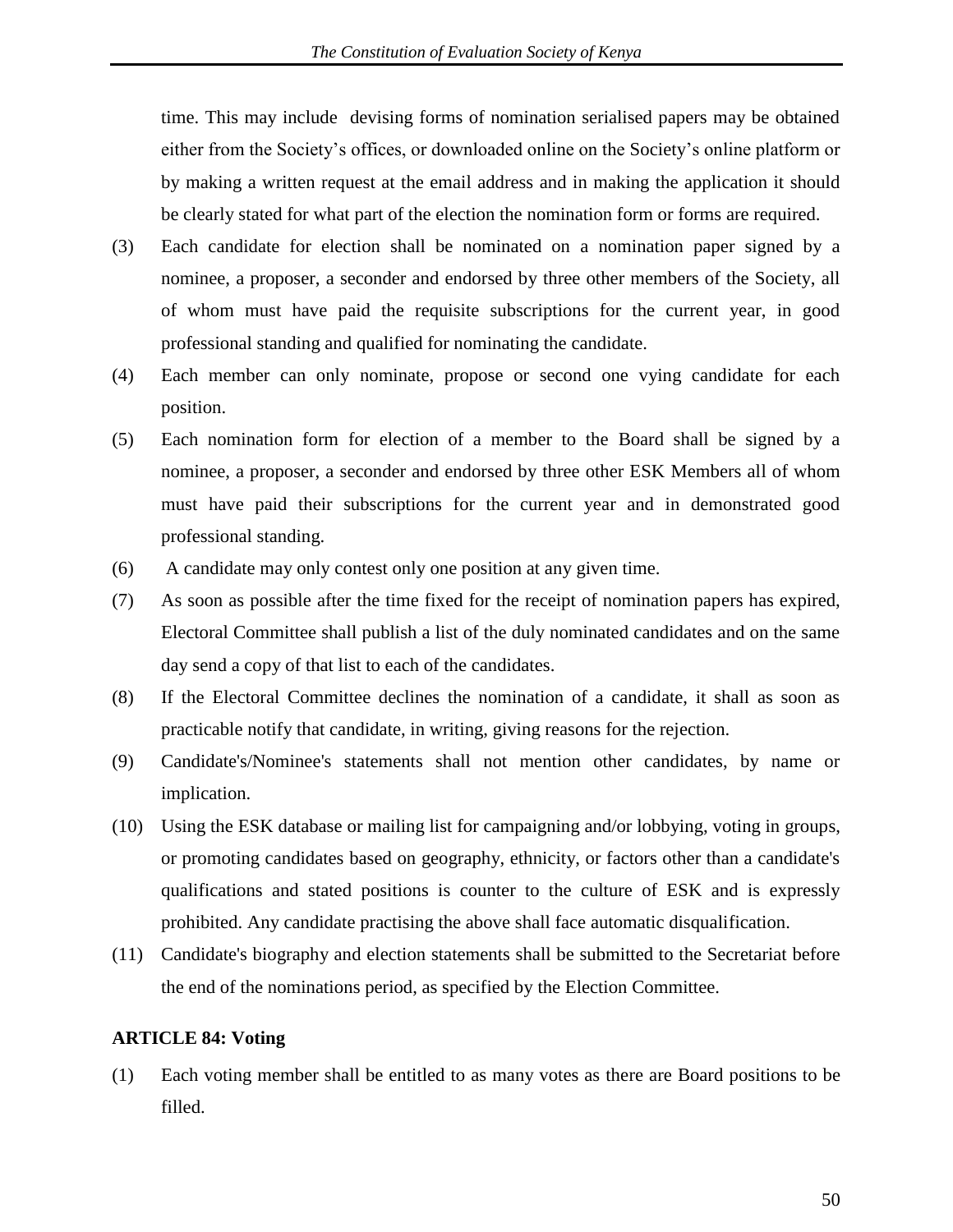- (2) A voting member may cast one vote for each position to be filled, but shall not cast more than one vote for any one candidate.
- (3) A member may use fewer than the total number of votes available if he or she so chooses. Each member shall cast his/her vote individually; voting by proxy is not permitted for individual members.
- (4) A secure and fool proof manual and/or electronic voting system shall be used for voting based on the context.
- (5) The Electoral Committee shall be responsible for certifying the accuracy of the process through the establishment of procedures to ensure the privacy, validity and accuracy of all votes.
- (6) For each election, the Electoral Committee shall define the duration for electronic voting which shall not be less than five days, provided that if manual voting is opted it will be finalised on the spot.
- (7) The Electoral Committee depending on the mode of elections shall certify the results not later than three days following the election.
- (8) The Electoral Committee shall announce the results, including a list of all candidates and the number of votes each candidate garnered and/or received, to all members by its Secretariat. The results must be published not later than seven days after elections have been closed.

#### **ARTICLE 85: Vote Counting**

- (1) The Electoral Committee shall, immediately after the last day fixed for receipt of voting papers and electronic votes, ascertain the validity of the votes cast, examine and count the valid votes cast for each candidate.
- (2) The examination, tracking, opening and counting of manual and electronic votes under paragraph (a) shall be done transparently by the Electoral Committee in the presence of ESK members in the case of a manual vote and/or the candidates or their duly nominated or appointed agents of whom seven (7) day notice shall be issued to their last known address but the absence of a candidate or his agent to whom due notice has been given shall not in any way prevent the Electoral Committee from proceeding with the examination, opening and counting of the votes. In each of the categories for which the election is held the candidates having the greatest number of votes shall be declared elected by the Electoral Committee.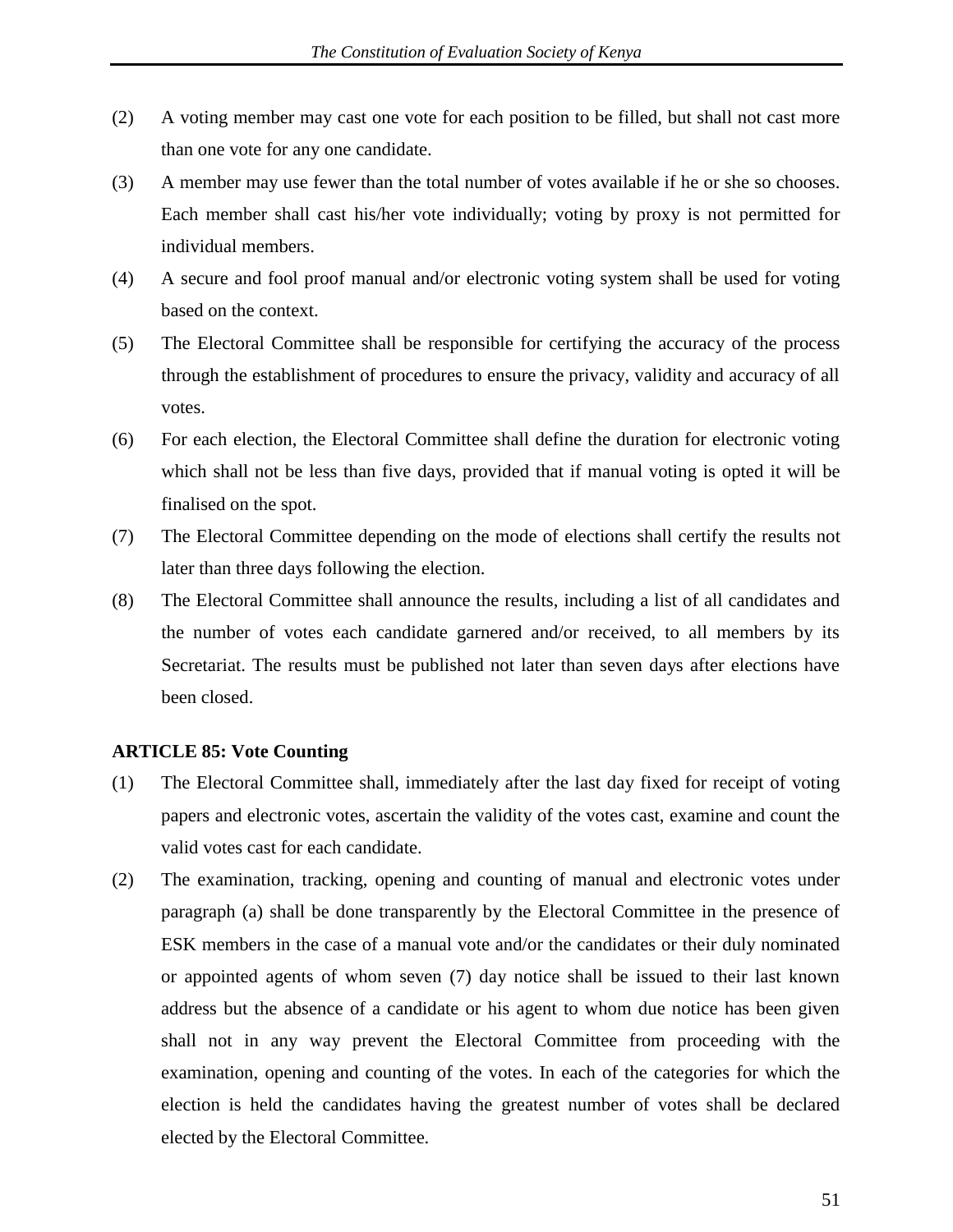- (3) In the event of equality of votes between two or more candidates, the Electoral Committee shall determine by lot which of the candidates whose votes are equal shall be declared elected.
- (4) Any question arising with regard to the validity of a nomination or voting paper shall be addressed by Electoral Committee
- (5) The Electoral Committee shall forthwith deliver to every candidate a written notice of the result of the election and shall deliver to the Board, a list of candidates certified by it to have been elected showing the number of votes cast for each candidate.

#### **ARTICLE 86: Objection to a Poll**

- (1) Any unsuccessful candidate may with valid reasons dispute the poll either personally or by his agent appointed in writing, notify the Electoral Committee within fourteen days after the declaration of the results.
- (2) Distortion of truth to malign the Society, electoral committee individually or collectively shall be treated as an election offence and professional misconduct.
- (3) If after consideration of the contention disclosed in the notice, the Electoral Committee is satisfied in respect of that part that the election was conducted substantially in accordance with the provisions of the constitution and that any non-compliance, misdescription, miscount, non-delivery or loss, did not affect the result of that part of the election, it may, within fourteen days of receiving the notice, so certify and in that event it shall forward a copy of its certificate to the unsuccessful candidate, who may, within seven days of receiving that copy, appeal to the Advisory Council.
- (4) Where the Electoral Committee does not so certify, it shall, not later than the fifteenth day after receiving the notice forward a copy thereof to the Advisory Council together with such comments as it thinks fit.

#### **ARTICLE 87: Appeal to the Advisory Council**

The Advisory Council shall consider any appeal made under article 86(3) or any notice received under article 86(4) and its decision strictly based on the letter and spirit of this constitution shall be final.

#### **ARTICLE 88: Election offences**

- (1) Any person commits and offence who
	- (a) Impersonates, cheats, practices undue influence or bribery;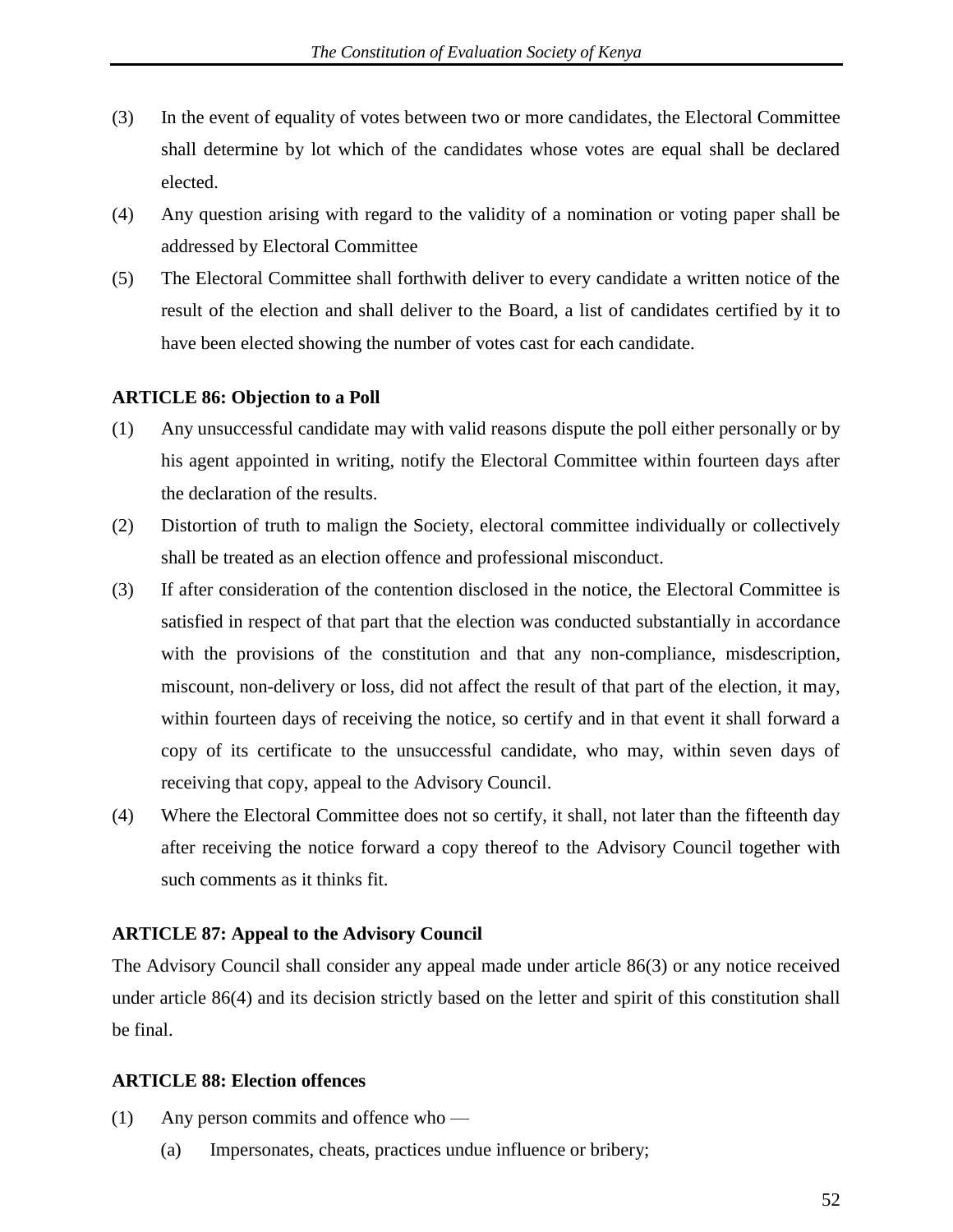- (b) Makes or publishes, before or during any election, for the purpose of promoting or procuring the election of any candidate, any false statement of withdrawal of any other candidate at such election;
- (c) Forges, defaces or destroys any nomination paper, or delivers to the Electoral Committee any nomination paper knowing it to be forged;
- (d) Interferes with the voting paper by removing, destroying, concealing or mutilating or assists in the removal, destruction, concealment or mutilation of any such material;
- (e) Obstructs or hinders the Elections Committee, candidate or agent in the execution of their lawful duties;
- (f) Makes a false or malicious statement or furnishes false particulars in any statement before, during and after the elections knowing the statement or particulars to be false or without reasonable grounds for believing the same to be true;
- (g) Forges, counterfeits, defaces or destroys any voting paper or the official perforation, stamp or mark on any voting paper or any campaign or promotional material of an opposing candidate or infiltrates or interferes with the electronic voting system;
- (h) Without authority destroys, takes, opens, disposes of or otherwise interferes with any election material in use or intended to be used for the purposes of an election;
- (i) Votes at any election when he is not entitled to vote; or
- (j) Votes more than once in any election,
- (k) As an electoral committee member interferes with the credibility of the elections.
- (2) Any person who commits an offence under paragraph (a) shall automatically be suspended or expelled from the Society forthwith and consequently banned from participating in any elections of the Society.

#### **ARTICLE 89: Commitment Contracts**

- (1) All elected officials shall sign a commitment letter that include stating that each will be able to devote an average of 6 hours per week for the various Society's tasks. Failure to comply for a period of three months shall lead dismissal from the Board unless there are convincing personal or other particular circumstances.
- (2) The elected officials shall also sign a contract undertaking whose violation shall be subject to disciplinary and/or litigation measures outlined elsewhere in this constitution: -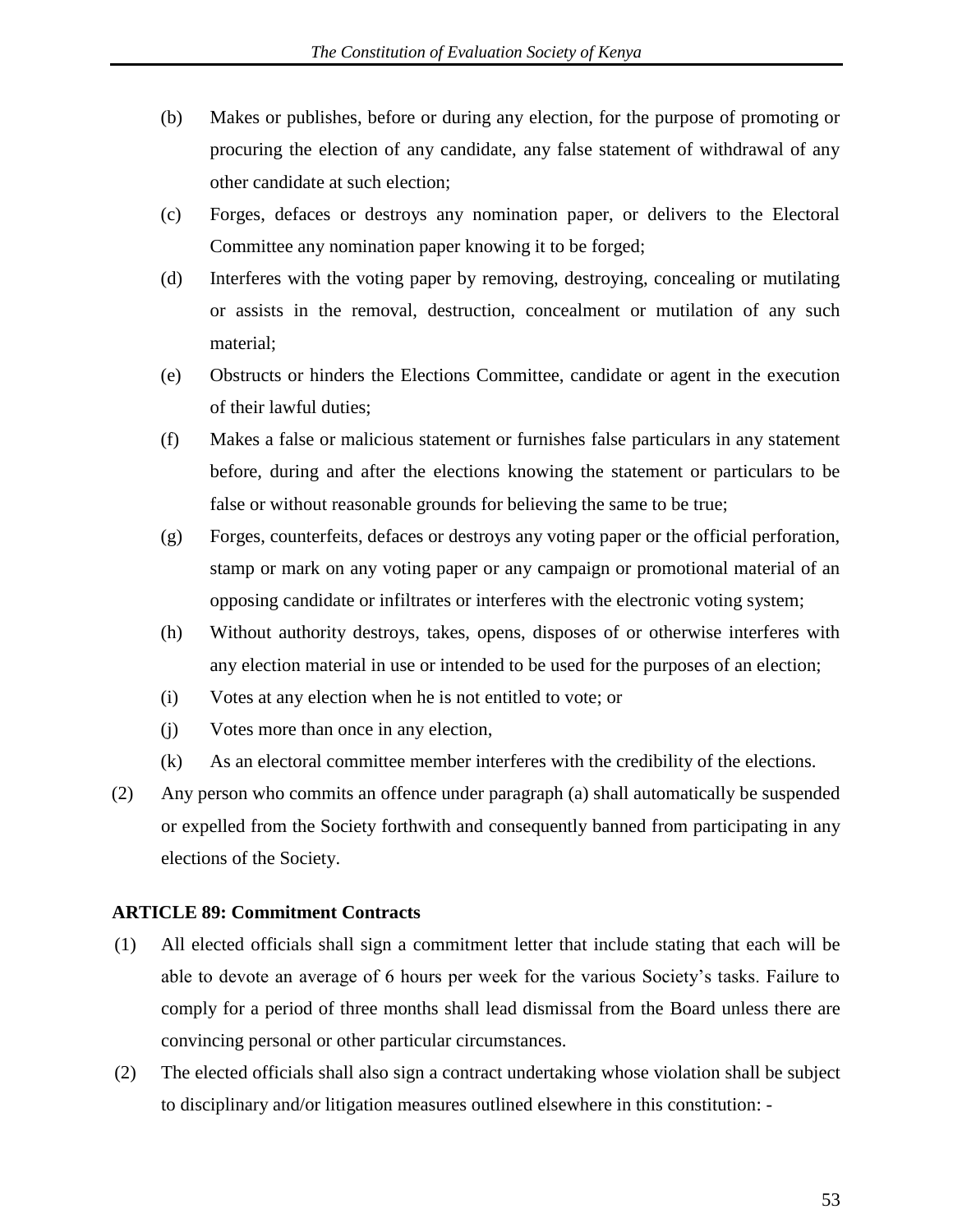- (a) Not to use any information acquired in the course of their duty to the disadvantage of the Society or any member.
- (b) To hand over any documents and properties of the Society at the end of their term of office or upon resignation or removal from office.
- (c) To declare any conflict of interest as and when it arises.
- (d) To uphold confidentiality of information as stipulated under this Constitution.

# **CHAPTER SEVEN COMMUNICATION**

#### **ARTICLE 90: Administration of ESK Media Platforms**

- (1) The Society shall have in place social media platforms aimed at disseminating relevant information and updates to members and the global community as need may arise and in keeping with the demands of the digital age.
- (2) ESK platforms shall include Email groups, Website, Partner e-platform, Twitter, WhatsApp, Facebook, Instagram and LinkedIn, YouTube, Google plus, Picture/video sharing sites, Forums, Blogs, Discussion groups and accounts as may be directed by the Board from time to time.
- (3) Society domain e-mail addresses shall be setup for each of the Board Members and Secretariat staff, which shall be the official of communication for the aforementioned when conducting Society business, for institutional memory and for securing the Society's digital property, privileged information and documents.
- (4) All Society digital media platforms shall be linked to the official [admin@esk.co.ke,](mailto:admin@esk.co.ke) unless the particular platform does not allow for that, for ease of retrieval should need arise.
- (5) All Society digital media platform email shall be kept in a secret document entrusted to the Secretary and Chair and may be given to persons assigned to manage the said platforms after the Board has been informed of the said administrators.
- (6) Any change of passwords, access rights or administration to the Society digital media platforms must be notified to the Board within at least five (5) working days before it can take effect.
- (7) Any member who upon transition from access or administration of any Society digital media platform refuses to hand over the logins or access as may be required by the Board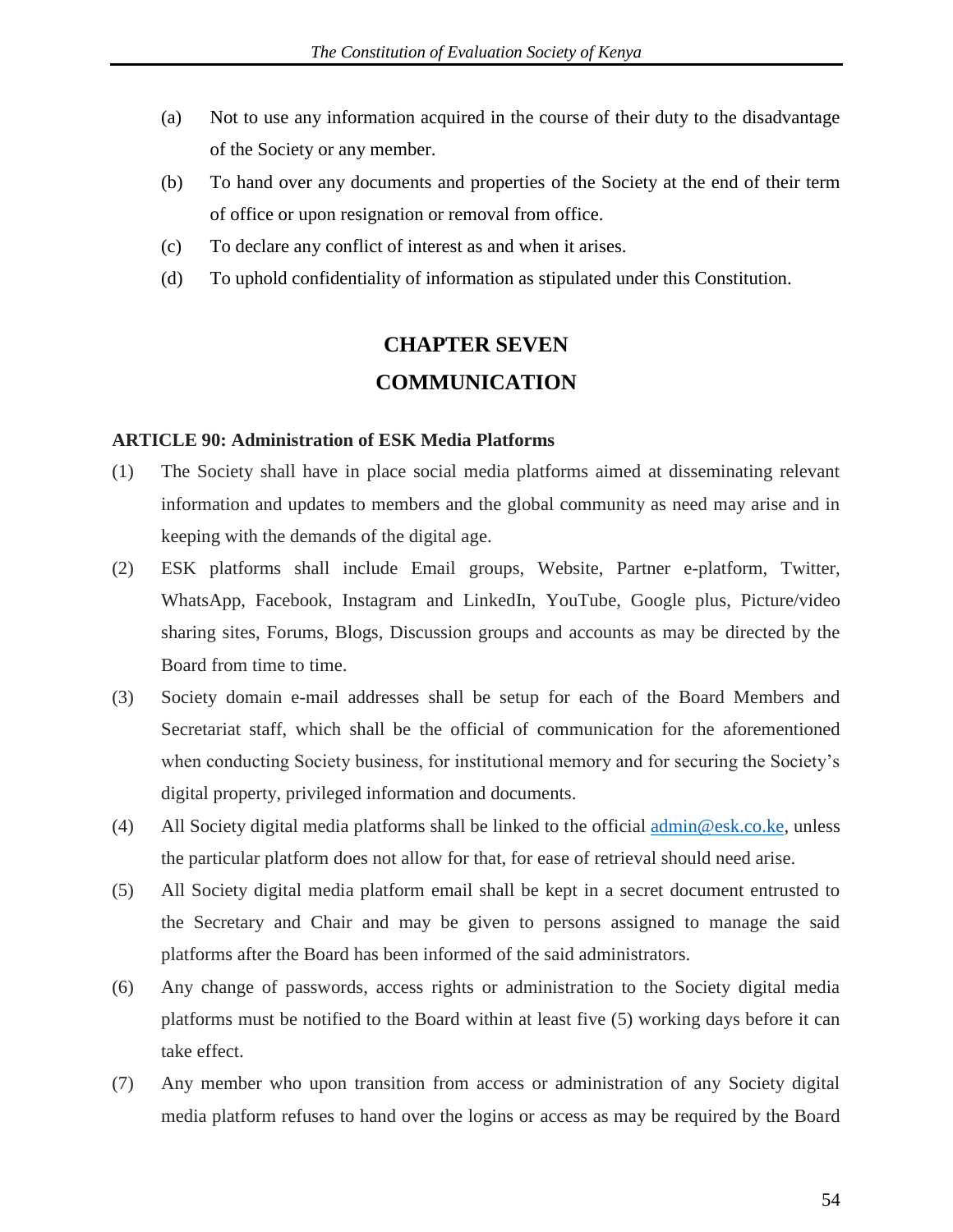shall be deemed to have been involved in professional misconduct and shall be dealt with according to the requisite procedures

#### **ARTICLE 91: Use and Management of ESK Platforms**

- (1) There shall be designated administrators of all Society media platforms as may be determined by the board.
- (2) Such administrators shall exercise caution and due diligence on whatever they approve on the e-platform or post in social media including ensuring credibility of source and suitability as follows:
	- (a) They shall not release ESK confidential or sensitive material to the members or public domain.
	- (b) They shall not forward, post or upload, content that is deemed unprofessional/unprocedural (e.g. false, obscene, malicious, harassing, abusive, derogatory or discriminatory), including with the intent for negative mobilisation.
	- (c) They shall be cognisant of the effect their posts may have on the reputation of the Society and its membership.
- (3) Mass posts to members that are not authorized constitute misuse of the Memberships personal information which the society is entrusted with.
- (4) Members are requested to report any Society related content on Social Media (whether positive or negative) to the Secretary and Assistant Secretary that may appear to be in contrast to the Society's values or that may indicate a departure from due procedure.
- (5) Violation of any of the above provisions may constitute professional misconduct if determined as such and shall be subject to relevant disciplinary measures outlined within this constitution.

#### **ARTICLE 92: Protection and Use of Society Information**

(1) Members contact numbers, names and e-mail addresses are private and confidential information and sole property of the Society, and no member, due to a previous or current responsibility that grants them access to the same shall abuse the privilege by: using the same for vested interests and/or undermining the Society individually and collectively, such as sending unauthorized e-mails to the membership, establishment of a parallel professional network, elections campaign, and/or negative mobilisation through posts via the digital media platforms.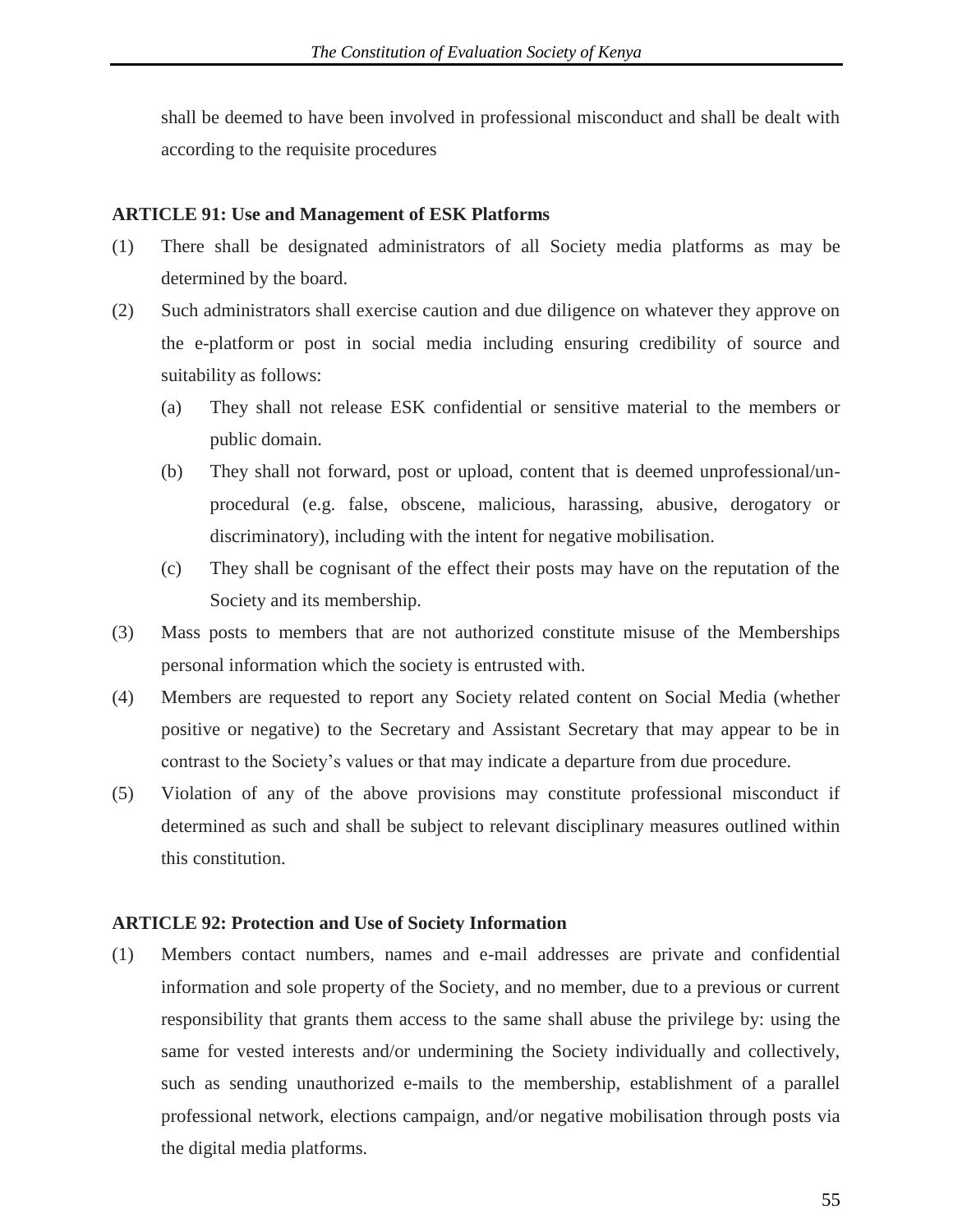(2) Use of information in (1) above otherwise than provided under the constitution or the bylaws or use in any way that undermines the Society and or members' amounts to breach of good professional standing and culpable members shall be subjected to disciplinary and litigation measures outlined within this constitution.

#### **ARTICLE 93: Membership Numbers/Cards**

A membership roster with membership numbers shall be established and kept current and availed on the ESK website (membership checker) with the status of good professional standing for current and expelled members.

# **CHAPTER EIGHT**

### **FUNDS**

#### **ARTICLE 94: Sources of Funds**

- (1) The Society shall raise funds from membership dues; donations; gifts and such other sources as may be proposed by the Board and approved by members at an Annual General Meeting from time to time.
- (2) The funds of the Society shall be used strictly for purposes consistent with the objectives of the Society with approval from the Board.
- (3) The Board shall cause to be opened and operate such relevant bank accounts into which all funds of the Society shall be kept.
- (4) All bank withdrawals and cheques drawn by the Society shall be signed by at least two persons as designated by the Board or required by the bank.
- (5) The fiscal accounting year shall be from the 1st of January to the 31st of December, except on membership fees payment where currently until otherwise consultatively determined, it is based on the month when one joined the Society.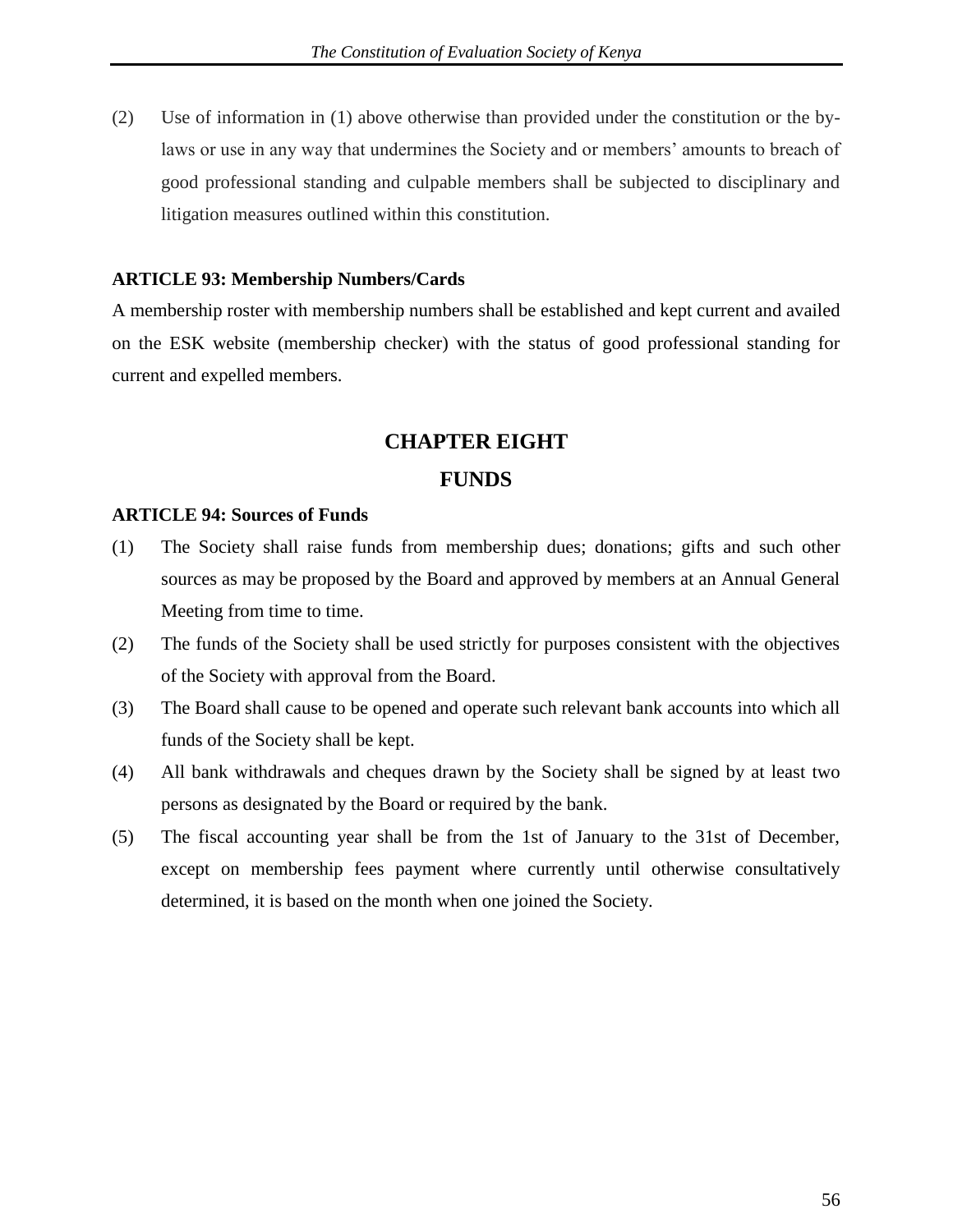# **CHAPTER NINE**

# **AUDITOR**

### **ARTICLE 95: Appointment of an Auditor**

The members shall at each annual general meeting appoint a qualified external auditor who shall audit the accounts of the Society and provide audited financial statements at the next annual general meeting.

# **ARTICLE 96: Remuneration**

- (1) The auditor's prescribed or agreed fees shall be paid out of the funds of the Society.
- (2) The remuneration of the auditor must be budgeted for and the auditor's duties must be regulated in accordance with the constitution and conform to recognized professional standards of accounting and auditing entities.

# **ARTICLE 97: Audit Report**

- (1) The Board must ensure proper accounting and other requirements by applicable laws from time to time in accordance with this constitution and institutional standard practice.
- (2) The Board must distribute copies of every annual audit report during the annual general meeting as required.

Financial audits must be conducted on a timetable planned and disclosed to members by the Board, and conducted and reported in accordance with recognised professional standards of accounting and auditing entities.

# **CHAPTER TEN**

# **CORPORATE SEAL**

# **ARTICLE 98: Seal**

- (1) The Corporate Seal of the Society shall contain, the current Kenya map logo and the words "Evaluation Society of Kenya"
- (2) All deeds and other documents to which the seal of the Society must be affixed shall be signed by any two (2) of the following; the Chairperson, Vice-chairperson, Secretary or Treasurer, Advisory Council members or by such other person or persons in such a manner as the Board may from time to time by resolution authorize, and when so signed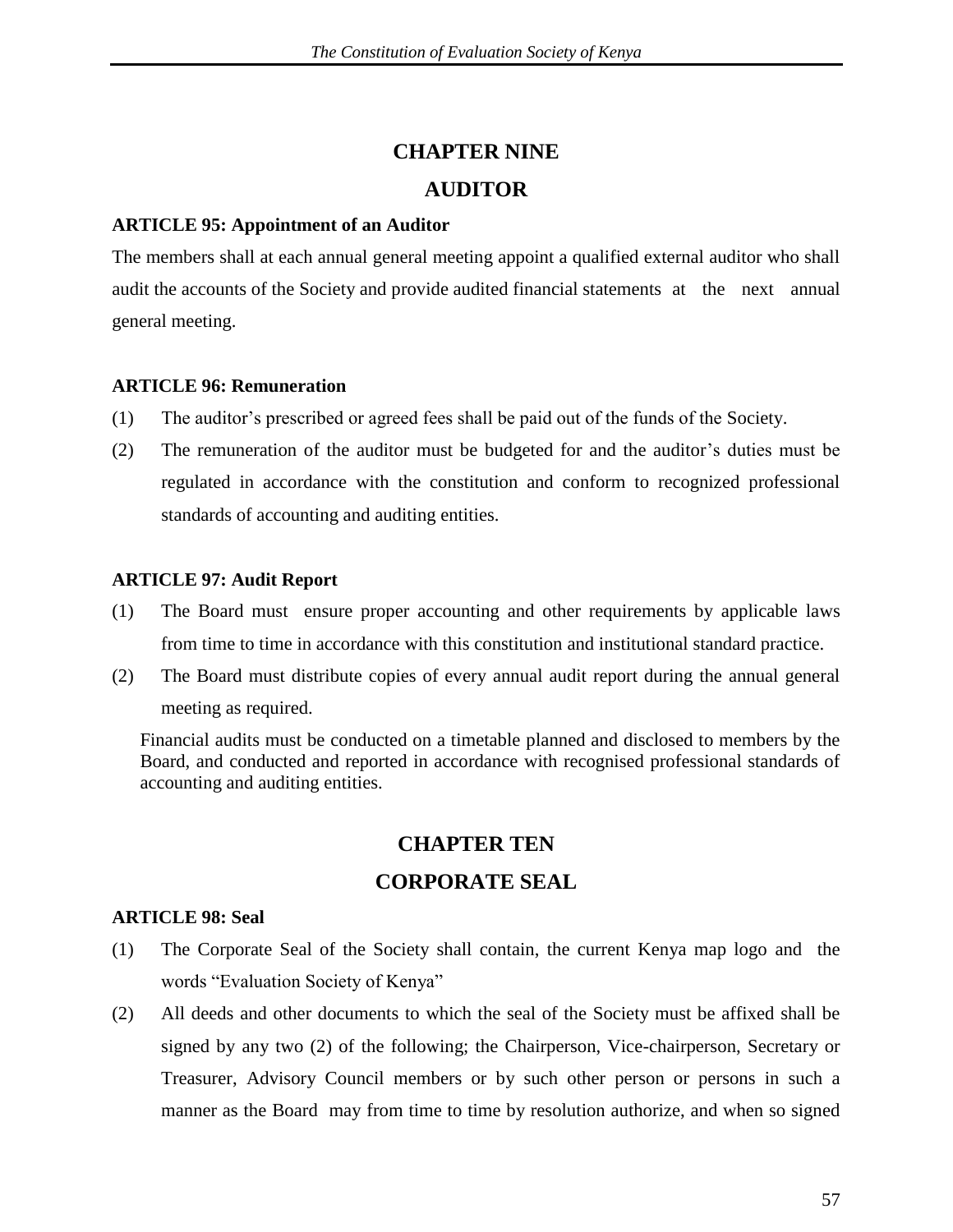and sealed with the corporate seal of the Society and delivered, shall be received as the act of the Society.

(3) Copies of Constitutions, resolutions or other records of proceedings of the Board or Advisory Council or meetings of the Society may be certified under the corporate seal of the Society by the Secretary or in the Secretary's absence by any other officer of the Board or Advisory Council as agreed upon.

# **CHAPTER ELEVEN**

# **BY-LAWS**

#### **ARTICLE 99: By-Laws**

- (1) Details of the activities of this Society shall be regulated by Bylaws, which will be formulated by the Board as one of the priorities and approved by members at a General Meeting.
- (2) The by-laws may be reviewed from time to time.

# **CHAPTER TWELVE**

# **AMENDMENTS TO THE CONSTITUTION**

#### **ARTICLE 100: Amendments**

- (1) Two thirds of paid-up members of the Society shall be required to vote in favour of amendments for any amendment to be valid.
- (2) Any amendments that may threaten the corporate existence of the Society or member (s) professional well being shall be liable to objection by the Advisory Council and/or legal litigation.
- (3) No amendments shall be made to this constitution to extinguish and/or undermine the functions of any office/governance structure created by this Constitution.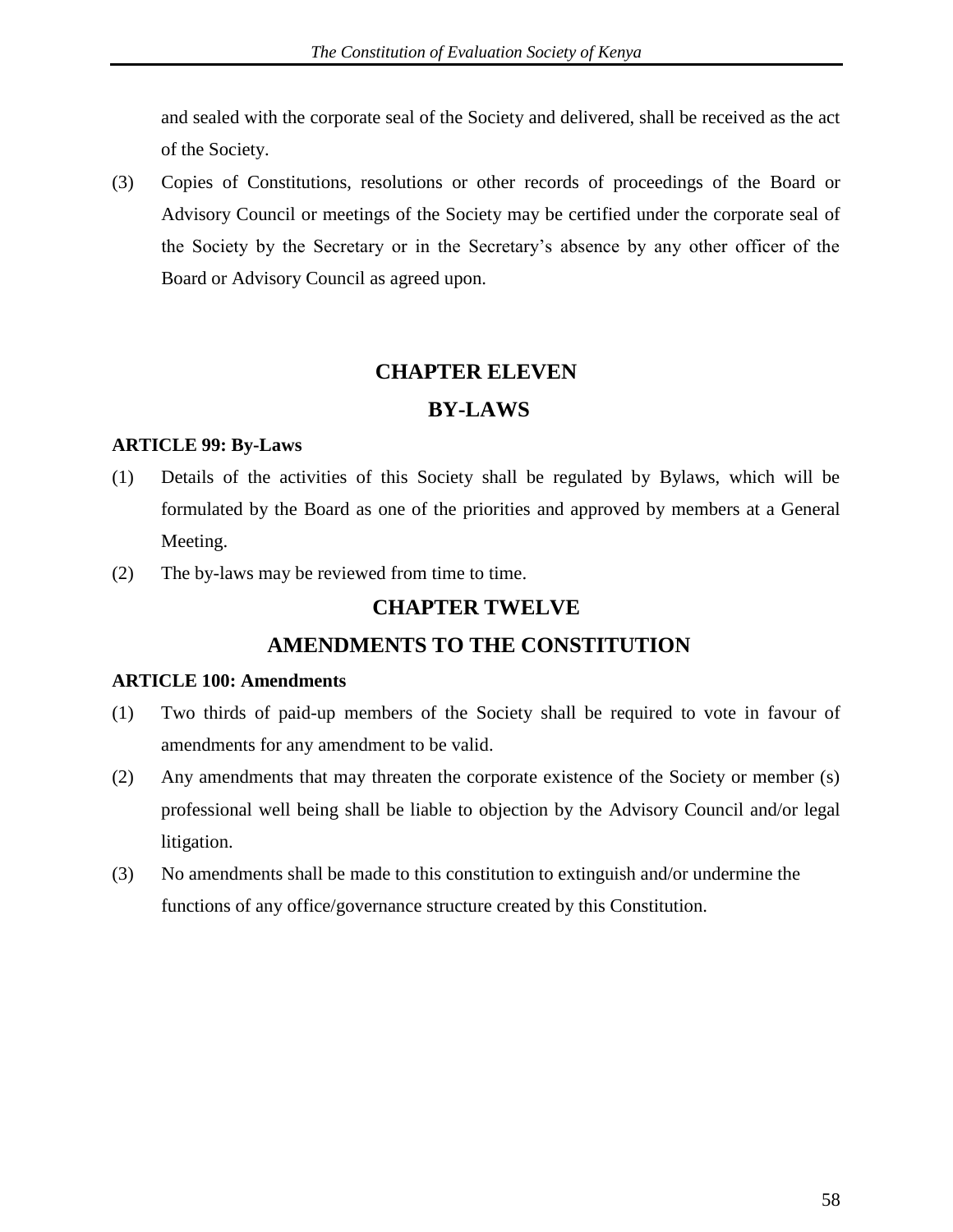- (4) The notice of the proposed amendment shall be given to all members at least one month prior to balloting.
- (5) Special Resolution of the General Meeting may amend this Constitution of the Society.

#### **ARTICLE 101: Notice**

Notification of the wording of the proposed amendments shall be sent to the members with notification of the meeting thirty (30) days prior to the meeting.

#### **ARTICLE 102: Implementation**

Implementation of the constitutional changes shall come into force following the meeting at which the amendments have been agreed.

#### **CHAPTER THIRTEEN**

### **TRANSITIONAL AND CONSEQUENTIAL PROVISIONS**

#### **ARTICLE 103: Consequential Legislation**

(1) The Society shall develop Bylaws and Code of Conduct/Ethics/standards required by this Constitution to be developed to govern a particular matter within one (1) year, commencing the date of its adoption.

#### **ARTICLE 104: Transitional Provisions**

These shall be the transitional provisions of this constitution: -

- (1) Articles 7, 18 and 94 of this constitution will be operational once membership numbers and a template for official membership certificate/identity card have been developed.
- (2) The Ex-official Member of the Board shall be the immediate former chairperson of Society (being a pioneering transition and which is necessary for institutional continuity in the prevailing dynamics). This provision will only apply for the first term of the first Board of this constitution. Thereafter, continuity shall be served by ensuring that not all Board members retire at the same time as per Article 24(9). This will be augmented by maintenance of proper documentation and a method for knowledge transfer, including the gradual setting up of a functional secretariat.
- (3) The term of office for each of the officer bearers shall be three (3) years except for the transitional period of this constitution in article 23(5) and (6). All office bearers will serve one full term renewable once in accordance with the provisions of Article 35 below.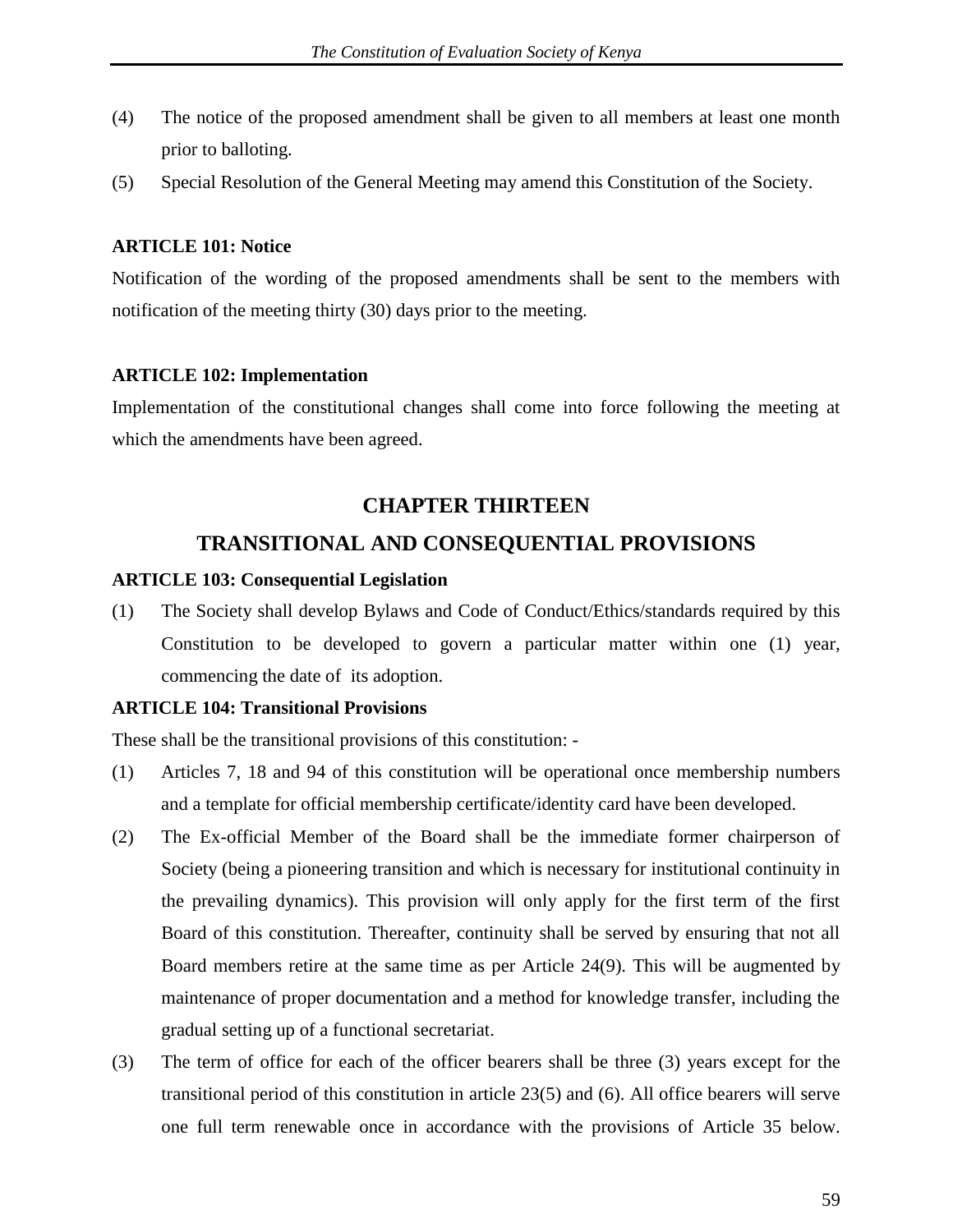Thereafter the office-bearer shall not be eligible for re-election as an official for a period of 3 years.

- (4) At the first AGM at which elections are held, six (6) of the offices shall become vacant, they shall be the Chairperson, Vice Chairperson, Secretary, Treasurer, YEE Representative and Non-State Actors' Representative. The six shall be subjected to the first elections under this constitution. The ex-official, one other Board representative as in article 23(6) and government representative shall be retained for continuity. For the former this will only apply for the first Board term of this constitution after which the rotational formula in article 23(7) will ensure continuity.
- (5) At the third AGM of this constitution, three (3) Board members (Vice-Chairperson, Secretary and YEE Representative) will serve a 2-year term. Thereafter, their positions shall be subjected to elections to pave way for a smooth Board continuity rotational formula. This means the three will serve a 2-year term and not 3-year for continuity after which the system would regulate itself.
- (6) The four (4) other positions (Chairperson, Vice Secretary, Treasurer, and Non-State Actors' Representative) will serve a full 3-year term. After that, the Board continuity momentum will set in motion. Thereafter every 2 and/or 3 years there will be an election for respective office bearers serving their full 3-year term.
- (7) The terms and periodicity for an existing electoral committee shall take into account the annual transitional/rotational Board member position dynamics that are set out elsewhere in this constitution. This to be clearly spelt out in the by-laws.
- (8) As outlined in 67, the standard two-third quorum threshold applies in all matters to constitute a quorum for the transaction of the business of a general meeting, except in the initial year of this constitution as the Society matures and article 12 (a) of this constitution is enforced.
- (9) The first Board of this constitution shall endeavour to operationalize article 39 on Secretariat within the first year. The Secretariat will evolve gradually as the financial capacity of the Society permits. Provisionally, the Society's secretariat operations and project implementation will be supported by the Board's voluntary support complimented by an administrative assistant and the general membership.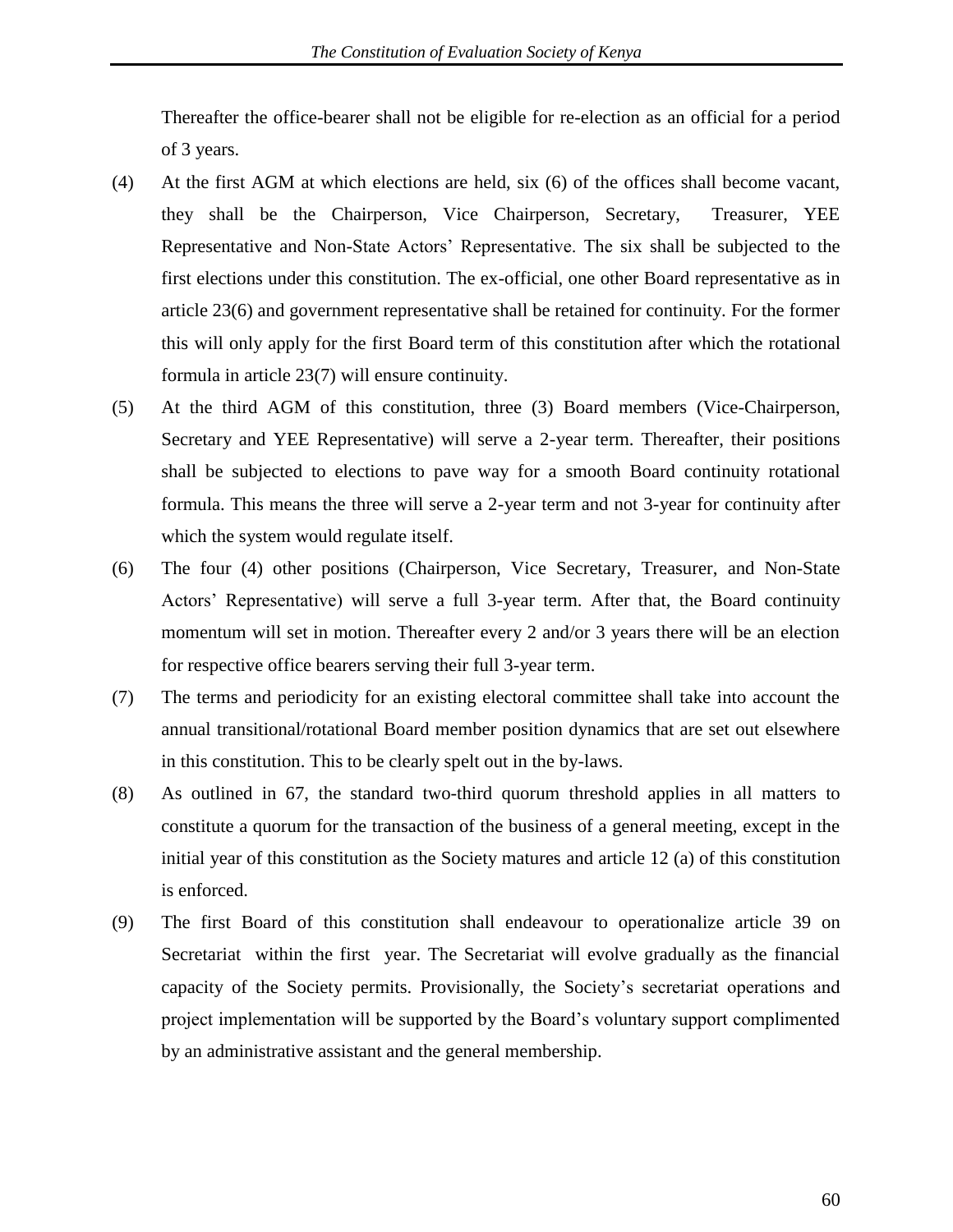- (10) The first Board of this constitution shall operationalize the Advisory Council Composition in line with article 44 within 6 months and thereafter its mandate commences.
- (11) The first Board of this constitution shall endeavour to identify Regional/County Chapters and Coordinator(s) in line with Article  $3(1)$  of this constitution. Based on prevailing context, this may initially be led by an elected or appointed coordinator.
- (12) Upon ratification of this constitution, the Board shall screen all existing membership lists/database i.e. of paid up and non-paid up within 90 days to ensure they are in good standing.
- (13) Membership Numbers/Cards shall be operationalised ASAP as current voluntary Board operational capacities permit.
- (14) Future Boards shall endeavor, as the Society's capacities and development partner support, permit to organize a biannual conference.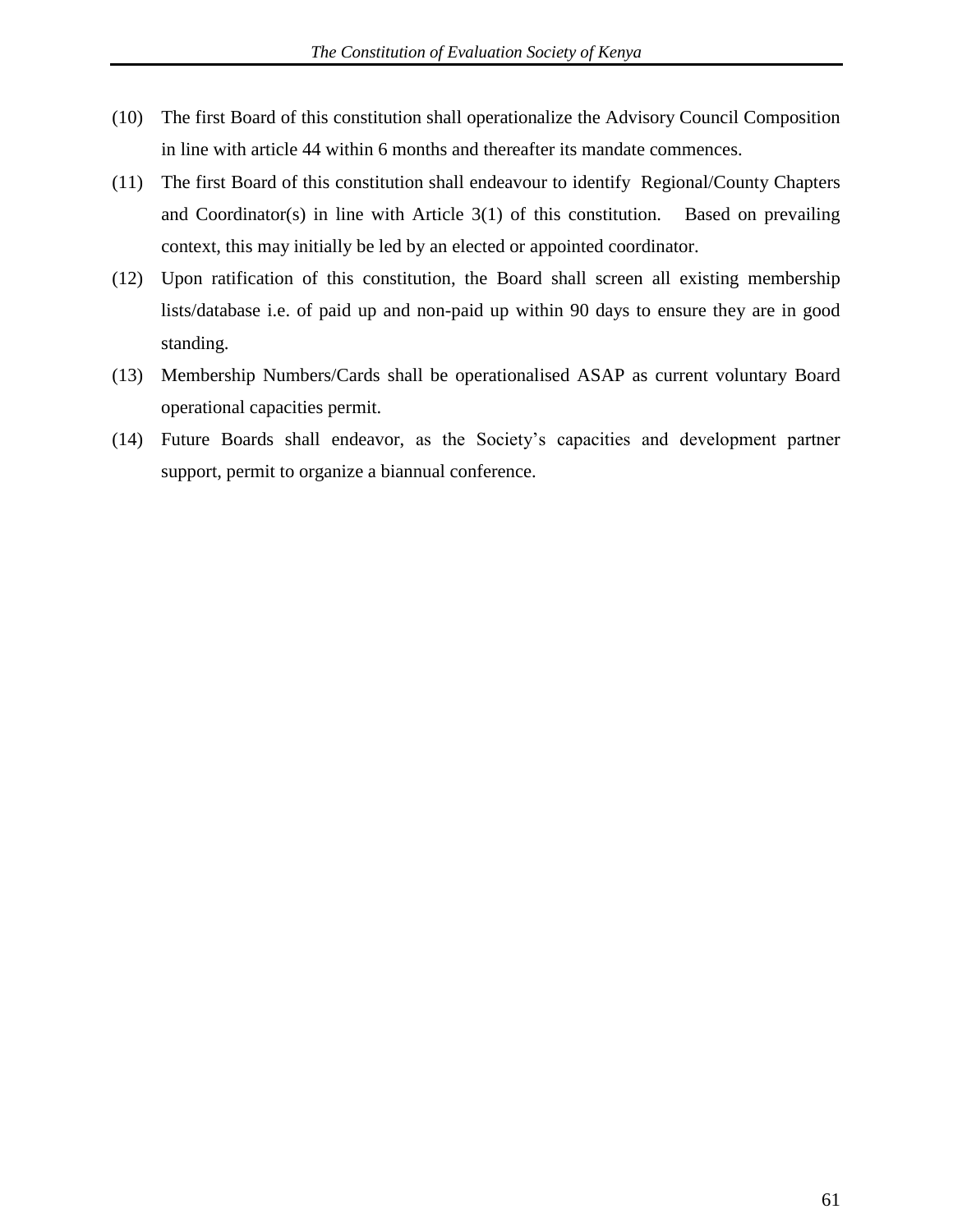# **SCHEDULE 1**

### **FORM 2A**

### NOTICE OF ELECTION

NOTICE IS HEREBY GIVEN that pursuant to the provisions of articles 23 and 81 of the Constitution, that an election for chairperson and new members to the Board shall be held on............................. The election shall be in respect of- (a) the chairperson to the Board; and (b Members to the Board.

Dated this...........................day of......................(20…)

Signed......................................................

*Electoral Committee Chair.*

# **FORM 2B**

# APPLICATION FOR NOMINATION TO CONTEST ELECTION AS CHAIRPERSON/MEMBER TO THE BOARD.

#### **PART I**

# **PERSONAL DETAILS:**

# **PART II**

# **DECLARATION BY APPLICANT**

| DECLARE that: |  |  |
|---------------|--|--|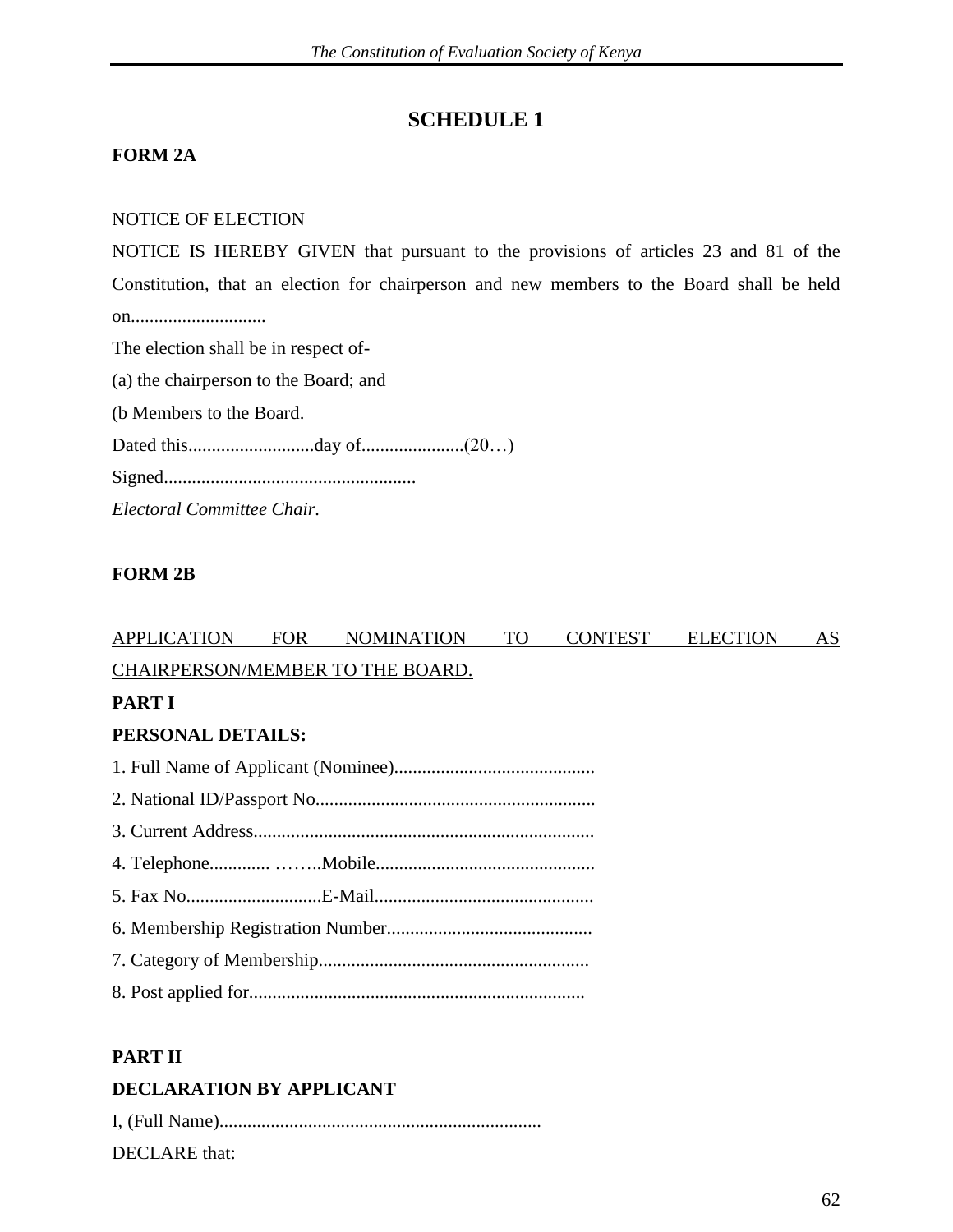(a) I am eighteen years and above.

(b) I am to the best of my knowledge in sound physical and mental health to be able to carry out the responsibilities required of me by the profession.

(c) I have not impersonated anybody on any issue concerning the profession or otherwise.

(d) I have not altered or falsified any document(s) relating to the profession or otherwise.

(e) I am of good professional/ethical standing as required by the Professional Code of Conduct and Ethics.

(f) I am free from any criminal record(s) related to the profession or otherwise.

(g) I will, at all times in the practice of my profession observe and strictly maintain adherence to

the provisions and requirements of the Professional Code of Conduct and Ethics.

(h) The facts deponed herein are true to the best of my knowledge.

AFFIRMED.........................................) this.................day of...... ...20......... .. )

# **FORM 2C**

# **PART I**

# LIST OF PROPOSERS, SECONDERS AND ENDORSERS

I, the undersigned, being members of the ESK professionals

( ) [*Tick whichever is applicable]* hereby nominate

MR/MRS/MISS/DR/PROF........................................................who is a registered member

registration No.............................

Where he/she is engaged in..........................................................

( ) Private Practice.

( ) Government employment.

( ) Parastatal employment

 $() NGO$ 

( ) Other employment *{please specify}.*

# NAMES OF PROPOSERS/SECONDERS/ENDORSERS

*Full Name Address Proposer/Seconder/Endorser (Tick as Appropriate)*

......................................................................................................................